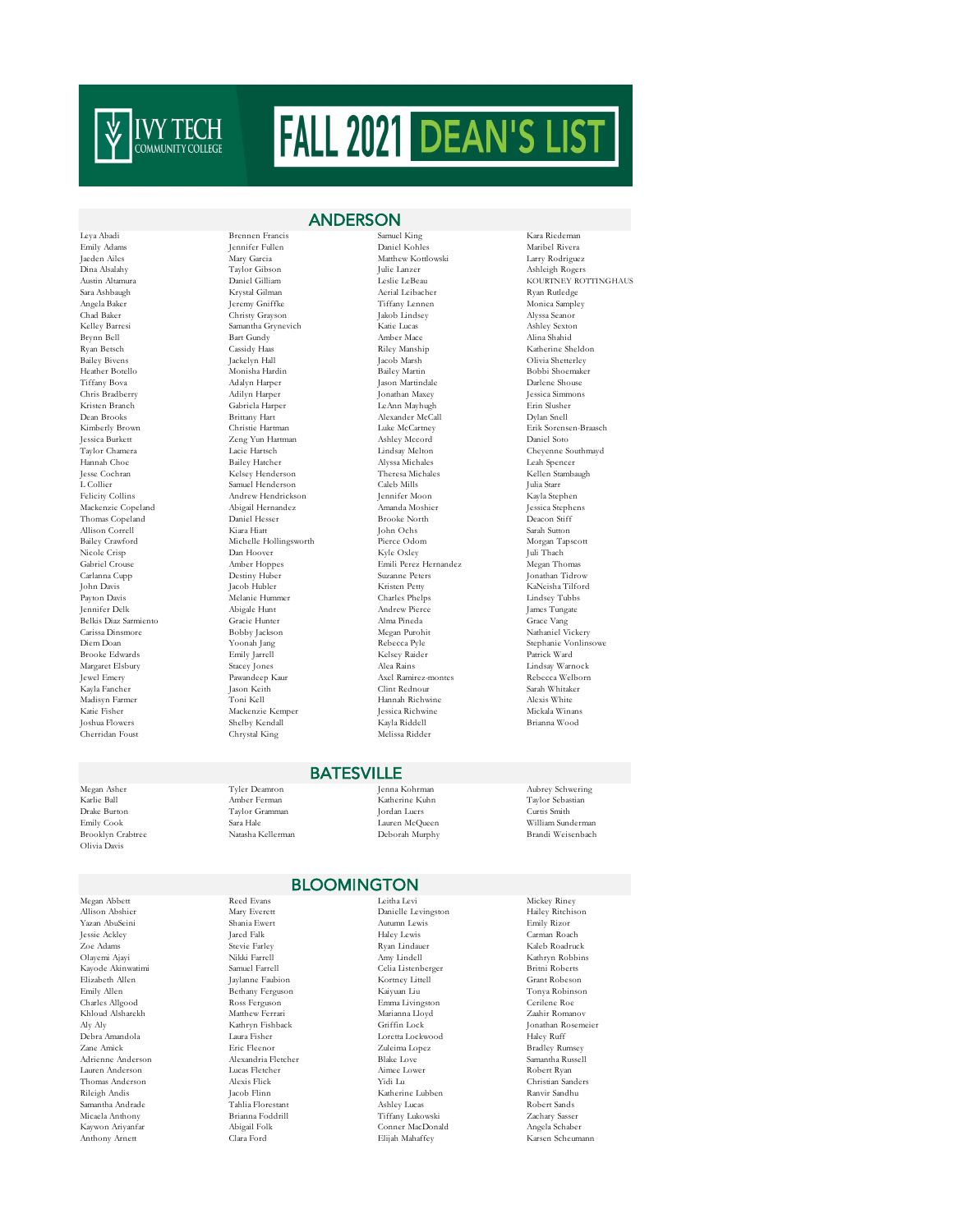

Jennifer Bomgardner David Guinee Krystina Millar Jozee Spatta Alexander Branaman Sarah Hancock Cassandra Moore Carlyn Stigall Erika Campbell Maria Hillenburg Kim Myers Nicholas National Maria Hillenburg Kim Myers National Bailey Hillock Sahil Najmal Daniel Carrender Ben Hise Micah Nally Micah Nally Jonathan Carrithers Phu Hoang Sooyoun Nam Amanda Carter Austin Holbrook Joseph Newport Makayla Toth Landen Chaudion

Alivia Arnold Paige Ford Willis Mahaffey Brooke Schmadeke<br>Amerikyst Arnold Fiion Ford Thomas Megan Maholm Zachary Scydder Neliangel Fuentes Carter Greenawald Hannah Cornwell Mykel Jackson Mia Patton Mia Patton Jackson Mia Patton Jackson Mia Patton Jackson Mia Patton Jackson Mia Patton Jackson Mia Patton Jackson Mia Patton Jackson Mia Patton Jackson Mia Patton Jackson Mia Patton

Amethyst Arnold **Eijon Ford-Thomas** Megan Maholm **Zachary Scudder** Zachary Scudder Luke Arthur John Foreman Viktor Maksimov Ella Sepetjian Sareh Azizi Nathaniel Fox Gavin Mangis Ivan Serrrano Adear Azzam Garrett Franklin Leanne Marchand Lauren Shaff Rebekah Bajari Jonah Freeman Elijah Martin Aahkeem Shaw Conner Baker Kelsey Frisbie Nadine Martin Jordan Shaw Elizabeth Baker Audrey Frye Morgan Martindale Haven Baker Audrey Frye Morgan Martindale Hannah Sheetz<br>Hannah Sheetz Neliangel Fuentes Chad Mashburn Tonya Sheetz Cadence Barela Sean Gadberry Nikolai Matejcak Amanda Sheridan Maxwell Barnett Amrit Gakhal SayedHamid Matinkhah Anthony Shields Trenton Barnhart Joshua Gall Nicolas Mauries Hernandez Latonya Shimkus Makinsey Barnhill Seth Garriott Alysia May Landen Shipley Tyann Barrentine Eleanor Gatewood Cole May Noah Shipley Jonathan Barrientos Angela George Kayley May Monica Showecker Kayleigh Basore Beck Gibbons Meghan McCarthy Jacob Shrum Isaac Batman Tre Gilbert Janice McCloud Molly Simmerman .<br>Travton McCluskey Ashley Baugh Brandi Gladson (Brandi Gladson Regan McKim Randy Skeen Randy Skeen Brandi Gladson Regan McKim Randy Skeen (Branna Goddard Christina McKowen Sydnee Jo Skinner Lily Bault Brianna Goddard Christina McKowen Sydnee Jo Skinner Samantha Baxter Emma Golden Kaileigh McMillan Benjamin Smiley Morgan McMillan Deana Beeles Jacob Gordillo Thomas McQuade Ashley Smith Ashley Bennett Leah Gossett Benjamin McTigue Jacob Smith Dzintara Berzins Dylan Greensweight Katharine Medland Meredith Smith Carrie Biddle Brianna Gregory Angel Meece RoseLee Smith Christopher Bitner Catherine Griffith James Michael Scott Smoot Seth Blackwell Tanner Griffith Stephanie Michael Keaton Snow (Keaton Snow Noung Jasmine Blais Stephanie Michael Keaton Snow Noung Ja<br/>e ${\bf Sc}$ Jasmine Blais Emma Grimes Alana Michalow Young Jae Sohn David Blevens Raisa Grissom Jennifer Mikac Athanasios Sotiropoulos Chris Bomgardner Irina Gritsenko Mandy Miles Kaitlin Sowder Sandra Bonsib Mathew Gunter Monique Miller Amanda Staggs Jeremy Borders Rajranie Guru Samuel Miller Joshua Staley James Boswell Madeline Hadley Rebecca Mills Catherine Stanhope John Bower Austin Hahn Mackenzie Milner Mistie Staples Derek Bowles Addison Hamilton Aung Min Celina Starr Joshua Bowles Lukas Hamm Cody Mitchell Aislinn Stater Nicholas Boyd Nikki Hammock Stevie Moat Molly Stevens Shawna Hammond Joshua Mom Myra Stewart<br>1987 - Sarah Hancock Cassandra Moore (Carlyn Stigall<br>1998 - Emily Harding Kennedy Moore Sarah Sting Bradley Branaman Emily Harding Kennedy Moore Sarah Sting Zipporah Breunig Terrieny Hargrove Samuel Moore Stephen Stodghill  $\begin{tabular}{ll} \bf Schelby Harrison & {\bf \color{black}Jennifer Moos} & {\bf \color{black}Noah Stoll} \\ \bf \color{black}Corthey Hart & {\bf \color{black}Robert Morgan} & {\bf \color{black}Taylor Strange} \\ \end{tabular}$ Katlyn Brooks Cortney Hart Robert Morgan Taylor Strange Andrew Brown Lainey Hawkins Tiffany Morgan Alexander Straube Grace Brown Denise Hayashi Sadie Morguson Terry Street Lindsey Bryant Asiajuana Hayden Patrick Morris Jillian Stumpf Kelsey Buchanan Julie Hays Emilee Morrow Michelle Sturgeon Olivea Buchanan Akara Haywood Madison Morrow Montana Sullivan April Burkett Maximillian Heinrich Wilder Mouton Amy Summers Camden Bush Heavenly Helblig Polina Mullis Violet Sylvester Karla Butler Patricia Herald Devon Murphy Breanna Taylor Lucas Byrd Cindy Hernandez Kayla Murphy Joy Taylor Mary Kay Cadwell Justin Hicks Adam Myers Diana Terrell Caleb Canna Taryn Hinds Iris Nall Sophia Thomas Michael Capps (September 1992)<br>
Michael Capps (Schristopher Thomas Katelyn Hintz (September 1992)<br>
Michael Nally (September 1993)<br>
Michael Nally (September 1993)<br>
Michael Nally (September 1993)<br>
Michael Nally (September 19  $\begin{array}{lllllllllll} \text{Jonathan Carribers} & \text{Phu Hoang} & \text{Sooyoun Nam} & \text{Christine Titus} \\ \text{Trevor Carson} & \text{Laurel Hodgson} & \text{Jeffrey Nanny} & \text{Christopher Ti} \\ \text{Megan Cartellone} & \text{Kirk Hoey} & \text{Douglas Neal} & \text{Addison Torre} \\ \end{array}$ Trevor Carson Laurel Hodgson Jeffrey Nanny Christopher Tiwari Megan Cartellone Kirk Hoey Douglas Neal Addison Torres Kathryn Cassidy Sophia Holland Thomas Nicholson Karsen Trendelman Meloni Cassidy Jacob Hollars Eizlee Nixon Liubov Tretyuk Destiny Chambers Taylor Holman Rachael Noel Amanda Trombley Dillion Chaplin Bailey Holt Kaelyn Nonte Carrie Tsakrios Renee Chavez Grace Horman Adam Nuwer Melanie Turner Aaron Chestnut Ilana Horning Kelsey O'Hair Jessica Underwood Kylee Christofferson Ryan Howser Adewunmi Olufolajimi - Porrest Christy - Riagan Howser Adewunmi Olufolajimi - Porrest Christy - Riagan Howser - Riagan Howser - Riagan Howser - Andrew Orisich - Porrest Christy - Riagan How Forrest Christy Xiayan Huang Andrew Orisich Claire Vesyoly Amy Cieslik Emma Hughes Jesse Orr Gabriel Viray Alecea Clendening Shyanne Hunter Lissete Ortiz-Cortes Katelynn Wagner Briannah Clouse Xuan Huo Polapo Oyinlola Kaylee Walden Troy Colvin Peyton Hyde Sarah Pain Keri Walden Hannah Comte Derek Hyser Xiuqi Pan Logan Waldon Maxwell Cook Sabrina Isom Alexandra Parker Makena Waldrip Zachary Cook Courtney Jaamiel Brian Parrish William Walen Tucker Corbin Jessica Jackson Tayllor Pate Claire Walker

August Spiegel Christopher Thoma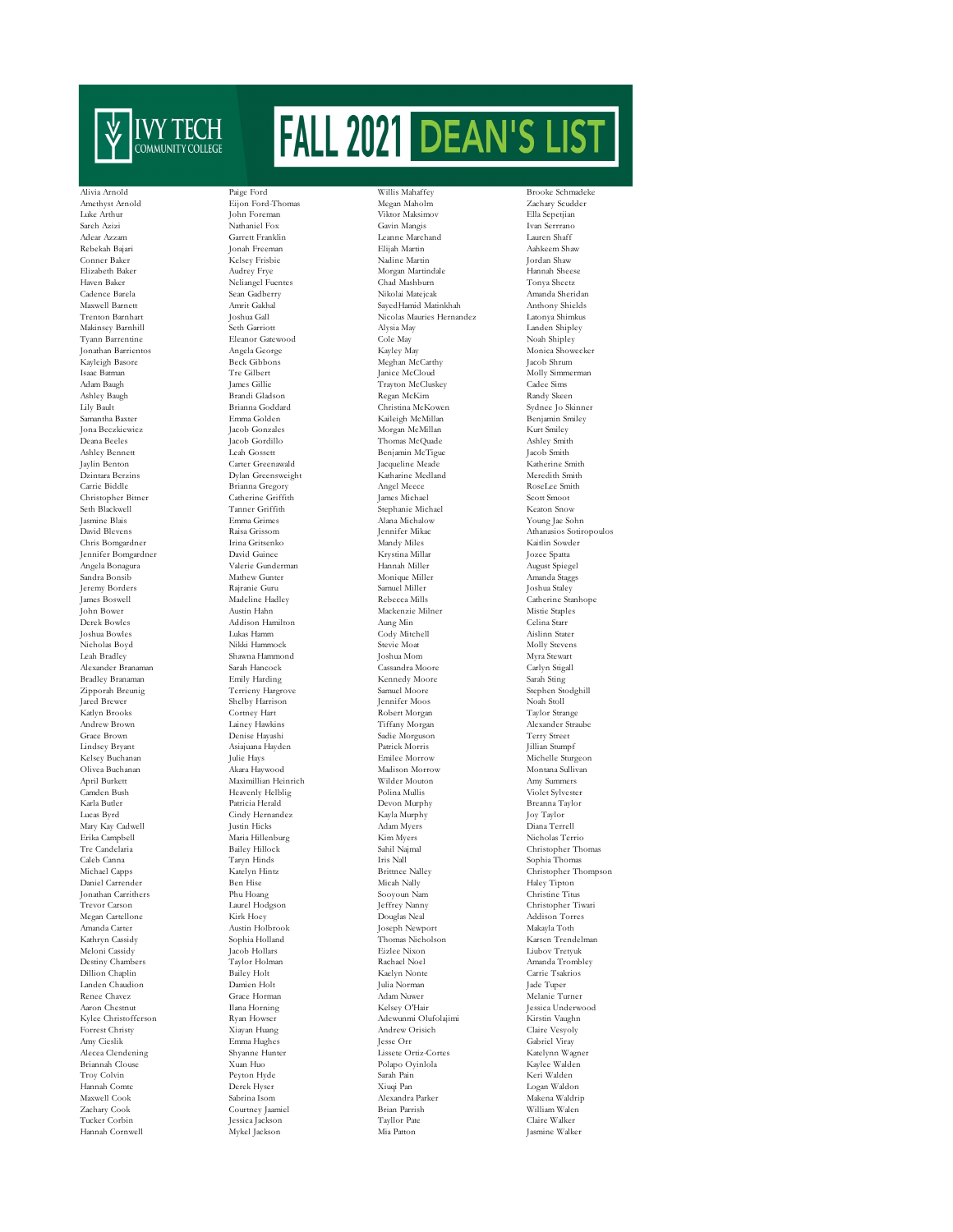

Allyson Evans Kaydence Lehman

Kennedy Blankman Rachel Gasper<br>
Patricia Blazek Jasmine Gilbert

Zachary Cornwell Taylor Jacob Milena Paulino Katlynn Walker Lauren Couch Jonathan James Owen Payton Tabor Walls Courtney Coursey Christopher Jeffries Jada Peete Claire Walters Jessica Courville Justin Jerles Hannah Perry Julia Wanchic Lance Cowan Brittany Johnson Michelle Perry Jordan Coyle (Natalie Craig Courtney Johnson Machelle Perry Natalie Craig Courtney Johnson Ian Pfeiffer Jordan Coyle Christopher Johnson Wesley Perry Alyssa Warren Natalie Craig Courtney Johnson Ian Pfeiffer Joseph Warren Sarah Crespo Matthew Johnson LaTanya Pierson-Bennett Lauren Waterford Haley Crichfield Ty Johnson (Ty Johnson Cinnamon Plaza Laura Wayne Laura Wayne )<br>- The Haley Charles Polley (Charles Polley Ritian Weddle Javon Crowder Alexandra Jones Charlee Polley Britain Weddle Devan Curtis Levi Jones Taylor Porter Rachelle Wehr James Dalton Chelsea Joy Jezebel Powers Kyla Welch Zachary Daniels Elizabeth Keith Joanna Powers Drake Wenderoth Claire Dannelley Madison Keith Nicholas Poynter Christopher Whitacre<br>
1920 - Tannew Kelley Madrew Kelley Bailey Prather Clayton White Isaac DaSilva Andrew Kelley Bailey Prather Clayton White Dietrich Davidson Coleman Kelley Staci Prewitt January Whittaker Lauryn Davis Shelley Kelley Josh Prud'Homme Genesis Widick Lyndsey Davis Aaron Keselich Robert Purtlebaugh Faith Wilder Makayla Davis Kelsey Key Jesse Quakenbush Rosalie Wilkerson Sherman Dawson Yuliya Kim Jailynne Radcliff Seth Willey Seth Willey (2016)<br>Caleb Deckard Matthew Kimmel Patricia Rademachir April Williams Caleb Deckard Matthew Kimmel Patricia Rademachir April Williams Nicholas Delong Abby King Rafael Ramirez Mya Williams Janvi Desai Robert King Garrett Ramsey Rebecca Willig Alexander Dimeglio Fiyah Kirby Angela Raper Lauren Wilson Jeffrey Doris Lacey Kirkman Caitlynne Rausch James Wojan Kaitlyn Doski PAMELA KIRKWOOD Melissa Ray Justin Wood Liam Doski Joanie Kitchen Dalton Reed Alyssa Woodard Chelsea Douglas Allison Knoy Mackenzie Reeve Zachary Woodward Paxton Ducy Asia Kudriashova Catherine Reeves Whitney Working Emily Duncan James Kurasz Kirsten Marie Reyes Laureen Wright Matthew Dunn Hailey Kuykendall Tanner Reynolds Anneke Wulf Hayden Duvall Ella LaBarge Peyton Rhoden Abbi Yartz Izaah Dvorak Andrea Lake Abbigail Rich Brooke Yeskie Jaylei Eads Parker Lambert Amanda Richards Patric York Darlene Easterling Tanner Lankford JOHN RICHARDS Adrienne Young Jessica Eggleston Bennett Larsen Charles Richardson Laurie Young Eli Elliott Mikaela Lawrence Tianna Ricketts Lance Youtsey Preslee English Braxton Lee Mechel Ridgeway xiaohan zhou Maxim Enow Andrew Leek Noah Rifkowitz Yating Zou

Katelyn Abernathy Anthony Edwards David Lizarme Jason Rocker Aurora Abner Rachel Edwards Jonathan Lofgren Gabriela Rodriguez Amber Ackerman Kaylee Elkins Tyler Logsdon William Roggenkamp Malorie Ackerman David Engel Pablo Lopez Perez Lacy Romig Emily Adams Katrina Erickson Owen Losh Abbi-Daile Rooks Avrie Allen Gerardo Fabian Aguilar Ethan Love Christopher Root Mohamed Fatih Mohamed Fatih Adam Lucas (Cheryl Rossi Huy<br/> Mehryl Rossi Huy<br> Mehrsa Rusin Richard Lucas (Carissa Rusin Donovan Anderson Melyssa Faulkner Richard Lucas Carissa Rusin Star Anderson Esmeralda Fernandez Destiny Luttrell Josey Rutan David Atkinson Bayleigh Fields Isaac Lynch Kimber Saewert Maryrose Augsburger Julia Fields Kari Macklin Janel Sanders Sarah Ayers Austin Fleetwood Tien Mai Olivia Sanders Doyle Ballard Caleb Foster Selena Mancini Miyuki Sato Abigail Barr Travis Foster Shivani Mane Hannah Schober Chloe Barrick Jamie Fowle Andrew Mangold Kelly Schreiner **Francisco Francisco** Melony Bean Alexander Franklin Joseph Maples<br>Melony Bean Alexander Franklin Joseph Maples<br>Shavla Beard Samantha Scranto Shayla Beard Parker Franklin Macy Margraf Samantha Scranton Allison Beck Heike Frilles (Den Martin Loren Martin Kimberly Screwvala)<br>1991 - Jean Berber Souberbielle (Christopher Fruits (Den Mascola (Regional Brianna Sedam) Jean Berber Souberbielle Christopher Fruits Karen Mascola Brianna Sedam Maria Garc a Valencia **Benjamin Matheny Chris Sequeira**<br>Rachel Gasper **Chris Sequeira**<br>Donetta Setser Patricia Blazek Jasmine Gilbert Danielle Matthews Brinna Sharp Katelyn Bokelman Ashleigh Gill Garrett Mauk Wendy Sharp Zachary Bowers April Gobel Matt Maurer Debra Shelley Elizabeth Bowlby Andrea Godsey Amy McCorry Katina Shepherd Allison Bowling Kelly Goforth Nikki Mccubbins Erin Shoaf Danielle Boyd Hannah Gold Cloie McDonald Autumn Short Maribel Brand Amanda Gorbett Mason Mckinney Sierra Sims Tyler Bray Amos Gordon Lisa McLean Jama Singleton Lori Brichler Kimberly Graff Elizabeth McMichael Ginger Smith Alexandra Graham Alexandria Brown Evan Graham Cameron Medsker Caitlyn Snyder Dorcas Brown Gregorio Grajales Aguilar Stephen Meister Julie Snyder Julie Snyder<br>1990 - Grand Grandes Aguilar Stephen Meister Julie Snyder<br>1991 - Gerzon Mendez Velasco Alyssa Solomon

# Joshua Ragsdale Login Richardson David Escalante Ethan LeFaure Dylan Riley Angela Zulli

## **COLUMBUS**

Gregory Malanoski Gerzon Mendez Velasco Aleigha Simerly

Jesselyn Wilson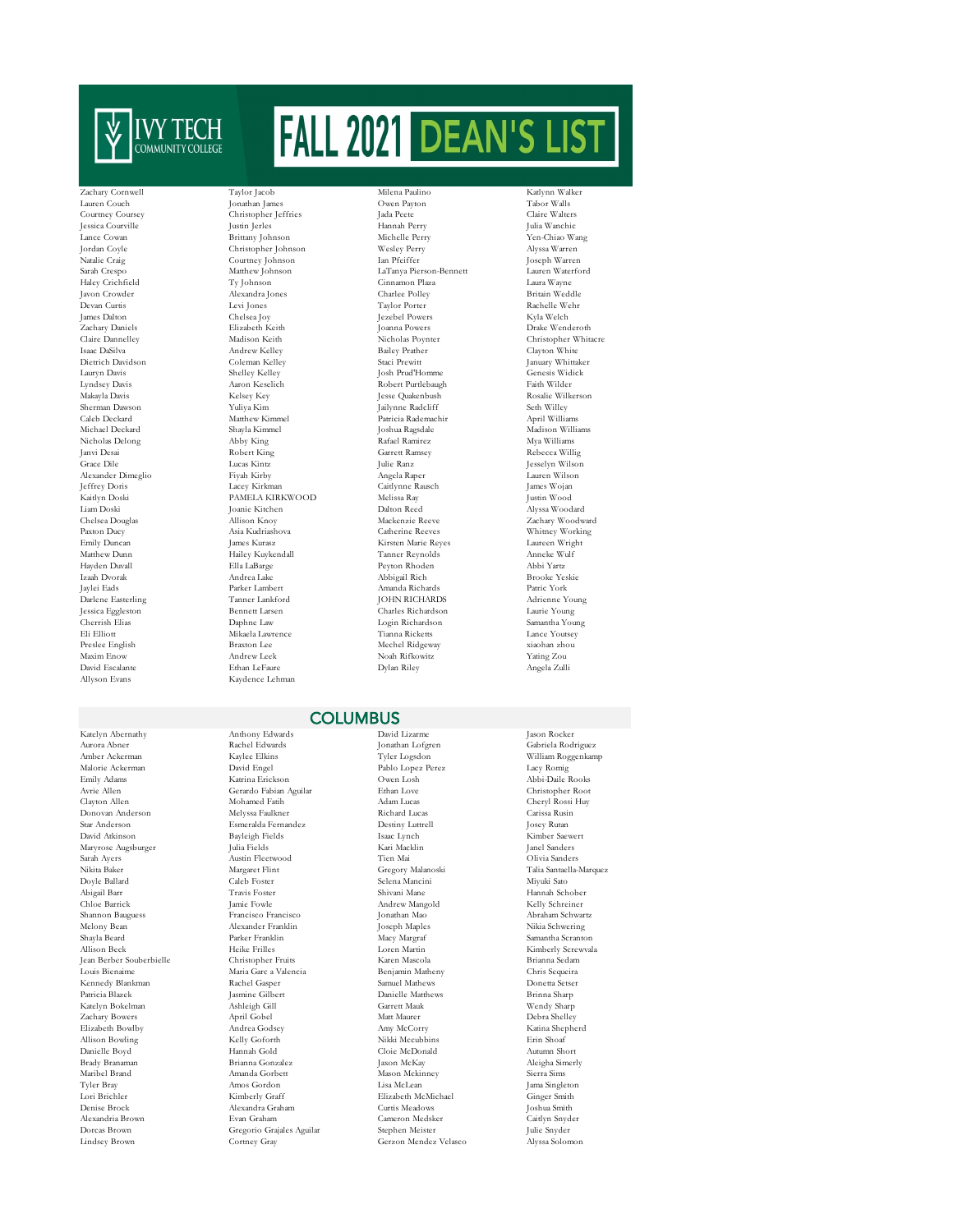

Justin Buffington Ryan Hallgarth Joshua Miliner Zachary Staley Sydney Cockerham Cheyenne Dinsmore Rachael Koontz Joseph Rangel Joseph Rangel Teresa Rachael Koontz Joseph Rangel Teresa Williams Bernard Reen Bernard Reen Rachael Koontz Abby Easley Ashley Leslie Richard Roche<br>
Toe Eckstein Readei Little

Reandei Little

Lynnette Brown Yan Gurgel Yvette Meraz Brendan Spiker Sierra Brown Christina Gutzwiller Glenn Meredith Kelsey Spray Jessica Browning Jonathan Hales Lorna Meyer Olivia Staggs Britt Burgmeier Hannah Harris Jonathan Miller Blake Stevens Sarah Burke Jaden Harvey Steven Miller Samuel Stewart Justin Burns Heather Hawkins Lizzia Mills Benjamin Stier Anne-Marie Mitchell Kenneth Buzzard Sydney Hearn Daren Mitchner Misti Streit Trezy Cabanos Dinah Henderson Joaquin Montero Maldonado Macey Stuckwisch Joanna Carnes Enrique Hernandez Cole Moore Robert Tabor Carson Casebolt Brianna Hettinger Hunter Morgan Alexis Tallent Christy Casey Jake Hicks Vincent Morin Judy Tekulve Stacie Catterton Daniel Higginbotham Megan Myers Melanie Thevenow Medanie Thevenow Daniel Higginbotham Megan Myers Melanie Thevenow Sandra Cerino Rico Autumn Higgins DEANNA NEELY Rhett Thomas Sandra Cerino Rico Autumn Higgins DEANNA NEELY Rhett Thomas Gina Chase Julie Hirtzel Kristin Nelson Ava Thompson Monica Childers Abigail Hoevener Mickey Newman Grace Thurston Tanya Ciesiolka Shane Hofelich Holly Nienaber Luke Tilton Nicole Clark Arek Holloway Jarrett Noel Kathryn Tompkins Eliseur Beth Torres<br>
Elise Bridget Howell Mary Nolley Rari Nusterer Carlos Torres<br>
Carlos Torres Kristina Coffey Anakarina Hurtado Nathan Nyboer Katelyn Torres Mason Coffey Holt Hutchins Sheila Olson Lori Travis Heather Orosco-Murphy Dustin Collman Matthew Imel Claire Owens Tylor Trobaugh Michelle Combs Bruce Johnson Dean Pahnke Summer Tukey Ashley Coomer Cora Johnson Laura Parker Nicholas Tumey Jarod Cooper Katherine Johnson Zechariah Parker Matthew Vaughn Lisa Johnson Dianna Partenheimer<br>Mya Johnson Dianna Partenheimer Angel Cowen Mya Johnson Jayden Pate Samuel Vogel Madelyn Cracchiolo Joshua Jones Maharshi Patel Alexandria Vorhies Jamison Crockett Kelly Jones Seth Patterson Jonathan Walden Kayla Cruse Emily Joslin Madeleine Pearsey Amy Walker Ashley Curry Olivia Kaldahl Tyler Pederson Brandy Walters Caleb Cusson Gloria Kalendu Angela Pelfrey Jeremiah Walton Tina Darling Rene Kammel Daniel Perry Isaac Weddle Robert Davis Eveline Kegeris Jalynn Perry Dakota Wesseler Laura Denneson Clay Kelley Kalin Perry Kari Whicker William Denton Rhiannon Kielbasa Jordan Philips Glenda White Ashley DeZarn Adam King Danielle Phillips Cade Whittington Kayla Dial Kylee King Aaron Pritchett Jacob Wilcoxon Alissa Dicken Tina Kinirsky Cody Rains Abigail Williams Nathaniel Dieckmann Shianna Kirkland Oswaldo Ramirez Flores Sarah Williams<br>Rachael Koontz – Joseph Rangel – Teresa Williams<br>Teresa Williams Rebekah Downs Saylor Lancaster Wesley Reynolds Leanna Wiseman Amy Dryden Wyatt Lancaster Courtney Rhoades Abigail Wittekind Julia Dunham Christine Lang Georgia Richards Tabitha Wohlever Stephen Durbin Bryan Laraway Roger Ries Russell Woodhouse Logan Dye Zachary Larrimore Rachel Rigby Taylor Yarling Erynn Dyer Kaysia Lee Coty Ritter Joseph Yoder Khloe Dykes Sung len Megan Ritz Victoria York

Cory Stamper Samantha Wilson

## **CONNERSVILLE**

Lauren Agee Austin Clay Amber Hockersmith Brayton Taylor

## DISTANCE APPRENTICESHIP

Lucas Anderson Dawn Fleming William Selph Cameron White

Troy Anderson

Allan Carpenter

Charles Finley

Logan Elpers

## **EVANSVILLE**

Zachary Adkins Jason Durcholz Tamara Kuntz Eduardo Ruiz Yulia Adynets Thomas Dyrdahl Tonya Laird Luke Rusher Rejan Allen Mayda El Ramahi Michael Lambert Jacob Rusk Collin Almquist Eme Elleser Brent Lamey Destanee Russell Steven Altidor Samuel Elliott Katelyn Lamey Shannon Ryan Nolan Alvey Remere Ellis Lucas Landis Hope Rybachek Kershanea Anderson Jonathan Engle Olivia Lawrence Steven Sacks Katherine Andrews Janet Epley Mckenzie Leed Erin Sawyer Haley Archer Riley Epperson Rae Lehmkuhler Jared Sayge

Darren Abbey Mayela Duran de Navarro Cody Kueber Courtney Rudibaugh Joshua Anderson Charles England Delanie Lawrence Taylor Saalwaechter Jared Sayge<br>Candice Schaefer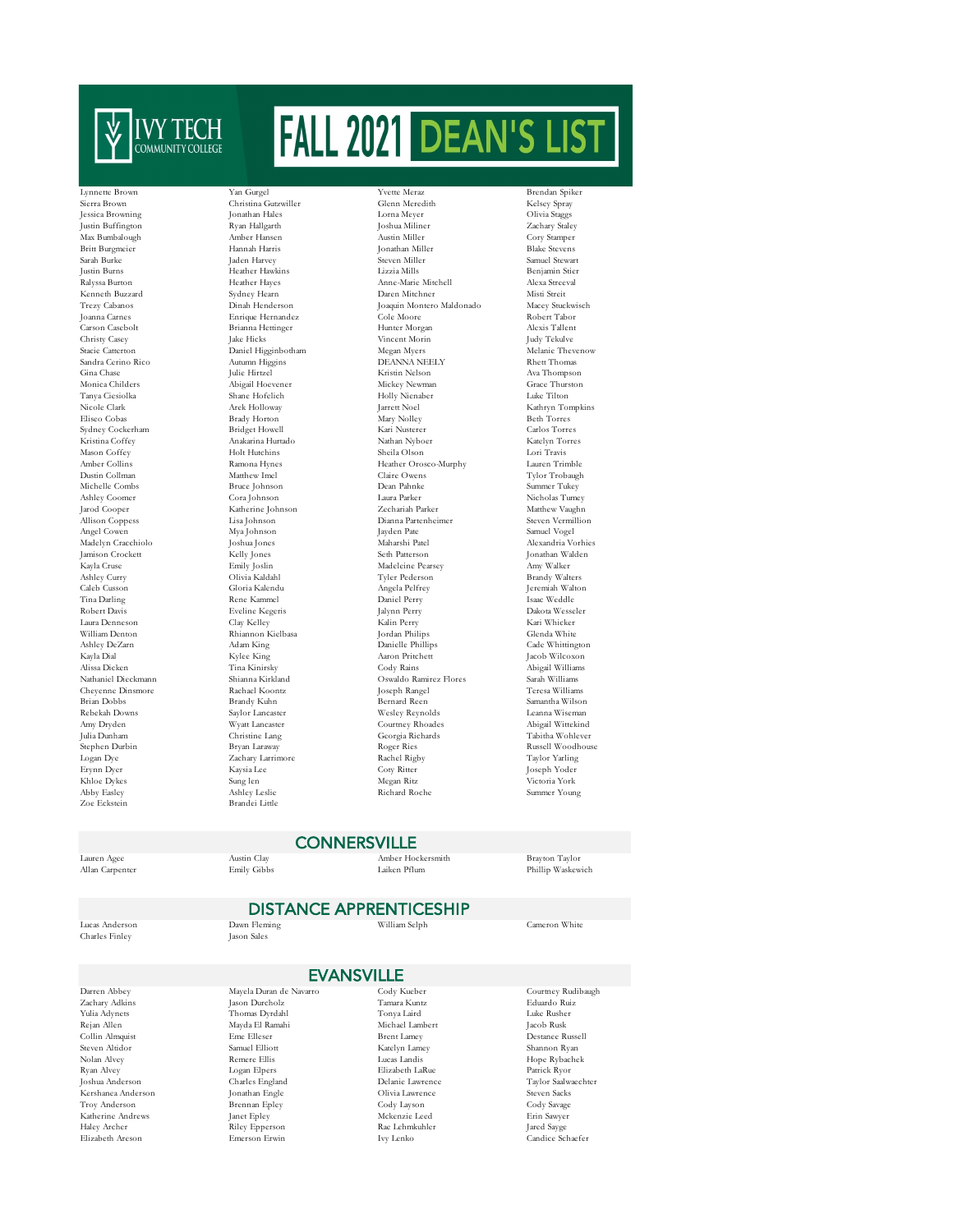

Echo Brooks Kelsey Greenwell<br>
James Brown Shealy Gresham Whittney Byrd Jacey Hajek Erin Murphy Christany Byrns Cory Halbig Nicole Murphy Christ  $\fbox{Jacob Campbell} \begin{tabular}{l} Dcangelo Hall \\ Elliot Cantu \\ Dlasha Halmon \\ \end{tabular} \begin{tabular}{l} \multicolumn{3}{l}{{\textbf{I}}}{\textbf{I}}{ \textbf{I}}{ \textbf{I}}{ \textbf{I}}{ \textbf{I}}{ \textbf{I}}{ \textbf{I}}{ \textbf{I}}{ \textbf{I}}{ \textbf{I}}{ \textbf{I}}{ \textbf{I}}{ \textbf{I}}{ \textbf{I}}{ \textbf{I}}{ \textbf{I}}{ \textbf{I}}{ \textbf{I}}{ \textbf{I}}{ \textbf{I}}{ \textbf{I}}{ \textbf{I}}{ \$ Cory Cartwright

Kaitlyn Ashby Devon Everson-Sweeney Amanda Lewis Tessa Schaefer Tara Ashworth Paloma Evia Michael Lewis Erin Schauss Kathryn Frederick Lee Gates Shannon Melton Shannon Melton Michael Gibson Shannon Melton Merca Linsey Hermann

Omar Badreddine David Fehrenbacher Bethany Lintzenich Jaime Scheller Samuel Baggett Alyssa Feldkamp Garrett Livingston Laura Schepers Dorian Baldwin Haley Feldman Chessie Loewen Sonya Schiff Nicholas Bander Alfredo Ferruzquia Harley Long Joseph Schmidt Torri Baptista Tucker Finley MacKenzie Long Savana Schneider Delicia Bass Ashley Fischer Michael Luckett Wade Schneider Elijah Lujajohnson Tani Baugher Samuel Fischer Hailey Lukeman Ashleigh Schulz Olivia Bays Rebecca Fishback Devon Lynch Paul Schutte Ranae Lynch Jacob Schwindel<br>Haley Machen Johnathon Scott Kody Beal Felicitie Flemmings Haley Machen Johnathon Scott Rachel Bean Glen Flores Victoria Majors Nicole Scott Amanda Beasley Angela Follis Charlotte Mann Benjamin Seger Logan Beaven Christopher Follis Leigh Manners Haley Settle Morgan Beavers Evan Folsom Alyssa Manning-Cremeens Jessica Sharber Charles Becker Shawna Ford Yasmin Marcano Haven Shenski Corbin Bell Madison Fossett Melanie Martin Hunter Sherman Matthew Bell Richard Fowler Robert Martin Melissa Shoemaker Dylon Belt Charity Franklin Ysel Martinez-Aquino Rachel Shroyer David Bernhardt Hyla Friedman Joshua McBride Colin Sievers Amy Beshears Nathan Frugi Michelle McCarty Joseph Sinnett .<br>Jordyn McDaniel Avery Blacklock Riley Frymire Tammy McEllhiney Brandon Smith Jennifer Boester Megan Gaffney LaDawn McGinnis Brayden Smith Mitzi Bolin Jessica Galloway Chaney McKinney Christina Smith Rhyne Booker Brandon Gambrel Jenna McLain Christopher Smith Michael McLaughlin<br>Iessica McWilliams Allie Bosacker Jade Garnett Jessica McWilliams Michael Smith Nodel Bouquette Kalea Garrett Hailee Meeks Jacob Sneed Ansley Bowles Timiko Garth Lauren Mehne James Snyder Logan Boyd Michael Gibson Megan Merta Evan Sorensen Micah Boyd Paula Gibson Jaylyn Messic Jillian Sorensen Dustin Boylls Tyler Gibson Zoe Meuth Darriel Spruce Ali Braikat Connor Gilliam Blake Michel Jessica Spurlock Jasmyne Milheiser Mitchell Bretz Craig Goebel Aaron Miller James Stewart Haley Brewer Devon Gogel Danyelle Miller Brayden Stills Emily Brinkmeyer Joni Graham Hannah Miller Ty Street Louis Brock Jonathan Graves Jessica Miller Mona Stringer Sydney Brooking Matalie Gray Matalie Gray Miller (Experimental Lyndsey Strouse)<br>
Rebecca Strouse (Echo Brooks Kelsey Greenwell (Echo Megan Miller (Echo Rebecca Sturgis James Brown Shealy Gresham Richard Miller Leta Summers Jordan Brown Amanda Grewe Taylor Minnette Patrick Sweeney John Bryan Ryan Gribben Nautica Mockobee Paul Sylvester Sarah Bryan Barry Griffin John Moesner Kyla Talley Jamison Buck Jordan Griffin Erin Moore Casey Tapley Caci Budde Casey Grimm Bryan Moorhead Austin Tatem Abigail Bulleit Heather Gross Tiara Morgan Connor Tatem Matthew Burgher Barbara Gubrud Jerome Morin Amanda Taylor Amanda Taylor Barbara Gubrud Jerome Morin Amanda Taylor Ryan Burke Lissa Guerra Madison Morris Blade Taylor Ethan Burns Erin Guess Kyle Moschner Latisia Taylor William Burns Jacob Guffy Christina Mount Megan Taylor Austin Burris Danielle Guntel Abigayle Mullen Montana Taylor Kamille Burrowes Seth Haegele Tyan Mullen Caren Tedford Penny Byers Shaya Hahn Ronalee Munson-Hardy Cameron Tepool Tiffany Byrns Cory Halbig Nicole Murphy Becky Joe Thompson Bennett Hall Valorie Mutter Haley Thorne Logan Camp Caprice Hall Blake Myers Jason Thorpe Elliot Cantu Daisha Halmon Amanda Nellis Sierra Tippett Laney Neufelder Timothy Carrico Brandon Hardin Rebekah Neumaster Dylan Tomes Amanda Carson Diana Hardin Ethan New Brianna Tompkins Darlene Carson Christina Harris Aidan Newman Darian Tompkins Olga Castillo Sam Hart Liraz Nickalls Kyle Toone Ronald Cates Ethan Hartlein Jordan Niemeier Michael Trogden Emma Cave Robin Harvey Michael Niemeier Tansy Troup Clay Cazel Guy Hathaway Shawn Nobles Lexie Tungate Tomi Chase Christin Hawes Shaynah O'Dell Dennis Turner Enrique Chauca Kent Hawker Tatiana O'Malley Lataneshia Turner-Johnson Damian Chism Elizabeth Hawkins Cris Ivan Ocop Brandon Tussey John Chivalier Jesse Head Brylee Oldham Anthony Ulm Tiffaney Christensen Monalita Hedgpeth Luis Ortiz-Koons Taylor Vaccaro Kaylene Chumley Matthew Heldman Christina Osborne John Van Vorst Melissa Claridge C Justin Hellums Tracy Osborne Devlin VanBibber Megan Clark Felicia Hernandez Brandi Outlaw McKenzie Vanderkooy

 $Braedon Stogner$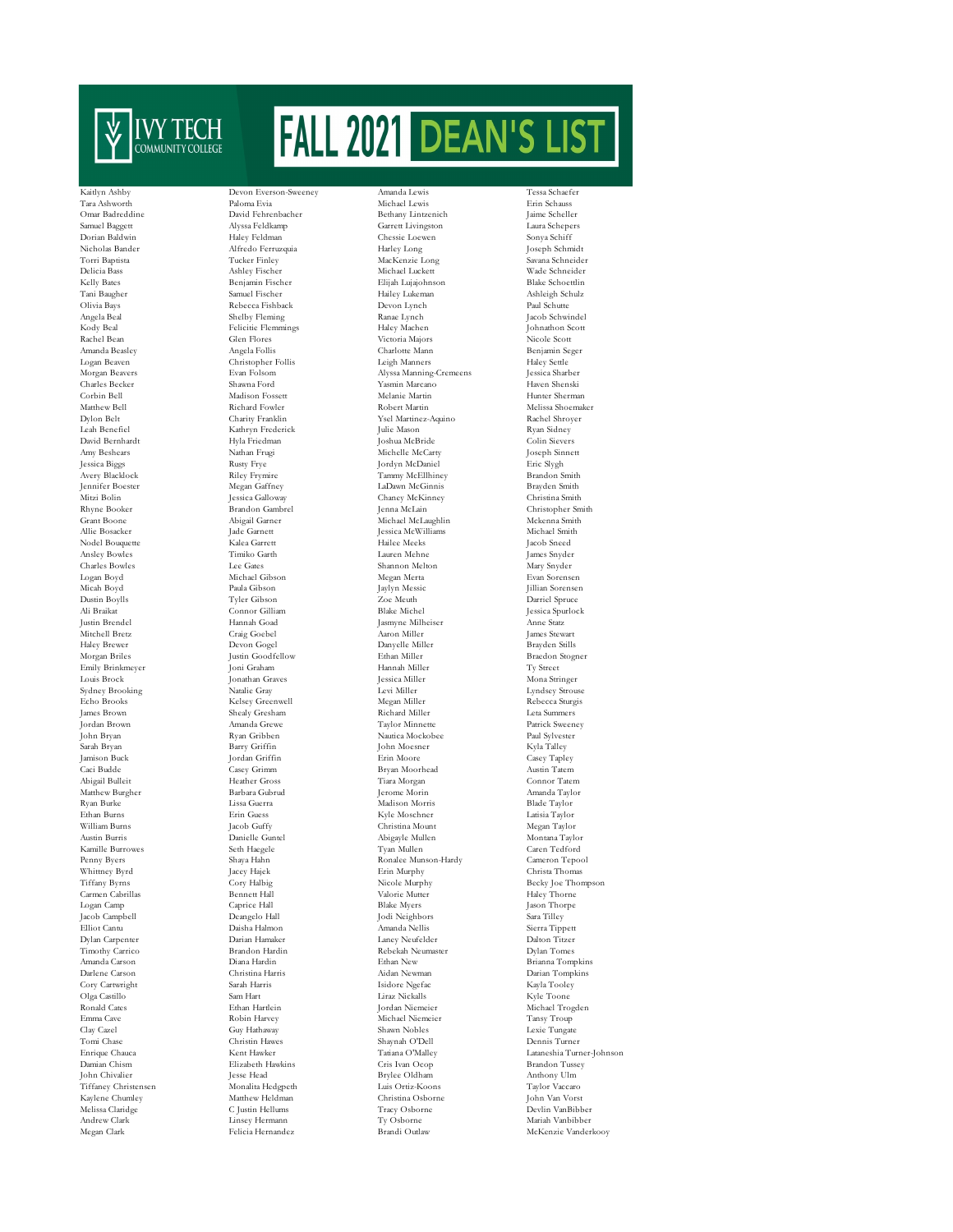

America Contreras Alexa Holder<br>Benjamin Paulson Sarah Virgon Sarah Virgin Paulson Sarah Virgin Paulson Sarah Virgon Sarah Virgon Sarah Virgon<br>Sarah Virgon Sarah Virgon Sarah Virgon Sarah Virgon Sarah Virgon Sarah Virgon Sa Jared DuPont

Aminah Alghashmi<br>Emily Allen

Adolph Anguiano

Cynthia Collins Amanda Higgs (Kay Parra Mendez Sherri Veature of Sherri Veature of Sherri Veature of Sherri Ve<br>
Reverly Hildreth (Brooke Pate Brittany Hirschbuhl Jenna Pauli Jenna Pauli Alexa Holder Benjamin Paulson Noah Cook McKayla Holland Lilia Payne Kyle Wade Kelsey Cummings Matthew Howard Christan Poulson Hans Webber Anthony Joyce

Douglas Coad Cory Hertweck Joshua Owen Brandon Vanwo Amanda Coleman Crystal Hester Thomas Owen Samantha Vaught Elizabeth Collier Juanita Hicks Kortlen Parker Haylee Vaupel Katie Conley Mark Hillyer Lane Patterson Lynndred Vertein America Contreras Alexa Holder Benjamin Paulson Sarah Virgo (Anada Contreras Alexa Holder Justine Payne Darsey Vonderheide<br>1991 - Noah Cook (Anada Justine Payne Darsey Vonderheide Noah Cook (Anada Julia Payne Kyle Wade America Perez Luke Wahnsiedler<br>Bernard Hooker Abigail Wainman Andy Cortez **Abigail Wainman Mexica Hornby** Avier Petty Abigail Wainman Alexia Horswood<br>
Abigail Wainman Alexia Horswood Gabriel Pfeffer Maddi Wanle Grant Coughlin Alexia Horswood Gabriel Pfeffer Maddi Waple Dyanna Cox Tristan Hotz Mary Pichardo Carolyn Wargel Abby Creek Luke Wargel (Aci Houchin Tabetha Pifer Luke Wargel Luke Wargel<br>Abby Creek Creeshaw Carrie Howard Danielle Pino Dejono Wasl Tyresha Crenshaw Carrie Howard Danielle Ping Dejong Washington Tianna Crews Ethan Howard Rigel Pistey Evan Wasson Cody Cross Marchelle Howard Pete Porcelli Anna Watson Tricia Cundiff Adam Howe Jessica Powell Courtney Weiler Benjamin Dailey Andrea Hurm Judy Price Harley Westerfield Vi Dam Quincy Irick Gabe Pruitt Emily Westrich Brady Davis Justin Jagielski Breanna Pyke Shayla Whitten Kasandra Davis Jennifer James Mariah Pyke Dallas Wickstrom Lauren Davis Patricia Jeffries Cierra Pyott Andrea Wigginton Phyllip Davis Jamie Jenkins Taylor Quakenbush William Wilkins )<br>Steven Davis Jacob Jett-Schafer (Kaeden Radde Keaya Williams (Keaya Williams )<br>Nichole Williams (Kean Raleigh (Kealing ) Jernesto Dawson Danielle Johnson Megan Raleigh Nichole Williams Brooklynn Day Jennifer Johnson Laura Ralston Shaun Williamson Danielle Day Josiah Johnson Jamie Raney Brandon Wilsman Kierstyn Day Stevie Johnson Shelley Raska Abigail Wilson Makaylah Day Andrew Jones Jaime Rathgeber Johnathon Wilson Rebekah Day Megan Jones Connor Rausch Robert Wilson<br>David Decker John Jordan Anthony Rawley Bradee Wilzbae David Decker John Jordan Anthony Rawley Bradee Wilzbacher Rachel Decker Jaihier Jordon Tyler Reibold Cori Wittman Cori Wittman (2014)<br>Alexis DeCraene Anthony Joyce Trevor Reitmeyer Taylor Wolf Amber Deisher Kortnie Kaufman Stefan Render Kayla Wolfe Courtney DeLong Abigail Kellams Reid Rendle Matthew Wolgamott Erin Devine Michael Keller Samuel Richards Justin Wood Megan Dill Jerrica Kellough Zachary Rickard Jennifer Woolard Russell Dillon Kyle Kempf Hunter Riley Kathy Woolsey Ronald DiMaio Jeremy Kemplen Logan Risse Kevin Woolston Benjamin Ritchie Kylie Dixon Lauren Kenworthy Austin Roberts Jenna Wortz Keith Doerner Nancy Kern Tyler Robertson-Doss Deandrea Weith Interventional State of Texas (2012)<br>1991 - Jamie Doernes Nancy Kaitlyn Kidd (2013)<br>1991 - Tristan Robinson (2019) - Tristan Robinson (2019) - Tristan Robinson Jamie Dorris Kaitlyn Kidd Tristan Robinson Joely Yaser - National Rebecca Douglas Maxwell King Maxwell King Abigail Rodocker Caroline Yote<br>1996 - Caroline Yotel Caroline Caroline Yotel (Particulus Regional Repeated Abigail Rodor)<br>1996 - Micah Yotel Caroline Caroline Caroline ( Jevin Downen Emily Kisellus John Roe Micah Yoder Faith Droege Melanie Kissel Dakota Rogers Seth Yoder Toya Duerson Ryan Koch Madison Rogers Morgan Young Kyle Duggan Kenzee Koconis Shauna Rogers Hilary Zeigler Ashley Duke Mitchell Konerding Renee Romig Lee Zenthoefer Canyon Duncan Riley Kremer Madison Rose Alexis Zimmerman

Max Veitengruber Jacob Conner John Hime Roger Patterson Juana Villalobos-Duron Heaven D'Angelo Erika Huffman Jane Price Erin Westenbarger Kelzi Daniels Danish Jaffery Casey Pullen Craig Whittaker

## FORT WAYNE

Luqman Abdallah Jade Falls Brenda Liechty Marcos Romero Hanna Fitzpatrick

Mai Abdellatif Paul Faurote Desirae Lindley Shaylee Roop Ty Abner Alexandria Fazio Andre Lindsey Joshua Roseberry Brandon Acevedo Mckenna Fensler Andrew Lion Douglas Roush Fauzia Achayo Jenna Ferguson Kyra Livergood Austin Roussey Jhenna Adams Amalia Ferreyra Richard Lonero Bradley Roy Abdullah Ahmad Justin Fettinger Sunny Longberry Louis Roy Berdey Ahmat Joally Figueroa Jeffrey Longsworth Sandra Roy Jessalyn Akers Farren Filhart-Stoltz Claire Lonsbury Kelly Rudny Amer Alahmar Cassandra Finch Joshua Lopez Cameron Ruhl Omar Alahmar Jennifer Finger Audrey Lord AnnaMaria Ruiz Quentin Aldridge Cheyne Fischer Emily Lowery Cassandra Runyan Emiamin Fisher Mesley Luce Hannah Rutigliano<br>Cabriel Fisher Catherine Luckadoo Daniele Ryan Vincent Alphonse Gabriel Fisher Catherine Luckadoo Daniele Ryan Ibrahim Alsalahi Lilly Fitch Gemma Luo Sydney Ryan Jessica Alvarenga Allison Fleck Melissa Machado Gabrielle Salmond Nicole Andersen Jessica Flynn Hamzah Majid James Sandman y Kebekah Mankey (Rebekah Mankey Elvia Sandoval Research)<br>Avery Foellinger (Rever Mancro Rantiago (Rever Mancro Research) Veronica Angulo Eli Foote Deborah Marcum Viviana Santoyo - Adam Margrif (Ashley Sarrazin)<br>Joy Annable (Alexis Archer Ashley Sarrazin)<br>Alexis Archer (Annable Annable Ashley Sarrazin)

Angela Satterthwaite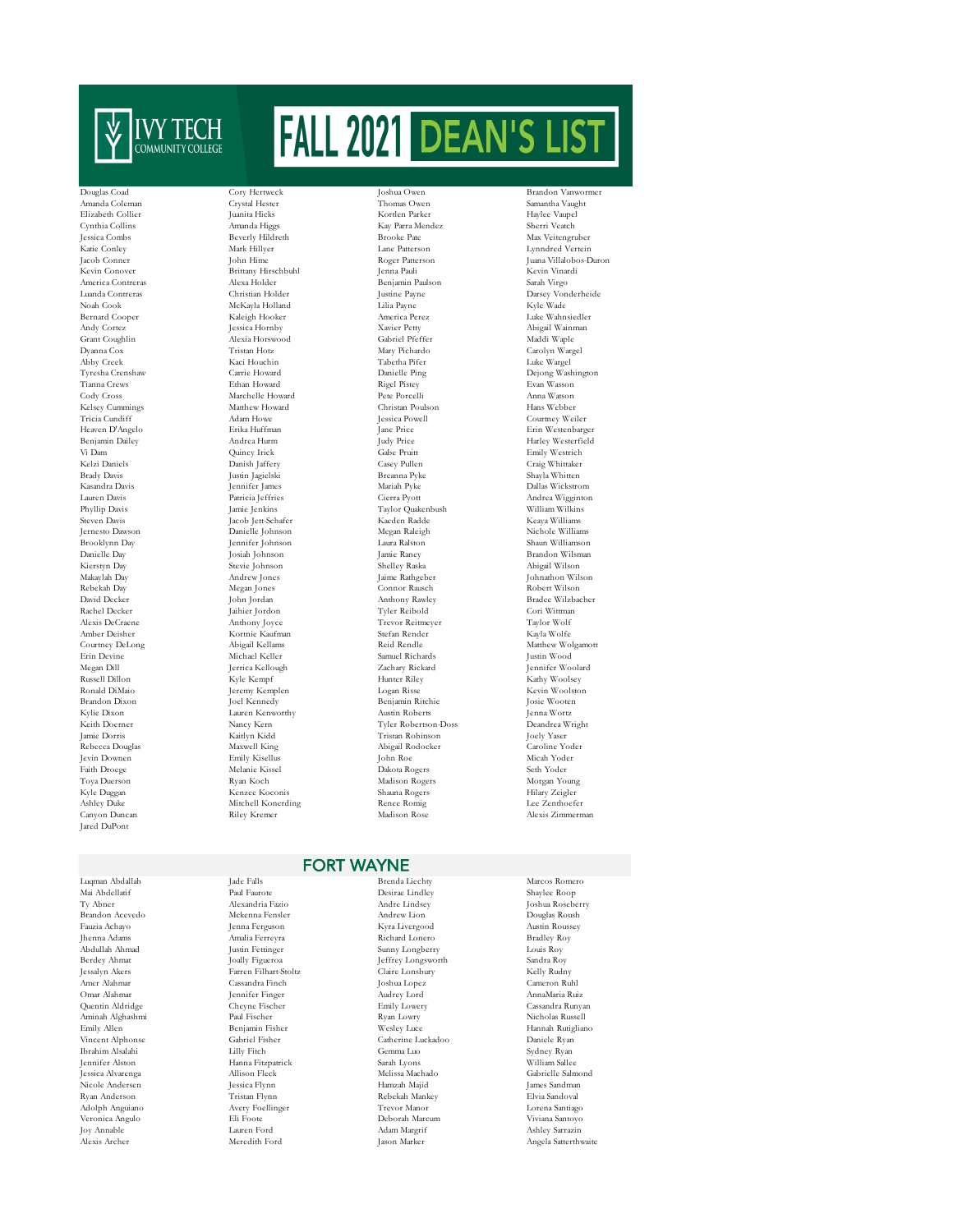

Gregory Brokaw Cameron Brooksher stephen burhoe

Christopher Ard Ryan Fordeck Kylee Marks Nathaniel Saucedo Kathleen Armour Sara Fowler Taylor Marks Chase Saull Lacy Arnold Courtney Fox Lisa Maroney Elizabeth Schaefer Ava Augenstein Payton Fox Bailey Marquart Grace Schaefer Lay Aung Kelsey Frankart Trista Marsden Molly Scher Anna Ba Jared Franklin Curtis Martin Felicia Scheumann Elizabeth Back Taquella Franklin Fernando Martinez Joseph Scheumann Kwar Bah Audra Fravel Kimberly Martinez (Kimberly Martinez Lillie Audra Fravel Schwar Bah Audra Fravel Schwar<br>Schwar Garston Fritz (Schwar Schwar Schwar Schwar Schwar Schwar Schwar Schwar Schwar Schwar Schwar Schwar Schw Emmett Baker Kaleb Fritz Nicolas Mason Matthew Schmidt Andrea Baldwin Dustin Fry Joshua Mattes Matthew Schnepp Zachary Banks Leesa Fuelling Morgan McArdle Summer Schnurr Natalie Barcalow Rose Fulk (Register of the Katelin Mcbride Susanna Schre<br>Tess Barlow Rose Full McCann (Register Schrenk Register Schrenk Register Schrenk Register Schrenk Register Schrenk Tess Barlow Penny Fullhart Dillon McCann Grey Schrock Briana Barrera Joanna Gabet Kalie McCormick Danielle Schroer Ismael Barrios Kalyn Gaerte Jaycob McCullough Jessica Schuller Logan Bartles Courtney Gagnepain Molly Mccune Abigail Schumm Cole Bear Deloras Gamez Rebecca McGuire Gw Scott Jennifer Becker Galilea Garcia Daniel McLellan Caleb Seely Bethany Beebe David Garner San Medevielle Johnny Sewell Waheeda Begum Cayla Garrett Jaime Mendoza Charlie Sexton Kamron Bell Dorismar Garza Tiffany Meredith Oh Nai Shar Irene Benavidez Ethan Garza Grant Merkel Nicole Shaw Sar Benbe Santana Garza Christina Merritt Chloe Sheets Matthew Berg Jeff Gaunt Jayce Mey<br>Firm Bestard Sarah orient-okuly MI Meyer Emma Bestard sarah geiger-okuly MJ Meyer Stacy Shellhaas Isabella Biagiotti Jill Gerardot Skyler Michel Darrian Shepherd Brianna Bice Beau Gerber Erik Mihavics Ericka Shepherd Triceten Bickford James Gibson Clancy Miller Jacob Sherwin Autumn Biggerstaff Megan Gibson Daniel Miller Samantha Shively Abbie Bilbee Samantha Gibson David Miller Tyler Shroyer Lindsay Bill Sydney Gibson Mikayla Miller Theresa Shuck Colin Bir Julia Giron Morgan Miller Melissa Shuman Jasmine Blanchette David Glasgow Morgan Miller Ashley Silva Kiaja Bledsoe Ruger Goeltzenleuchter Samuel Miller Kiaira Simpson Amber Blue-Ruby Steve Gonzalez Tiffanie Miller Caleb Sinn Michael Boerger Brandon Good Brittany Mills Megan Sizemore<br>
Michael Boerger Brandon Good Brittany Mills<br>
Michael Boldt Robert Gooding Colin Mills Samantha Skinne  $\begin{tabular}{ll} Daniel Boltz\\ Beterelam Bonka\\ & \multicolumn{3}{l}{{\bf Table 1}}\\ & \multicolumn{3}{l}{{\bf Table 2}}\\ & \multicolumn{3}{l}{{\bf Tree 3}}\\ & \multicolumn{3}{l}{{\bf Tree 4}}\\ & \multicolumn{3}{l}{{\bf Tree 5}}\\ & \multicolumn{3}{l}{{\bf Tree 6}}\\ & \multicolumn{3}{l}{{\bf Tree 7}}\\ \end{tabular} \begin{tabular}{ll} \multicolumn{3}{l}{{\bf Table 3}}\\ & \multicolumn{3}{l}{{\bf Step 4}}\\ \multicolumn{3}{l}{{\bf Step 5}}\\ \multicolumn{3}{l}$ Faith Borrero Hailey Gray Kyle Miltenberger Tyler Smekens Alexis Bowen Antonio Greene Sherry Miner Allen Smith Kirk Bowser David Greene Douglas Mitchell Alyssa Smith Matthew Boyd Donna Greeno Jeffery Moeller Austin Smith Jack Braden Coby Griffith Caleb Mollema Bayley Smith Hannah Brames Kyle Grizzle Andrew Moore Ciara Smith Ashly Brancfield Gabrielle Grossman Morgan Moore Dustin Smith Ashley Brandon Zoie Grossnickle Norah Moore Jacob Smith Ashley Brandon Zoie Grossnickle Norah Moore Jacob Smith Ashley Braun Sabrina Guerin Lilybeth Mora Krista Smothermon Peyton Braun Roscoe Guthrie Christina Morgan Grace Snyder Selina Brewer Courtney Haines Miriam Morgan Kaitlyn Sorg Kimberley Brooks Dustin Hamilton Andrea Mosby Levi Spaniolo Amber Brown Nan Hammel Leah Murphy Lyndsey Spencer IvanBen Brown Cole Hapner Sharon Musch Maurice Sperry Mollie Brown Maci Harkless Marie Chantal Mushagalusa<br>Mya Brown Cory Harmon Jacob Myers Mya Brown Cory Harmon Jacob Myers Maegan Squibb Michelle Harp-Rouser Seth Brown Samantha Harpenau Tin Myo Kali Stearns Timothy Brown Annabel Harper Kyaw Naing Tea Steffen Naomi Browne Nicole Harriman Jacob Nall Rebecca Steiner Zachary Harrington Thoma Bry Matthew Harris Rachel Nally Erin Steury Kierstyn Buchan Raeshone Harris John Nash Dakota Stevens Brandy Budd Lahla Harris-Arzate Jaclyn Neiger Danielle Stewart Adriana Buendia Sierra Hart Kathleen Nelson Hope Stewart Andrea Buhl Payton Hastings Cody Ness Janette Stilson Justin Bultemeier Allen Hawkins Dawn Neumann Randall Stiverson Linda Burch Hnin Haymar Quynh Nguyen Holly Stoiche Dawn Burke Britni Heath Ruth Niccum Nathaniel Stroud Ashley Burkhardt Karen Heckman Crystal Nichols Tuang Suang Brittany Burnett Autumn Helinski Uriel Nino Nicholas Sud<br>Chase Burton Nicholas Sud<br>Ashtyn Suggs - Nicholas Suddarthe Nicholas Suddarthe Nino Nicholas Suddarthe Nino Nicholas Suddarthe Nino Nicholas Suddarthe Nino Nicholas Alexandra Helms

Joane Mase Benjamin Schlatter<br>Nicolas Mason Benjamin Schlatter Haley McGregor Laura Beck Lakeesha Ganaway Brooklyn Mckenzie Macie Sears Jennifer McQueen Johnathon Gatton Brandon Metzler Kaci Sheets<br>1997 - Jayce Meyer Keri Sheets Keri Sheets Amanda Milholland Matthew Shepperd<br>Clancy Miller Matthew Shepperd<br>Matthew Shepperd John Blevins Marcela Gomez Gonzalez Tegan Miller Zyiara Simpson Drew Briggs Alexis Hall Katelyn Morley Tina Sorg  $\begin{tabular}{llllllll} \textbf{Dustin Hamilton} & \textbf{Andrea Mosby} & \textbf{Levi Spanish} \\ \textbf{Kyle Hamm} & \textbf{Edward Mountz} & \textbf{Lorraine Speechman} \\ \textbf{Mikayla Hamm} & \textbf{Ramum} & \textbf{Russell Mullins} & \textbf{Alissa Spencer} \\ \end{tabular}$ Dilan Buuck Bree Hemenway Caden Noel Barbara Sullivan

Katelynn Shambaugh Scarlette Slattman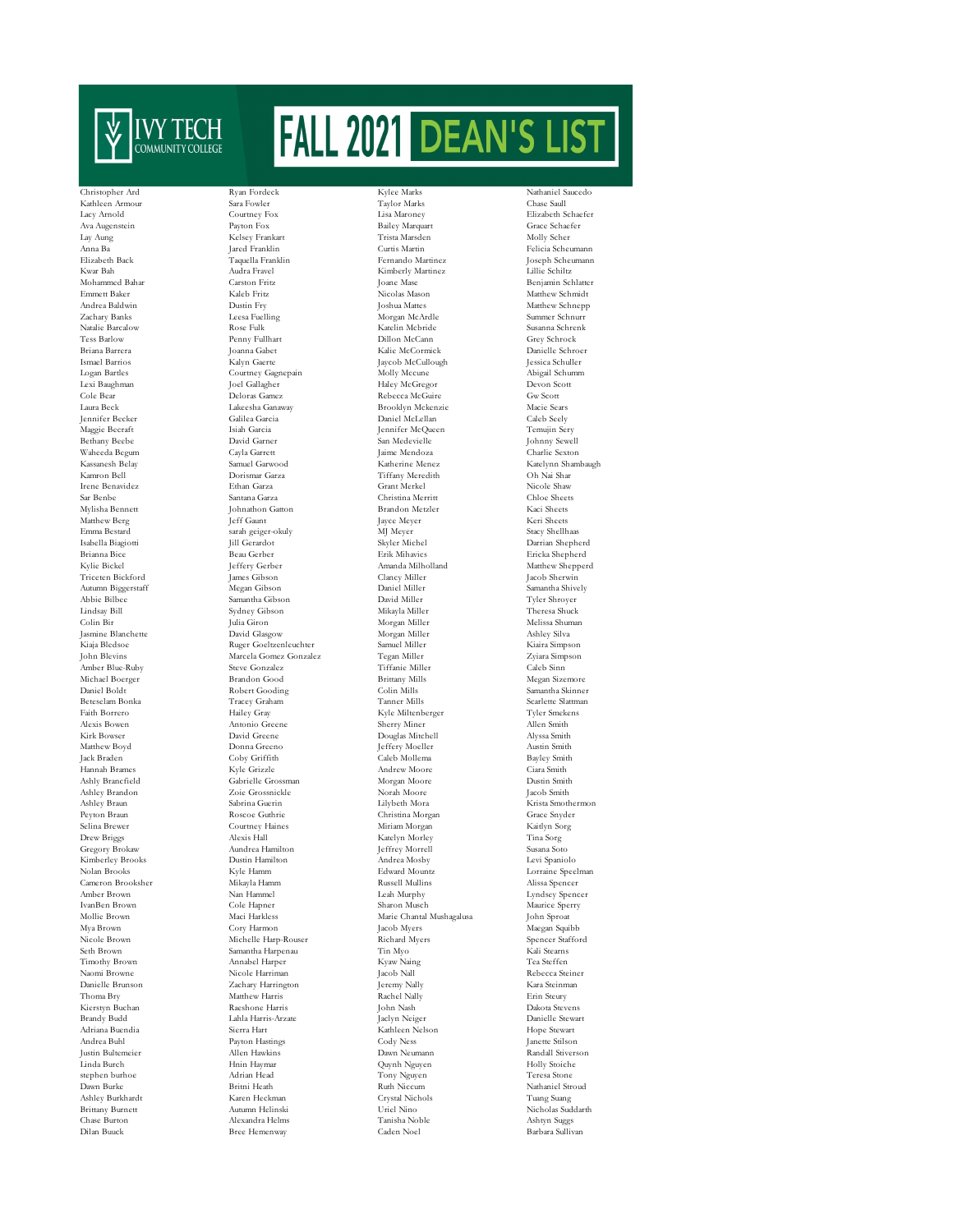

Benjamin Carboni Brookeanne Hensley Rocio Nunez Thomas Summerville Ashleigh-Victoria Cardone Hilaria Heredia Michael O'Brien Litany Surbaugh Matthew Carey Abygail Herman Emily O'Grady Carson Swenski Austin Carroll Fernando Herrera Innocent Odoh Dawn Sypniewski Jenelle Castillo Lynell Heyser Es Ola Amy Taylor Briana Cearbaugh Sierra Hibbs Amber Olivarez Damon Taylor Christian Chacon Canales Wyatt Hicks Alysia Olson Asheley Chaney Sarah Hill Gamal Omar Asheley Chaney Sarah Hill Gamal Omar Emma Terrill Berhany Chase Ben Hinkleman Ben Hinkleman Christy Omo Logan Thacker Christine Chavez Ben Hinkleman Christy Omo Logan Thacker Christine Chavez Jamie Hobbs Christine Chavez Jamie Hobbs Megan Osborn Mariah Chin<br>Mariah Chin Thaith Hodges Kaemon Oskey Pamela Chorpenning Glenda Christian Brandon Hollifield Joyel Paige Krista Thieme Anna Christlieb Isaac Holly Jacob Parker Jordan Thomas Marianne Christman Cole Honeck James Parker Scott Thomas Makayla Clark Shelby Hoover Aaron Parkinson Jacob Thompson Deashlon Clayton Drew Hoppas Calynn Parks Jonathan Thompson Kenna Close Kaitlyn Hunnicutt Derek Parr Victoria Thornburg Michelle Coburn 1996 - Michael Hurraw 1996 - Hurray Brittney Parthun 1996 - Hurraw 1996 - Hurray Brittney Parthun Jesse Tindle<br>1997 - Hurray Brandon Inskeep Brandon Pasick Abigail Tipp Micah Colbert Brandon Inskeep Brandon Pasick Abigail Tippmann (Abigail Tippmann Brandon Pasick Abigail Tippmann (Abigail Tippmann Brandon Pasick Abigail Tippmann (Abigail Tippmann (Abigail Tippmann Brenna Tippmann (Abigail Daisy Coles Elias Inskeep Jordan Patrick Brenna Tippmann Alivia Conrad Logan Jackson Dominique Perkins Sidney Towns Briana Cook Ashley Jacobs Cassidy Perlich Montana Treesh<br>Sarah Cook Kavlee Jakubowski Sydney Petersen Basle Trimmer Chez'lene Cornwall Ivana Janjanin Tanishia Philpotts Kaila Triplett Benjamin Cotham Cheryl Jerez Alexis Pieri Gavin Truex Abigail Cotton Abigail Johnson Ra Pit Gavin Truex Abigail Johnson Ra Pit Abigail Cotton Abigail Johnson Ra Pit Hannah Turnbull Connor Counceller Cammi Johnson Katelyn Placer Myhrissa Uhen Elaina Cox David Johnson Christina Platt Jessica Updike Brooklynn Cross Tanner Johnson Zachary Porter Maria Vargas Kailey Dague Andrea Jones Joseph Prater Ma Janina Veloso Troy Dahlstrom Austin Jones Katie Pratt Julia Vosmeier The Dar Jordy Jordan Brylee Proctor Gina Waldrop (1989)<br>
Olivia Darby Garolyn Walke Proced Carolyn Walke Proced Carolyn Walke Proced Carolyn Walke Olivia Darby Farod Kan Tracie Prosser Carolyn Walker Scott Debusk Gregory Keller Susan Putt Susan Putt Faith Warner Faith Warner (Susan Putt Faith Warner Pute Susan Putt Faith Warner Pute Susan Putt Faith Warner (Susan Putt Faith Warner Pute Susan Wash Jade Delagrange Carter Kelly Rachel Quick Bethany Washler Chanel Diller Jayme Kersey Gina Raimondo Jennifer Whicker Natasha Dillon Adrianna King Chelsea Randolph Joshua White Kendall Dimond Jacob King Kristina Ray Brianna Whiteman Michelle Dingman Joshua King Adnan Razic Adnan Razic Thang Do<br>
Hayley Kinsey Adnan Razi Thang Do Hayley Kinsey Laura Read Jeffrey Wilhelm Gavin Dobson Holly Klingaman Graciela Reed Leigh Williams Alexander Doege Todd Klotz Kathryn Reed Joy Williamson Madison Doege Michelle Doehrman Mason Knuth Nicholas Wilson (Sunnique Reed Nicholas Wilson Nicholas Wilson (SENTILE REHEMA Nicholas Wilson Arthur Wischman Nicholas Drendel Semir Kostic Tracy Reincke Caleb Wise Alanna Drennen Joyce Kpalam Deatra Reinhard Adam Wisz Caleb Dunlap Richard Krieg Isabel Requena-Camacho Kelsey Woodfill Jessica Dunn Alyce Kuhn Ethan Rethlake Jamie Wright Trevor Ebersole Drew Landgrave Preston Rigby Chawsu Yin

Justin Caffee Maciah Henley Samson Nofzinger Emma Sullivan Joseph Callow Haley Henline Natasha Nowlin Riley Sullivan Sarah Cook Kaylee Jakubowski Sydney Petersen Basle Trimmer Toni Correll Francisco Jasso Sandra Pickering Cheryl Jerez Alexis Pieri Alexandra Johnson Denise Johnson Alicia Johnston Gabriel Pott<br>Nakita Jolin Jason Potter

Refugio Hernandez Patricia Ocampo Catharine Swisher Michael Caskey Ashley Herrick Christina Oehmcke Kattia Tarnow Charles Cebalt Damian Hicks Anthony Oliver Stephanie Taylor Joshua Chapman Brent Hines Mukrim Omar Tessa Tester Mariah Hodges (Mariah Mariah Mariah Mariah Mariah Mariah Mariah Mariah Mariah Mariah Mariah Mariah Mariah Mari<br>Anton Holdgreve (Mariah Mariah Nicole Overby (Go Thang Korbin Connelley Jakob Jackson Zoie Pearson Lakisha Topez Heather Crismore Jacy Johnson Eva Pocock Christopher Van Pelt Brenay Criswell Jesse Johnson Casey Pontius Andrew Vandekeere Ryan Curell Nakita Jolin Jason Potter Anna Vavra Brianna Curry Veronica Jolly Tyler Powell Isai Velazquez Jessica Dain Emily Jones Millie Price Luke Wagler Samuel Daniels Sophia Jones Bonnie Priest Robert Waikel Mary Davies Jill Kaye Elisa Pugh Nichole Walls Drew Davis Paul Keitzer Breanna Putt Winter Ward Jeremias Quintanilla Leah Dennison Dale Kenworthy Twae Hay Ra Duffy Weber Jennifer Recker Myssa Williams<br>Brendon Reed Kavlin Williams Jaecob Dobler Katie Kling Brendon Reed Kaylin Williams Extended Arthur Wischenker<br>
Tracy Reincke Caleb Wise<br>
Caleb Wise Zachary Dudgeon Justin Krider Jacob Reinhart Maddi Wolpert Barbara Duran Simon Kuziensky Nathan Reynolds Nicholas Wust Kirsten Dutko Ni La Gwyneth Rice Cho Yabee Amanda Eaton Carter Lamb Katelyn Rice Anita Yamanaka Jared Eby Nicole Laney Janel Rimmel Morgan Yoh Lauren Eby Garrett Lantz Virginia Ritchie Cameron Yordy

Ashley Thompson y<br>Joseph Thompson Michael Tippmann Krooke Whitaker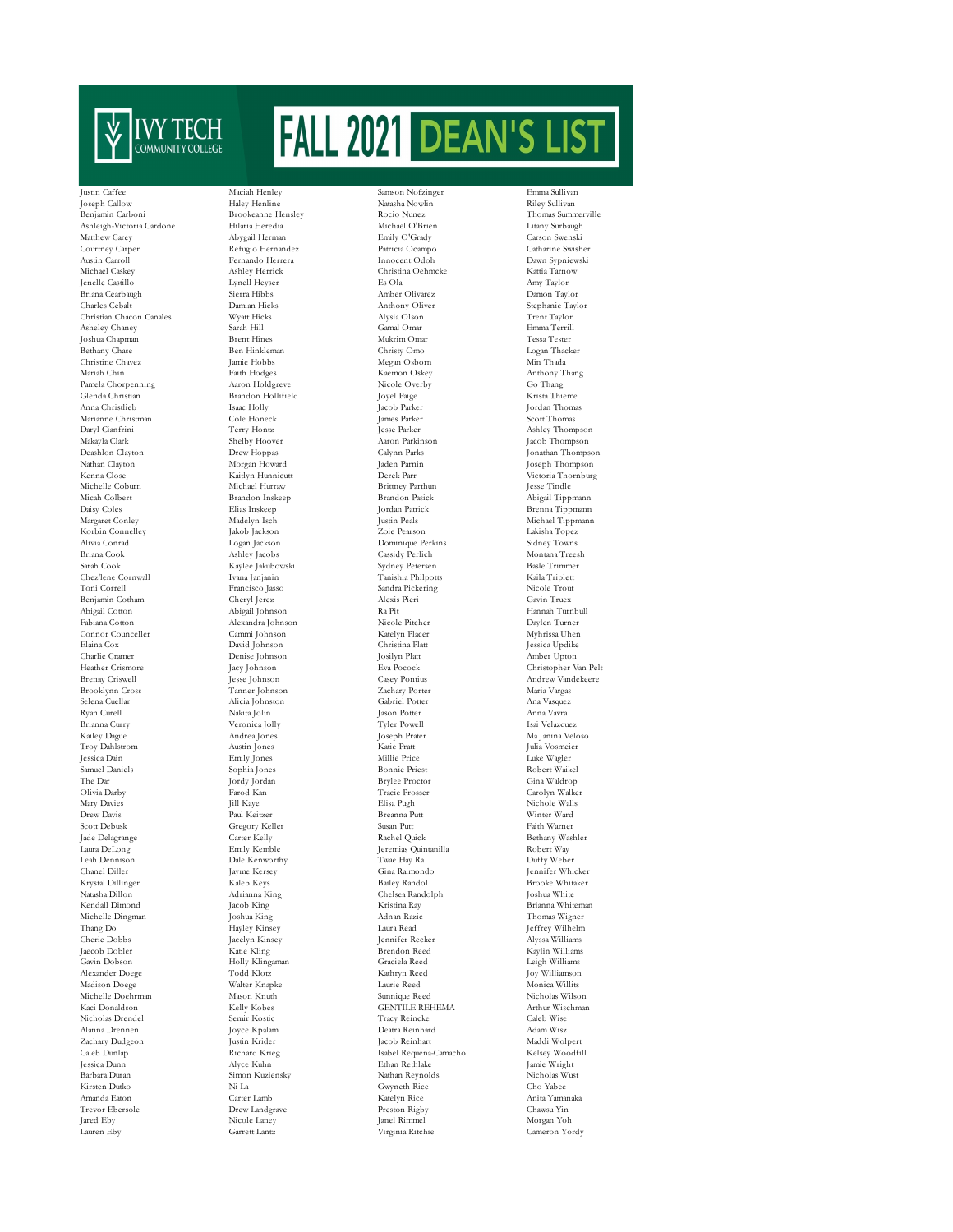

Sierra Emerson Lindsey Lawson Rachary Emmons Nan Lay Robinson Nicole Young<br>Bailey Engle Braden Lecklid Christopher Ensign Jonathon Leder<br>Heather Enveart<br>Nicholas Levy Charlotte Ewing<br>Randy Fallis

Josiah Abney Kamryn Davidson Michelle Hughes Isaac Roberts Mustafa Alqasim Benjamin Balcerak Theodore Daniels

albert eccard Abigail Larrison Amanda Roach Melissa York Slate Edwards Christopher Larson Robert Roberts Carrie Young Lucas Ehrlich Jordyn Laws Ryan Roberts Hannah Young Ashley Elliott Megan Young Kyle Lawson Matthew Robinson Megan Young<br>Sierra Emerson Megan Young Lawson Moderick Robinson Nicole Young  $\begin{array}{lll} \text{Jan Lay} & \text{Lauer} \text{Robison} & \text{Jenilyn Yrtimm} \\ \text{Braden Leckilder} & \text{Andrew Robustelli} & \text{Keley Zaugg} \end{array}$ Bailey Engle Braden Lecklider Andrew Robustelli (Bailey Engle<br>
Lydia Enos Cristina Leco David Rock Lydia Enos Cristina Leco David Rock Alena Zelenkova Heather Enyeart Nicholas Levy Zachary Roebel Juan Zepeda Celena Estrada Bethany Lewis Angela Rogelio Zachary Ziolkowski Stephanie Evans Caitlyn Lewis Andrew Rogers Riley Zoll .<br>Herson LEXIMA

Noah Acobert Alexis Dean Avery Hunter Emma Robey Aliya Akers Drake Denny Belmir Husejinovic Wyatt Robey Corey Alford Dylan Dick Kaylee Hyatt Ashley Robinson Jacob Anderson Mykaela Duncan Marcus Jones Ryan Rueff Michael Aque Ashton Etheridge Sawyer Jones Alyssa Schmit Michelle Banta Kristin Frye May Ko Morgan Shoaf Everett Bassett Drew Furgeson Macey Kuhn Adreanna Smith Gabrielle Beck Rachel Gambrel Rochelle Lambert Erin Spurlock<br>Allison Bennett Maci Gary Rochelle Lambert Rochelle Lambert Erin Spurlock<br>Leah Stahley Rochelle Lambert Rochelle Lambert Erin Spurlock Allison Bennett Maci Gary Ava Lane Leah Stahley Julia Bergeron Poline Githiru Cynthia Lenkey Logan Stephens Sky Bishop Austin Given Lex Logan Alyssa Strange Mya Bowers Megan Goins Makenzee Lowes Quentanya Strange Elizabeth Bresnahan Kristin Goldman Vionah Matu Dakota Sylvia Nicholas Brink Bryan Gonzalez Kelsi McCauley Trinity Tatlock Ashley Brown Anna Grantham Emma McCollom Amy Thompson Hannah Buis Taylor Gray Alec McGovern Skylynn Thompson Jessica Buker Sarah Greathouse Presley McGraw Caden Thomson Melissa Caito Haley Hadinger Lisa Merchant Scarlett Torres Brenda Canary Cody Haller Everett Milbourn Reginald Turner Haven Canner Ariana Halstead Caitlin Moenich Madison Tyree Jazmine Castillo Jace Hardebeck Kayla Moore Allison Warfield Jazmin Claiborne Blaire Harriman Kaileelynn Nauert Ayden Weatherford Ethan Clark Grace Harris Lorelie Nelson Brooklyn Webber Spencer Clegg Jonah Hays Laura Nolting Laura Wells-Elmore Ethan Collins Michael Hernandez Rabiat Ojerinde Alexis Wilkins Cassidy Coomes Yanine Hernandez Andrew Polovitch Cierra Williams Lauren Cooney Alexander Hill Jessika Ponsler Timmy Wisniewski Dalton Cummins Robert Hobson Mirka Ramos Jacob Wood Noah Dailey Benjamin Hoff Kith Rattanak Amanda York Alexander Daniels George Hoffman Taylor Ridner Chelsea Zweck

Robert Allgood Julia Diebold Matthew Jarrett Heather Robinson

FRANKLIN

 $\begin{tabular}{lllllllllll} \textbf{Grace Etnier} & \textbf{Balwinder Kaur} & \textbf{Megan Settles} \\ \textbf{Sydney Franz} & \textbf{Sarbjit Kaur} & \textbf{Alean Shepard} \end{tabular}$ Dakota McLaughlin Jacob Castillo Jenna Hampton Maria Montoya Richard Waddle

Alexandra Angermeier Hannah Clark Haylee Greene Meredith Mock Cheyenne Walls (Cheyenne Walls Meredith Mock Cheyenne Walls (Cheyenne Walls Meredith Mock Cheyenne Walls (Cheyenne Walls Meredith Mock Cheyenne Walls (Cheyenne Meredith Mock Cheyenn Sierra DeWees

Joshua Bowen Roderick Fish Roderick Fish Clayton Bowling (North Article) Gillian Carnes

## Joshua Allen Joseph Flint Aurora Martin Regina Neudeck **GREENCASTLE**

) Andrews Madison McGuinness Bailey Sanders Bailey Sanders Bailey Sanders Bailey Sanders Rechel Gall (1989) Allyssa Menke (1989) Allyssa Menke (1989) Allyssa Menke (1989) Allyssa Menke (1989) Allyssa Menke (1989) Allyssa M Hayley Monroe

Rachel Knight

## **HAMILTON COUNTY**<br>Losiah Horton

Abimbola Adeniyi Tomoh Elimam Maria Ibarra Emily Owen<br>Amy Alstott Erika Ellis Tanner Jones Aishmeen Re<br>Abimbola Adeniyi Erika Ellis Tanner Jones Aishmeen R Amy Alstott Erika Ellis Tanner Jones Aishmeen Rai Parker Anderson Hudson Ellis Troy Jones Garrett Ramos Ryan Austin Jalane Emberton Trevor Joy Sarah Rivers Nicholas Baird Arlene Emmert Simran Kaur Keyner Salas Kevin Barthauer Carol Emmert Devyn Keller Nicole Sarmadi Micah Beck Remedios Engle Hannah Knight Elizabeth Schaefer Alexandria Bevins Brendan Erne Rachel Knight Bailey Schafer Emma Birkbeck Noor Farhat Zachary Knuckles Eric Schwieterman Jacob Bolt Megan Fillenwarth Kaden Kramer Emily Seig Clayton Bowling Morgan Fisher Brandon Kriese Marcus Self

Kamia Adams Jackson Dues Josiah Horton Qaliya Omar Kayla Bowman Melanie Flores Aragon Evan Leech Abdel Sherkawi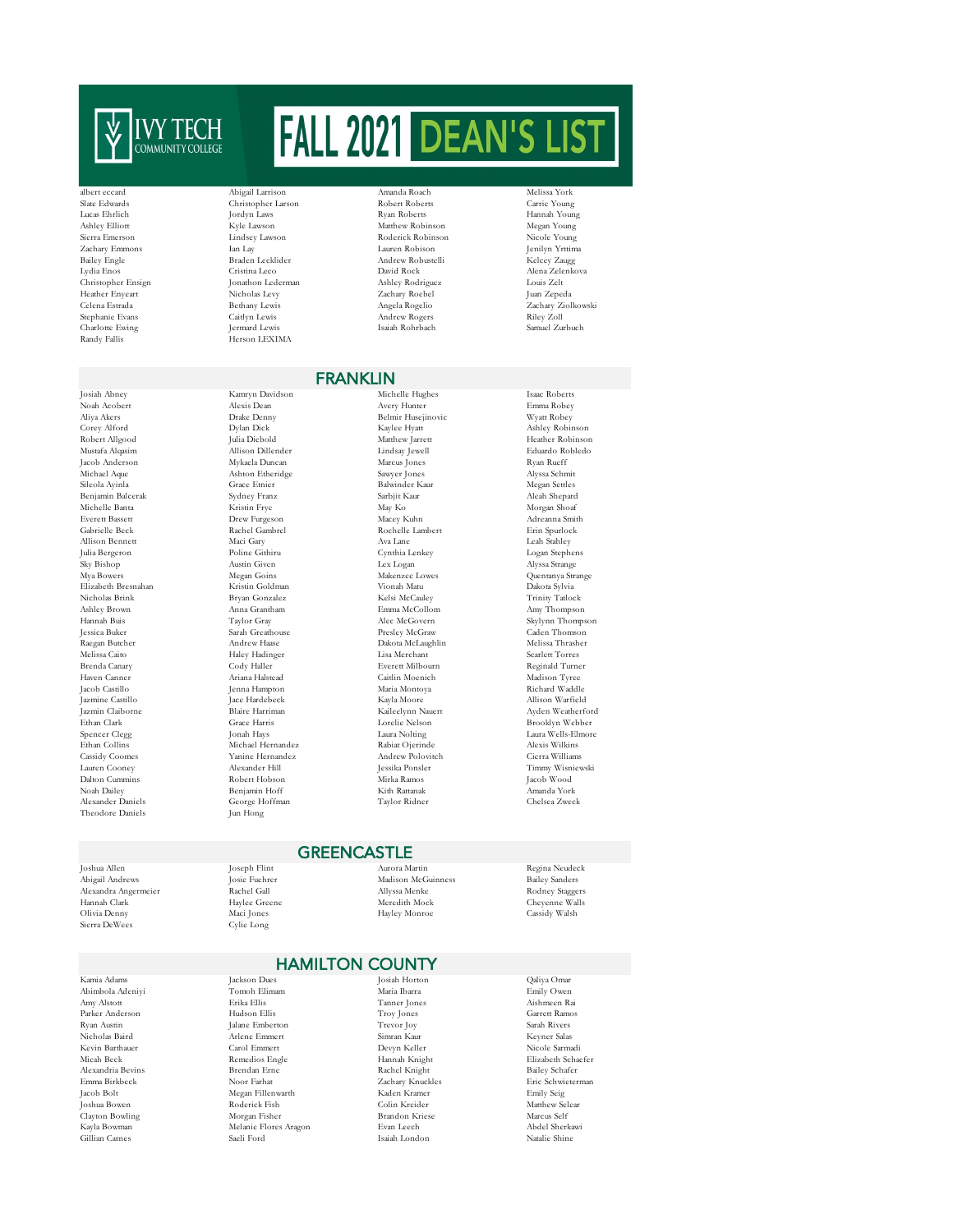

Madeline Caughlan Hannah Fult<br>Natasha Cleaver James Ganey Lauren Duell Ethan Horn Jacob Odle

Andrea Carol Devin Frame Linh Luu Luke Slaven Jasper Carr Mary Frederick Alicia Martinez Benjamin Smith Jason Carter Jacob Froetschner Christina Mathis Evan Smith

Joshua Castagna Castagna Castagna Castagna Castagna Castagna Castagna Castagna Castagna Castagna Castagna Castagna<br>Peter Peter Peter Peter Matteson (Peter Matteson Castagna Castagna Castagna Castagna Castagna Castagna Cast Natasha Cleaver James Ganey Maressa McGee Natasha Spiech Melissa Conner Dana Ginter Amanda McKinney Saga Taylor Clay Cook Amanda Godby Kimberly Mclaughlin David Coppa Jordan Gonigam Chloe Meeks Megan Cotton Controller Raven Guenette (Schristopher Miller Alana Tucker Alana Tucker Raven Guenette Christopher Miller Alana Tucker (Shane Crabtree Alexander Haartje (Shane Crabtree Alexander Haartje ) (Shane Crabtree ) ( Shane Crabtree Alexander Haartje Jenna Miller Pablo Veintimilla David Crum Noah Hall Karen Miller Ryan Ward Olivia Curl Page Hamather Xavier Miller Troi Wharton Ali Danielson Hayley Hamby Ryan Moore Cameron Wheatley Julia Daulton Aubrey Hammes Adam Neal Jacob Wiederholt<br>Bikramjit Dhillon Aubrey Hammes Adam Neal Jacob Wiederholt<br>Bikramjit Dhillon Matthew Harnick Eleazar Neumann Tonya Yarusinsky y Bikramjit Dhillon Matthew Harnick Harnick Eleazar Neumann (Tonya Yarusinsky Tonya Yarusinsky Nader Zaki (Tonya Yarusinsky Stephanie Haskins) Jance Newcome Caleb Dowless Elizabeth Horn Isabel Nicholson John Zimmerman

Taylor Tornatore Ashley Dickey Stephanie Haskins Lance Newcome Nader Zaki<br>Austynn Dodd Sarah Holba – Namel Zbieszkowski Austynn Dodd Sarah Holba Thanh Nguyen Samuel Zbieszkowski

## INDIANAPOLIS/LAWRENCE/PLAINFIELD

Adedolapo Abiona Oluwayemisi Adebiyi Olufunmilayo Adekaunsi Adekemi Adeyemi-Odewade Chris Fillmore<br>Sharon Adiei Kimberly Filson

Lillie A ez Heaven Evans Kiara Lee Jessica Robertson Hamza Abdi Kayla Evans Saydi Lee Edward Robinson Samiira Abdullahi Millicent Evans Monica Legacy James Robinson Mohamed Abou Tayoun Erika Eversman James Leo Rio Laine Robinson Christopher Abrego Da'Ron Eversole Shea Leonard Stefan Acheson Sarah Ezac Aliya Lewis Stefan Acheson Sarah Ezac Aliya Lewis Griselda Rocha Jacqueline Achoh Heather Fahnestock Cain Lewis Brittany Rodriguez Estefania Acosta Akinbiyi Falope Donald Lewis Camila Rodriguez Prashanti Adabala Naomi Farkass Kyle Lewis David Rodriguez Charles Adams Jayden Farris Ronnie Lewis Heydi Rodriguez Jade Adams Dorothy Federspiel Alexis Lewman Jonathan Rodriguez Hope Adamson Chaneika Fench Chelsea Ley Mia Rodriguez Samantha Adcock Jennifer Ferguson Sokhna Leye Andrea Rodriguez Dominguez Tekle Addo Sarah Ferguson Cing Lian Mark Roell Funke Adebiyi Omar Fernandez Cipriano Cunghlei Lian Vincent Romano Olayinka Adebowale-Adebanjo Maryanna Ferris Madison Lindley Corina Romo Adekemi Adegoke Robert Ferry David Lindsay Kristen Roney Adekunle Adenuga Precious Fielder Gretchen Lineback Carson Ross Oluwadamilare Aderinwale Mariah Fields Nicholas Lingenfelter Matthew Rowe CHONEL FIEMENA NGUEFACK Sara Link<br>Briseth Figueroa Justine Linton Damilola Adesanya Briseth Figueroa Justine Linton Casey Royer Ayobami Adewole Kiona Figueroa Michael Little Maisy Ruble Esther Adewumi Emma Fillenwarth Alyssa Litz Brent Ruddle Faith Adewunmi Brittney Filler Alexa Lockhart Nicole Rudisel Oluwakemi Adeyemi Norah Fillinger Carwyn Loeffel Viktoryia Rudzinskaya Sharon Adjei Kimberly Filson Michael Long Mauricio Ruiz Rkia Afoulous Alaina Findley Rodney Long Mariela Ruiz-Flores Tremayne Agnew Joshua Fischer Nathan Lontz Maci Runkel Maria Aguilar Molly Fischer Ana Lopez Melissa Runyan Oscar Aguilera Allan Fish Edith Lopez Emily Rush Mahwish Ahmed Christopher Fisher Sophia Lopez Andrew Rusk Ahmed Christopher Fisher Sophia Lopez Andrew Rusk Andrew Rusk (2019) Fahd Ait Nacer **Fahr Air Nacer 1988** Thomas Fitzpatrick Ricardo Lopez Jr. Devin Russell Devin Russell Gift Ajayi 21 Tanner Flack Lilian Lopez-Hernandez Donald Rutherford Oyinkansola Ajayi Shannon Flaherty Andrew Lorenz Karen Rutledge Funminiyi Ajekigbe Heather Flannery Gertrude Lorenz Winnet Ruzvidzo Toyin Akinbamiji Gabriel Fleck Nakeesha Love Lyons Elizabeth Salamone Ebenezer Akindipe Cameron Fleming Rachel Lowery Henlly Salas Damilola Akinduro Chad Fleming Michael Lua Ayomide Salawu Akinwale Akintolayo Mackenzie Fletcher Miracle Lucas Mohmadfaraz Saleh Zenab Akram Nathan Fletcher Eric Lucy Rony Sales Mohammad Al-Madmouj Aaron Flick Allison Luellen Diana Salgado zainab Albujasim Alesha Flores Maria Lugo Erin Salgat Kiran Alby Merary Flores-Espinosa Danyl Luna Kayla Sallee Ebony Alderson Leandra Flowers Andrea Luster Emerson Salyers Angelica Alexander Colin Flynn Carrie Lustro Arthur Sample IV Eric Alexander Olayemi Folorunso Kamyra Lyles Jeffrey Sampson Shaye Alexander Prudencia Fon Anna Lynch Hannah Sams Cody Alexander-Everts Mesha Ford Elizabeth Lynch Eric Sanchez Maha Ali Yolanda Ford Chad Mabius Brittney Sanders Ava Allen Kellie Foreman Dayna Machowiak Marsica Sanders Cokie Allen Mary Foreman Deborah Macias John Sandifer Kathryn Allen Miranda Foster Bobby Mafuta Zo Sang Logan Allen Amaya Fouce Joseph Magno Joshua Sansone Jennifer Foudray

Lilian Lopez-Hernandez Craig MacPherson

Desiree Alexander Jennifer Fogel Michael Lutes Brandy Sampson Constanza Sanchez Lagos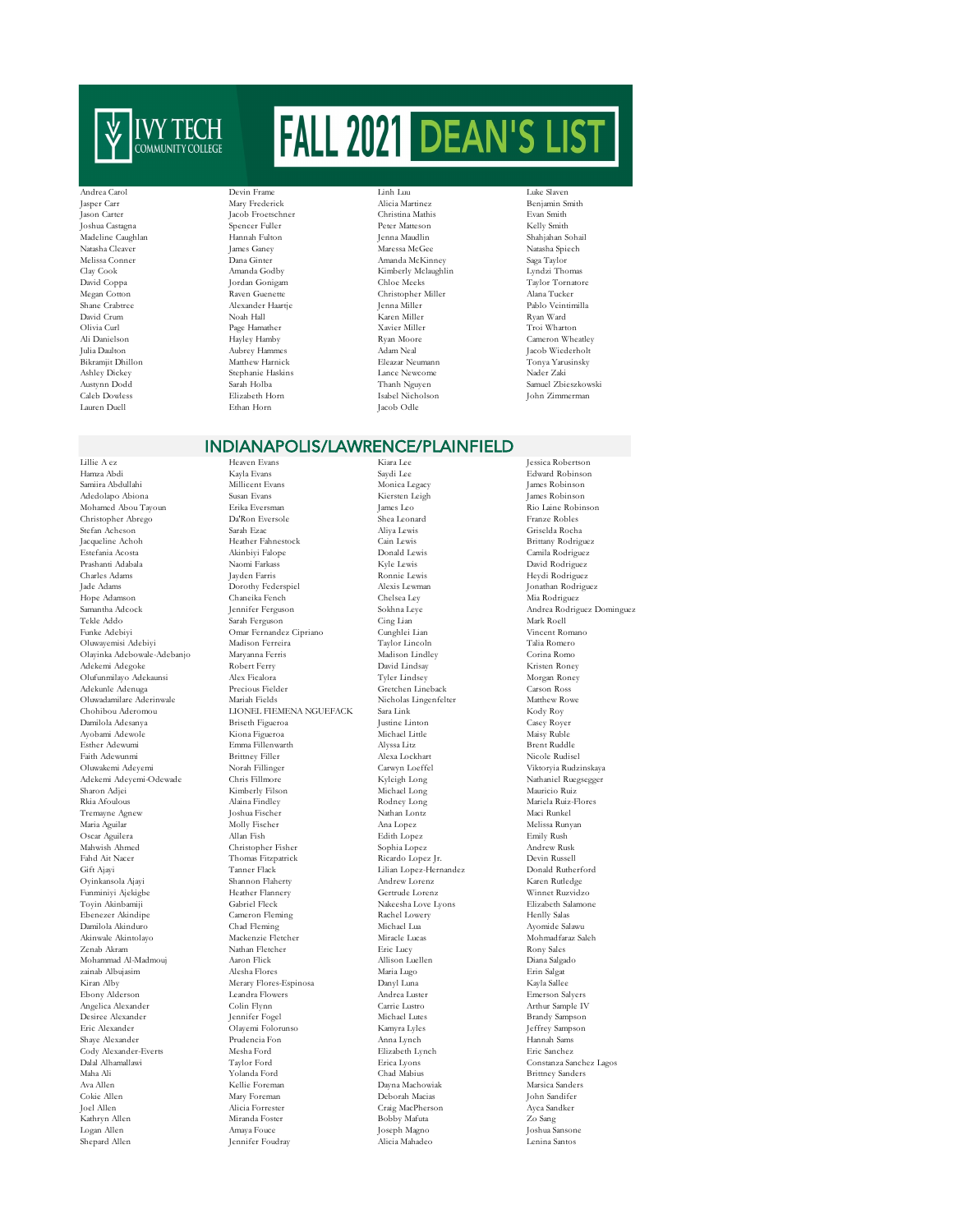

 $\begin{tabular}{lcccc} Karheine Alonzo & & & & & & & & & & & & & & & & \\ Sara Alqubaisi & & & & & & & & & & & & \\ Sara Alqubaisi & & & & & & & & & & & \\ Yahya Alrobaie & & & & & & & & & & \\ Yahya Alrobaie & & & & & & & & & & \\ \end{tabular}$ Deisy Alvarado-Hernandez Brhayan Antonio-Cervantes Angelina Gagliano Lauren Marquard German Apolava Julie Gaines Celisa Marquard Oluwatoyin ASIMIYU Miteshkumar Garsondiya<br>Ndubuisi Asogwa Jamie Gasta Derek Banks Lillian Gorgievski Zamen<br> Camden Goss Camden Goss Christina Barnett Ulises Baron Cordoba

Taylor Allen Aleah Foust Ahmed Mahdi Chaniea Sargent Kevin Gallardo-Jaimes Clayton Gangstad Deonah Garrett Amelia Geeslin Abdelkader Marzouk Hope Geiger Kenyon Mason Trevor Gravengaard

Lindsey Allison Allie Foust Jennifer Mahern Charles Saunders Djamel Almabouada Jared Fox Ismael Moumouni Maizoumbou Hannah Saunders Kirsten Alonso Natalie Fox James Maji Mackenzie Sawyer Nathew Freedman Nicole Maldonado Medina Nicole Schaefer<br>Robert Freeman Nonica Malerva Nicole Schafer Yahya Alrobaie Robert Freeman Monica Malerva Brienna Schafer Angelitta Alvarado Kimberly French Shae Mallory Jeremy Schertz Kevin Alvarez Kevin Froehling Katelyn Manes Joshua Schmidt Steve Alvarez Musica Schmutte<br>1990 - Australian Alvarez-Nunez - Luis Fuenmayor de Freitas - Vivian Mangena - Christina Schneider<br>1991 - Luis Fuenmayor de Freitas - Vivian Mangena - Christina Schneider Mariana Alvarez-Nunez Luis Fuenmayor de Freitas Vivian Mangena Christina Schneider Cesar Amezquita Daniel Fuentes George Manning Sarah Schneider Bassira Aminou-Tetede Jonathan Fulkerson Alexandria Manwaring Jacob Schoettelkotte Brian Ankrah Sharia Fuller John Many Davide Scholl Katy Anthony Brandon Gabriel Taylor Markette Bennie Schuck Claudia Anton Jaqueline Gaeta Kirsten Markey Colin Schultz German Apolaya Julie Gaines Celisa Marquez Richard Schwegler Norma Arce Vega Derek Galbreath Curt Marsh Zachariah Schwuchow Roxxan Archibold Sebastian Galeana Pineda David Marshall Angela Scott Michael Arimoro Elizabeth Galus Lillian Marshall John Scott Sean Armstrong Gregory Galyean Ethan Martin Jonathan Scott Tasia Artis Robert Gannon Koty Martin Brittney Seal Isaac Asberry Robert Gano Lacey Martin Consuelo Searcy Jaylen Asberry Cameron Gant Ryan Martin Peter Searfoss Emily Asbury Enola Garner Melissa Martinez Adam Searles Ivory Ashley Jose De Jesus Garrido Iniguez Rosa Martinez Julia Selear Ndubuisi Asogwa Jamie Gasta Jamie Gasta Ana Martinez-Cruz Jessica Serrano<br>Chance Ates – Katie Gauthier – Bobbie Martz – Eliot Severeid Chance Ates Katie Gauthier Bobbie Martz Eliot Severeid Olajumoke Atitebi Adiam Gebrai Ashley Marvin Kyle Sevier Jennifer Atkinson Hope Geiger Kenyon Mason Timothy Sexton Sarah Atkinson Kayleigh Gentry Blandine Judith Massigne Fotso Claire Seyer Jacob Ault Kendall Gentry Noabell Mateos John Sferruzzi Thandar Aung Chance George Janella Mathew Cody Shafer Oluwakemi Awolola Alexander Gerardot Wesley Mathis Mackenzie Shanahan Adejoke Awolusi Sara Gerety Arielle Mathre Brenna Shannon Elena Ayala Brahmjit Ghuman Mery Maura-Bonilla Lillian Shaw Sarah Ayala Austin Gibbs Wilondja Maurice Maisha Shayree Shalom Ayalkibet Samantha Gibson Dylan May Carly Shea Mai Aye Paige Gil Jody May Ava Sheets MERCY AYIEKO Darius Gill Steven Mayes Josh Sheets ADEFUNKE AYODEJI Andrew Gillespie Tyler Mays Stephen Sheets<br>Ambika Bachoo-Smith Hizabeth Gilmer Darly Mazariegos Amantecatl Alisha Shelton Ambika Bachoo-Smith Elizabeth Gilmer Darly Mazariegos Amantecatl Alisha Shelton Brandyn Back Brooke Ginder Joan McAlister Jeremie Sheneman Justin Bacon Hannah Ginter Jon McAlister Dyllen Shepherd Ryan Bacon Sannie Glanzer Andrew McAllister Jacob Shepherd<br>
Ryan Bacon Sannie Glanzer Andrew McAllister Jacob Shepherd<br>
2016 Shepherd Header Andrew Gleason Tiffani McCall Suhaira Badawi Andrew Gleason Tiffani McCall Jeanette Sheppard Yury Bahdanovich Ashlea Gleason Athena Mccash Taylor Shepp<br>Austin Boil Alexis Glidden Hijah McCaulov Britan Sheppard Austin Bail Alexis Glidden Elijah McCauley Brian Sherrill Ana Baires Kristy Godbout Sara McClaren Trevor Shields Latifu Bakare Alexa Godwin Carl McCrae Joseph Shofner Olusola Bakare Morgan Golay Brandy Mccullough Eniola Shonubi Joseph McCullough Emily Baker Chasity Goliday Asia McDaniels Cynthia Shover Justin Baker Kristen Gomez Anna McDonald Mya Shuff Jonathan Mcdonald Ronald Baker Andria Gonzales Joshua McDonald Ahmed Shugon Ava Baldridge Jose Gonzalez James Mcelroy Jakob Shull Cayman Baldridge Karianna Gonzalez Alyssa McEwen Adja Sidibe Kevin Baldwin Katherine Gooch Caleb McEwen Zaharaou Sidikou Adrianna McFadden Abimbola Balogun Nathan Gootee Randy McGarr II Tyler Siegfried Heather Bamford Robert Gordon Leighann McGregor Hugo Silerio Philip Banden Goss Jennifer McIntyre Faith Simons<br>Philip Banning Campions (Game Gineer Simons) Esther Barakat Gavin Gottfried Kasi McKanna Ginger Simonson-Kendall Danielle Barker Serena Gradl Payton McKay Nicholas Simopoulos Brandon Barlow David Graham Sean Mckenney Coby Simpson Coby Simpson Shelbi Gramer Shelbi Gramer (Ethan McKenzie Darryle Simpson) Marva Barlow Shelbi Gramer Ethan McKenzie Darryle Sims Chloe Barnes Brittnie Graves Nathan Mcknight Babita Singh Jeffrey Barnes Ashley Green Michael Mclarney Jason Singh Sara Barnett Stephanie Green Griffin McLeish-Petty Ranbir Singh Sarena Barnett Paul Greene Patricia McMurray Mary Sinkewiz Lyndsae Barnwell Erin Greywolf Madeleine McNair Kelsey Sinn Hadley Barr Brittany Grigsby Teonca McNeil Justin Skinner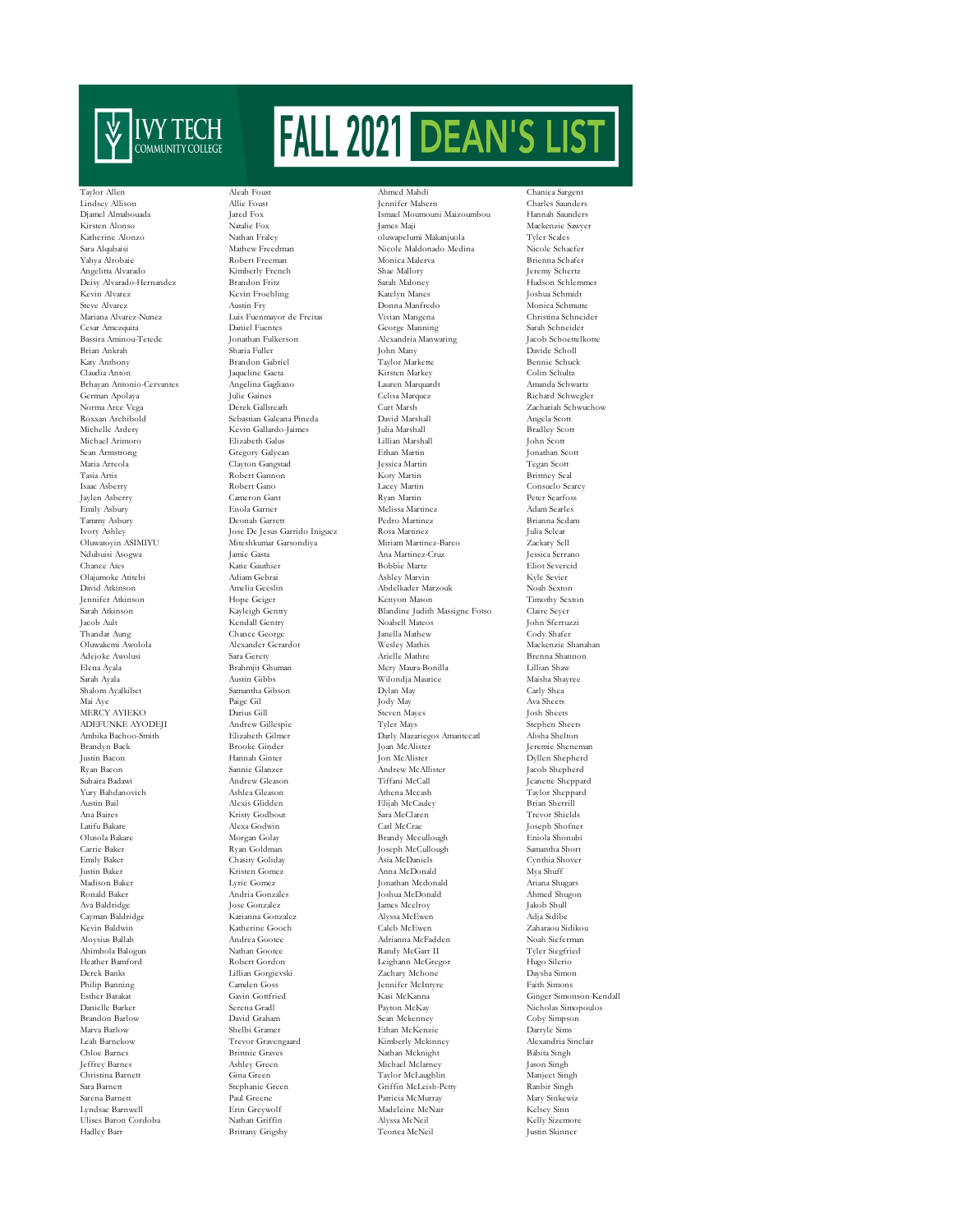

Jasmine Bishop Tanetra Bonds-Johnson Clayton Bowers Mason Hawkins Trinity Bowling Michael Hawkins De'Lon Breedlove

Ryan Barr Blake Grilli Amanda McNicholas Ashton Slo Aissatou Barry McKenna Grimmer Angela McRoy Yamilett Smallwood Martine Barthelemy Desravines Ashley Grindall Kayla McVeigh Allison Smith Jonathon Bartholomew Harley Griswold Griffin Meadows Andrea Smith Michelle Bass Sadie Grout Emanuel Mejias Dakota Smith Bryce Bates Gabrielle Grummer alyxandria melvin Daniel Smith Aida Batista Amy Gubler Elizabeth Mendez Lopez Danny Smith Tyler Beach Magen Guider Jyothijaya Menon Megan Smith Morgan Beal Cameron Guinn Grace Merrell Sandra Smith Ryen Beal Kelli Guldi James Mertz Shelby Smith Corinne Beard Jesus Gutierrez Jessica Messer Steven Smith Donna Beard Valeria Gutierrez-Hernandez Maura Metzler Zachary Smith Brian Beauchman Jose Guzman Victoria Meunier Justin Smock Dillon Beaudry Monica Guzman Brittany Meyer Madison Smotherman Batil Bedros Kendra Hackman Dawt Mi Winter Snow Sharon Beeler Luke Haffner Theodorsia Michael Kathryn Snyder Andrew Beeson Fatoumata Haidara Grace Michal Kehinde Sobiyi Anjuman Begum Yordanos Haile Shalande Midy Isabella Socorro Amanda Behn Amanda Haines Jano Mikhael Olasunkanmi Sodunke Precious Bell Isabelle Haley Teresa Miles Mia Solazzo Audrey Bembenek Matthew Haley Marcos Millan-Diaz Brandon Soler Ouerdia Ben Mohand Ashley Hall Allison Miller (Allison Miller Breaka)<br>David Benge Jacob Hall Ashley Miller Ashley Miller Brandon Bennett Riley Hall Breanne Miller Harpreet Sooch Erica Bennett Victoria Hall Deraina Miller Shirlla Soothar Rebecca Bennett William Hall Zena Miller Anneliese Sorensen Candice Benslay Yog Hall Bryana Mills Krysten Sorensen Julie Hamilton Miranda Benson Deanna Hammond Evaline Minnich Fernelis Soriano Peralta Jenna Berry Duo Han Adam Mitchell Indiana Sosa Bennie Bertram Christopher Handy Daulton Mitch<br>Andrea Bettini Nade Haney Nade Haney Byan Mitchell Rafika Soualhine Rafika Soualhine Rafika Soualhine Rafika S Rory Beyer Candice Hanks Robert Mitchell Angella Sparks Harkanwaldeep Bhogal Muhammad Hannan Oluwadamilola Mobolaji Rebecca Spaulding Laura Biagini Dustin Hanshew Shanmugapriya Mohan Tia Spaulding Karter Bibbs Desiree Hanson Lula Mokobe Zachary Speas Carrie Bilyou Eden Hany Brianna Mollice Madison Speier Sadie Bishop Kiera Harlow Jade Monday Grayson Spicer Samantha Blakeman Deborah Harmon David Money Ashton Spiker Michael Blanchard Rebecka Harney Angelly Montoya Daniel Spradley Camille Blazek Anthony Harris Joseph Moon Lisa Starks Jacob Blockson Hunter Harris Amber Moore Alexander Stash Tyler Boaz Isaiah Harris Christopher Moore Ashley Steele Jason Sebastian Bocade Kurt Harris Gail Moore Ashley Stevens Morgan Boehm Mikayla Harris Hannah Moore David Stevens Tina Boehman Tyra Harris Isabelle Moore Gwynllian Stewart Jason Bonham Mary Hartbarger Rebecca Moore Krista Stinson Karen Bonilla Brandon Hartley Ryan Moore Valerie Stokes Nayely Bonilla Brandon Hartman Shantae Moore Eve Stone Jason Bonn Lauren Hartman Thomas Moore Lisa Stone Alex Bonty Brandon Hartzell Erick Morales Hernandez Robert Stoner Trevian Booker Kenna Harvey Jorge Morales-Arguello Andrew Storey Vincent Bottomley Muna Hasen Carlos Moran Jennifer Stout Ravy Bou Roger Hasper Mason Morancey Lauren Stranger Adam Bousman Cory Hastings Mario Moreno Jiya Stroder Noah Bowen Kevin Hatton Jake Morgan Cayce Strong Tonya Bowen Audrey Havenor John Morgan Phoebe Stroup Gideon Bower Kaden Haviland Joseph Morone Hannah Stufflebeam Karen Bowerman Codey Hawkins Brionna Morris Jamie Stump Shelbie Bowman Ryan Hawkins Timothy Morris Clara Sullivan Ta Bowman Jeremiah Hayes Benjamin Mu oz Desirae Sullivan Amber Box Danielle Haywood John Muhlhauser John Sullivan Logan Boyce Andrew Hayworth India Muir Robert Sullivan James Brady Stone Hearion Muriel Mukarage Jordan Summers Dhvani Brahmbhatt Jonah Hefley Rahel Mulat Lovelace Summers Tracie Brame Dakota Heltsley Senait Mulat Seavmey Sun Jada Brandon Mitchell Hemmelgarn Traci Mundell Raymond Surratt Joseph Bredlow Brent Henderson Scott Munyon Mackenzie Suter Aidan Brennan Victoria Hendrickson Shyanne Murphy Donna Sutton

Marco Medina Segura Marilyn Mendez-Arroyo Natalia Molina Escobar<br>Brianna Mollice David Bish Ethan Harbison Alexis Moment Nichole Spells Carol Moody-Hill Taylor Bobbett Caylor Moore<br>Taylor Bobbett Caitlyn Sterk<br>Taylor Cail Moore Caitlyn Steven Trasundra Harris-Calhoun Jason Moore Presley Stewart<br>Abigal Diche Moore Presley Stewart<br>Moore Nancesa Stewart Trinity Bowling Morris Jasmine Sturgill Mohammed Mujaddidi<br>Muriel Mukarage Abigail Hendershot Gin Mung Nathan Sustaita<br>1991 - Scott Munyon Nackenzie Suter

Sijibomi Sonowo Braden Spainhower Veronica Stortz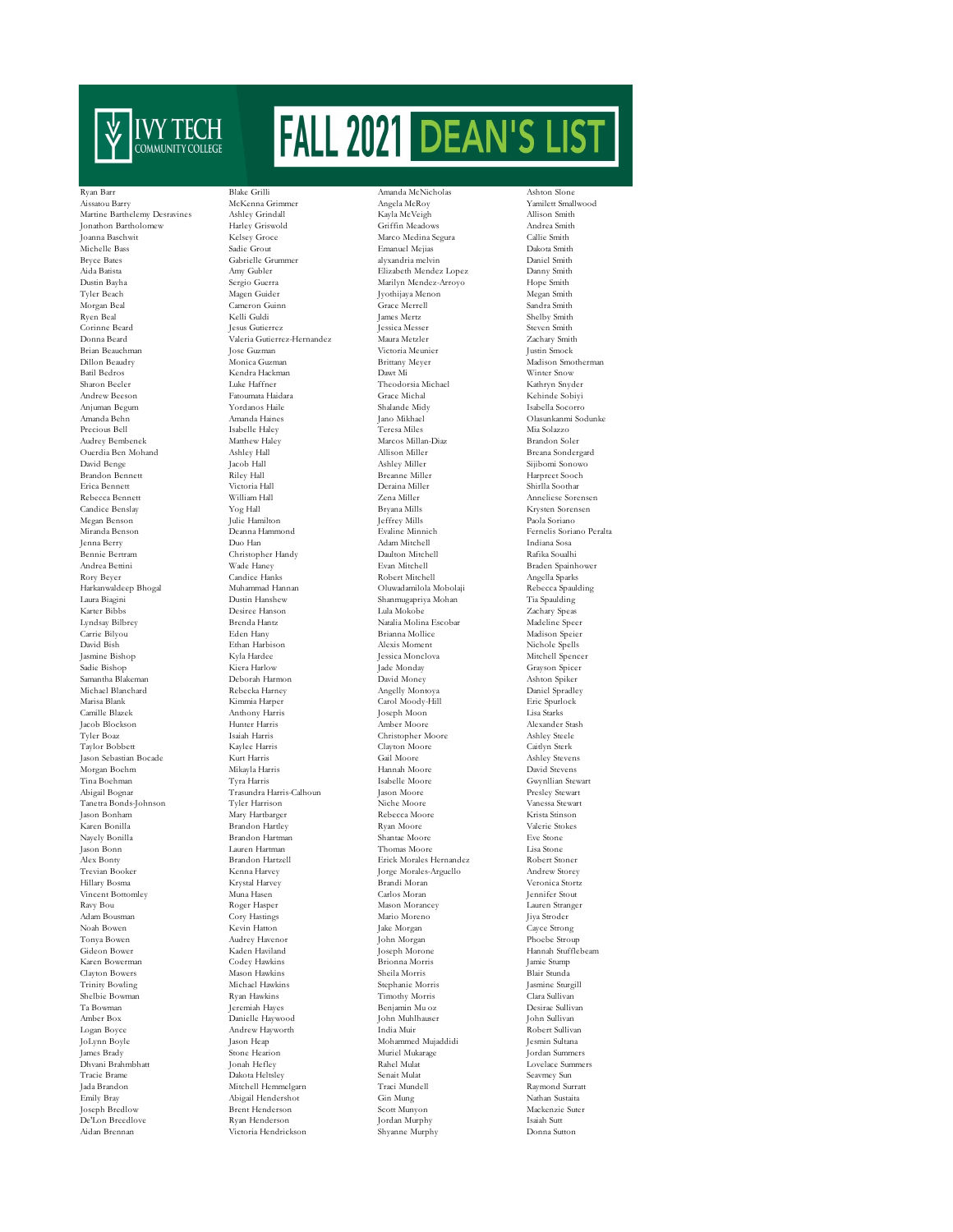

Ashley Burkhart<br>Ashley Burkholder Tenaya Carson-Roberson Mary Catron Leroy Hudson<br>Katherine Caughel James Huesman Kudakwashe Chakaza

Patrick Brennan Emma Hendrix Margaret Murray Paige Sutton Charles Brewer Allison Henninger Jordan Musick Teresa Sweatt Kyra Bridgeforth Stephanie Henriquez-Ramirez Matthew Mutchman Hannah Swihart Nicole Bridgens Felicia Swinney<br>1999 - Bridgens Brianna Henry Annie Mwewa Felicia Swinney<br>1999 - Daniela Bridges Assata Swisher Christopher Henry Maria Bridges Preslee Henry Michaela Myers Edward Szakel James Brill Anthony Henson William Myers Sara Taggart Trent Brink Keely Henson Tapiwa Mzumara Leslie Tagle Christian Briones Agostina Heredia Haley Napier Mohammedeesa Tai Travis Brockley Joshua Herington Rebecca Napoleon Tanzim Tai Grace Brockway Angel Hernandez Adelita Navarre Taufiq Tai Mark Broderick Iris Hernandez Naila Nazeer Elisabeth Takacs Samantha Brooks Juan Hernandez Wesley Nazimek Wesley Tanaka Aayron Brown Marivic Hernandez Tom Ndayishimiye Jonathon Tarwater Alaine Brown Omar Hernandez Cory Neat Alexander Taylor Aniya Brown Daniel Hernandez Shumenkov Ashlyn Neeb Clay Taylor Brittany Brown Eliezer Hernandez-Hernandez Ashley Needham Joymae Taylor Crystal Hernandez-Martinez Sabine Browning Dayanara Hernandez-Reyes Daniel Neice Preston Taylor Steven Browning Santiago Herrera Navier Neier Brian Teeters<br>
Steven Bruning Sandra Tello<br>
Sandra Tello II (Meagan Nelson Sandra Tello Zach Buchanan Jackson Hiatt Tyler Nelson Autumn Temple Dustan Buckland Joshua Hiatt Emily Newcomb Mariea Terrell Zachary Bullock Melinda Hickey Misty Newport James Thach name van de stemme van de van de van de van de van de van de van de van de van de van de van de van de van de<br>Danielle Burke Vanessa Hidleburg Huy Nguyen Huy Nguyen Isabelle Thanasack<br>Emily Burke Huy Nguyen Hardeep Thandi David Burkhalter Destiny Hill Phat Nguyen Rebecca Thar Ashley Burkholder Jenna Hill Thi Nguyen Austin Thomas Aaron Burks Sharita Hill Idris-Rashaad Nichols Courtney Thomas Thomas Robert Burns Vanya Hill Brandi Nichols-Templeton Cynthia Thomas Rylee Burrows Gage Hills Owen Nicholson Jacob Thomas Austin Burtch Daniel Hinton Raquel Nicholson Jared Thomas Hollie Bussler Jeanette Hintz Tanisha Nicks Jeremy Thomas Mariah Busz Hau Ho Justice Nielsen Joshua Thomas Eliana Butler Davis Hobbs Gurjoyt Nijjar Justin Thomas Frances Butters Rachel Hoffmann Victoria Nix Kane Thomas Veronica Butters Tyler Holaway Judith Nnaji Kari Thomas Lucas Byrd Ivan Holder Torin Noonan Marcus Thomas Kameron Holder Brian Cain Brenasia Holiman Liam Nowlin Nakayla Thomas Brandon Callahan Endea Holland Aganze Nshombo Ravn Thomas Michael Calvert Lesley Holland Zen Nuam Samantha Thomas Hector Camacho Amy Holliday Paulina Nunez Danielle Thome January Campbell Alexander Holloway Gabrielle Nunn-Persley Cameron Thompson KELLY CAMPBELL Gregg Holst Emily O'Brien Jacob Thompson Marina Campbell Hayley Holtz Sydnee O'Bryant Michael Thompson Julisa Candelaria Wilson Honeycutt Sean O'Connell Scott Thompson Kaili Cannon William Hoock Emily O'Neal Shelbi Throckmorton Jacob Carlisle Darlene Hooks Yvonne O'Neal Allu Saw Tial Keyarah Carlisle Abigail Hoover Kodjo Obandje Madison Tidwell Jacob Carr Zayne Hoover Ikponmwosa Obasuyi Stormy Tiede Alexander Carrico Christopher Hopping Osamiemwenfan Obazee KeShawna Tiggs Alexis Carter Isaac Hougland Adegbola Odebunmi Gage Tinsley Patrick Carter Terrell Houston Abdelaziz Odeh Richard Tobin Andrea Casas Lopez Hunter Howard Suzan Odeyemi Yordanos Tolla Dale Casey Brandi Howland Omobolanle Odole Kayli Tolley Choi-ha Cassell Kyawnaing Htun Oluwatofunmi Odubanjo Cassidy Tomamichel Emily Cassidy Kimberlee Huberts Bethany Oestrich Kayleigh Tomlinson Bryce Huddleston Tricia Castello Devin Hudgins Temidayo Ogundare April Toms Julia Catalan Jessica Hudson ADEOLA OGUNSUSI Antoinette Toran Lyndsey Caughel Shayne Huey Jennifer Okete Kimberlee Townsend Juan Celestino Autumn Huff Treasure Okete Anh Tran Sophia Cenova Scott Huff Toluwani Oladapo Doris Tran Mary Cer Tina Huff Bukola Olagoke Maxwell Traylor Sahejpreet Chahil John Hughes Olanrewaju Olawore Gavin Troche Eva Chaifetz Nadia Hull Beatris Olguin Robin Trowbridge Caleb Chance Ethan Hunt Titilayo Olowofela Precious Tshongwe Jayms Chandler Maci Hurt Oluwakemi Olubunmi Rachel Tucker yana aman-<br>Steven Chandler Samuel Hutjens Micheal Olugboyo Samantha Tule<br>1996 - Isaac Chaney Muyah Henry Huynh Micheal Olugboyo Adedamola Oluomo Erik Charles Danielle Hynes Oluwaseyi Oluwabamise Briana Turner

Samantha Browning Mariclaudia Herrera Corinne Neidig Xavier Taylor Meagan Nelson Marisa Newcomb Kativa Camp Ariana Hollis-Brau Joshua Nunn Aurora Thompson Jenna Campbell Aviana Hollowell Judith Nzeka Dustin Thompson Traci Carson Obebe Brooke Tindall<br>Matthew Hosmer Dominick Oddo – Madalyn Tinnin<br>Madalyn Tinnin OMONIYI ODENUSI James Huesman Oladipupo Ojuolape Savoth Touch Isaac Chaifetz Trianna Humphrey Caleb Oliphant Yemane Tsegai Adedamola Oluomo

Hardeep Thandi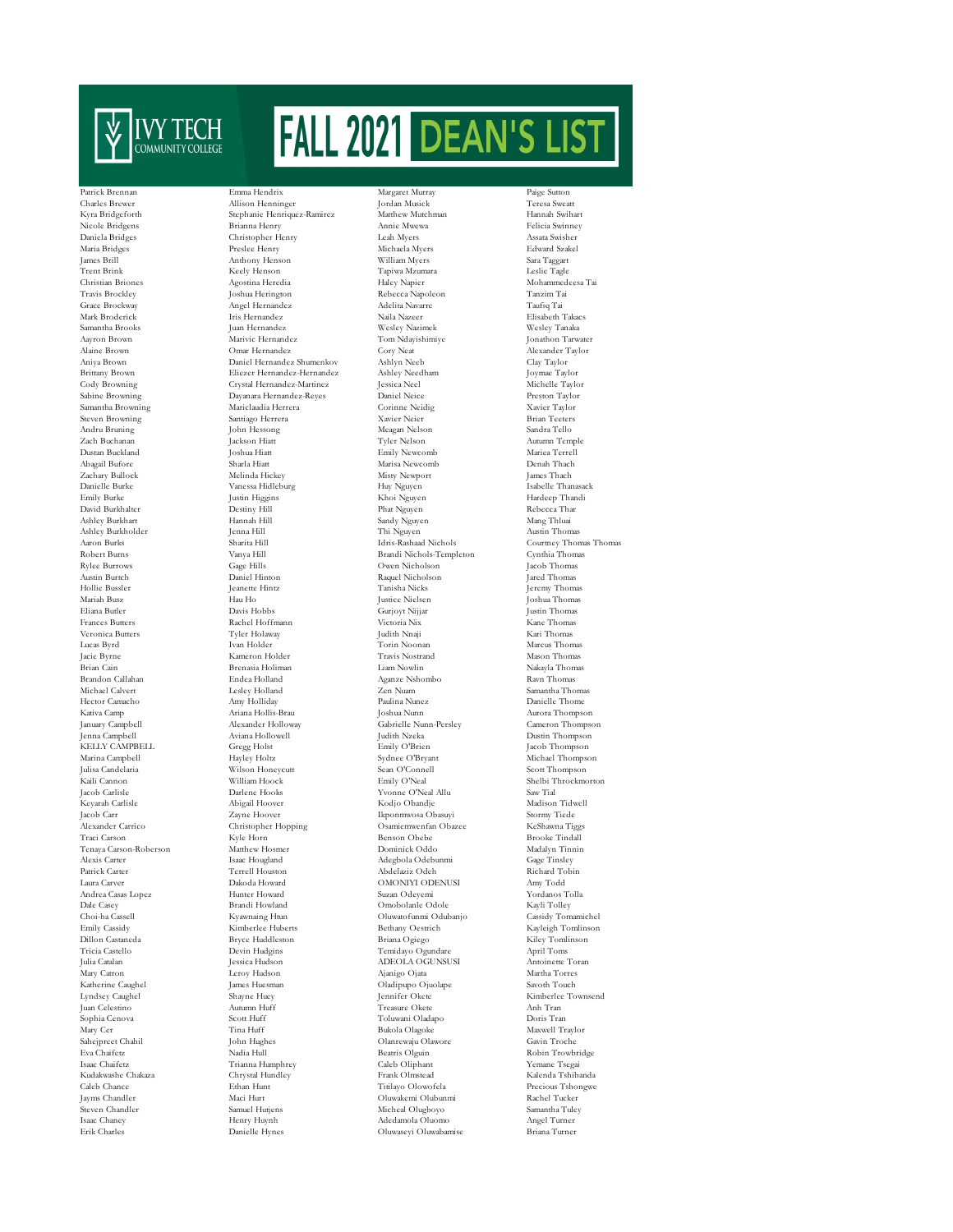

David Chester Elijah Ibidayo Najee Omowumi Faustin Tuyisenge Joy Chikwendu Nisreen Ibraheem Chinedu Onochie Christopher Tyler David Chirico Hassan Ibrahim David Ormstedt Jordan Underhill Grant Christian Communication (Christian Rihannat Iliasu Lorena Ornelas Christian Ethan Underwood Richard Richard Richard Intervolution (Christian Pacob Imbro Nuyem Oropeza Tovar Nautica Uptgrow (Christian Pacob Imbro Nuye Shelby Christian Jacob Imbro Nuyem Oropeza Tovar Tristan Christy Jeremy Inlow Arturo Orozco Myra Church Morten Ipsen Teresa Orrill Zairra Valdez katie Circharo George Iregi Nicholas Osborne Erika Vanderveen matte ortmans<br>Matthew Clapper Abdullah Izhar Dayo Osundele Tyler Vanderveen<br>Bryan Clark Danielle Jackson Nickolas Oswald Benjamin Vandivi Bryan Clark Danielle Jackson Nickolas Oswald Benjamin Vandivier Devonne Clark Dietrich Jackson Daniel Oti Jacob Vandivier Jamin Clark Itavia Jackson Indira Otoo Monica Vargas Laura Clark Molly Jackson massinissa oukaci Lance Varnell Tichina Clark Karissa Jaeckel Jeron Overall David Vazquez Austin Clement Benjamin James Jack Overton Katherine Vega Carly Clement Robert James Teryna Owens Van Vel Michelle Clephane Stanley James Grace Owolabi Amber Vela Kenneth Coats Dustin Jarosinski Oluwasola Owosho Beatriz Venegas Elizabeth Cobb Jaylah Jarrett Regina Owusu - Have Julio Vergara Beltran<br>
1991 - Ryan Coglianese Catherine Jarvis Ayobami Oyekunle Hye Jung Viall Amber Cole Osamah Jawad Faith Padgett Brandon Vice ست سی سی سی سی سی سی میرست کرد. سی سی میرست است که است که در این مسافر است که برای است.<br>Denis Padilla Andre Jefferson و Andre Jefferson و Andre Jefferson و Andre Jefferson و Andre Jefferson و Andre Jefferson و Andre Jeffe Christian Coler Andre Jefferson Monsserrat Palacios Dennis Villanueva Paul Collins Daivon Jefferson Samaria Palacios Preciosa Villanueva Caren Colwell Samuel Jegede Suzanne Parcell Alexander Vogelsang Crystal Combs Tadelo Jember Georgia Pargo Carl Voigt Trevor Conrad Jackson Jennings Nakia Parker Ashley Volikas Caleb Cook Levi Jennings Yasemin Parker Matthew Voorhis Ivory Cook Shannon Jennings Alexis Parks Michael Voss Michael Cook Cassandra Jensen Tyesha Parks Melissa Wachtel Ronald Cooper Randi Jensen William Parks Samantha Waddell Chase Corbin Ryan Jensen Beth Parnell Aniker Wade Jackson Lucas Cordeiro Machado Sarah Jensen MiQe'lyn Parran Nolan Wade Aram Cordova Daniel Jent Jennifer Parrish Brandi Waggoner Moriah Corey Haley Jessee Dor'Tejah Parsons Jessica Waggoner Wesley Cornelius Taylon Jessie Tyler Partee Aaron Waiter Aaron Corns Corey Jett Seylor Partlow Benson Walker Krystina Corona Josue Jimenez Shahnaz Parvin Kaleb Walker Maria Correa Theophilus Jlateh Edward Pascual Lisa Wall Sean Costil Ayasha Johnson JayKumar Patel Hannah Wallace Hannah Wallace Ayasha Johnson JayKumar Patel Hannah Wallace<br>19 Daniela Costilla Ayasha Bailey Johnson Katlynn Patrick Jennifer Wallace Daniela Costilla Bailey Johnson Katlynn Patrick Jennifer Wallace Brandt Cotherman Julia Johnson Corbin Patterson Julia Walls<br>
Joshua Couler – Masser Johnson – Corbin Patterson Julia Walls<br>
Joshua Couler – Masser Johnson – Kali Patterson – Travis Walsman<br>
Travis Walsman Joshua Coulter Kasper Johnson Kali Patterson Travis Walsman Danielle Cowan Krista Johnson Nolan Patterson Natalie Walters Makenzie Cowan Martez Johnson Dekoda Pavey Ashley Walton Faith Cox Megan Johnson Maxwell Payne Andrea Ward Lea Cox Michael Johnson Preston Payton Caitlan Ward Kellie Cozad Michael Johnson Sierra Payton Chase Ward Melissa Craft Michelle Johnson Simone Payton Molly Warmelink Mary Cramer Nickolas Johnson Lauren Pease Makayla Warren Alyssa Crane Timothy Johnson Michael Peck Crissa Washington Angelee Crawford Amanda Jones Destani Pence Ryan Waters Madison Crawford Aria Jones Deborah Penn Alaina Watkins (Alaina Watkins Penn Alaina Watkins )<br>2 Kimberly Creel Blana Jones (Alaina Matkins ) Kimberly Creel Daniel Crisler Eric Jones Quentin Percival Tori Watkins Michael Crist Jacob Jones Taylor Perdue Larry Watts Alexis Cromer Jaylon Jones John Peresie Jason Wayman Abby Croney Jeffery Jones Ana Perez Janae Waymouth Lindsay Crouch Joshua Jones Marisol Perez Bayleigh Webb Sabrina Crouch Morgan Jones Lissania Perez Diaz James Webb Brianna Crum Paul Jones Meghan Perisho Nobin Jones Meghan Perisho Sacob Perkins Natural Meghan Perisho Sacob Perkins Natural Meghan Perisho Sacob Perkins Natural Meghan Perisho Sacob Perkins Natural Meghan Perisho Sacob Pe Griselda Cruz Arnett Sydney Jones Emma Perry Tomas Weldu Jaime Cuchcatla-telez Tina Jones Michael Perusich Christopher Weldy Carlos Cuevas Cadena Blake Jordan Joshua Peterson Brooke Wells Silas Cullen Jessica Jordan Huy Pham Parker Wells Carly Cummings Jaskaran Jossan Louneda Philippe Gabriel Wensley Precious Dada Pilar Juarez Roger Phillips Dailen Wentz Madyson Dallas Molly June Megan Piazza Isaac Wesselman Alexis Dalton Nicholas Jurich Sasha Pickens Anna West Alena Damer Hadjratou Kaba Sofia Pieper Kurt Westergren Lawrence Darrah

Alex Chaudhary Sabrina Hyppolite Folasade Oluwamuyemi Christopher Turner Peyton Cheatham Suihnem Iang Emily Oluwayomi Laura Turner Abdulwarees Ibrahim Caroline Jahanshahi Annabelle Johnson Andrew Jorgensen

Motunrayo Owolabi Ayobami Oyekunle

Shawn Phillips

Carl Daugherty IV Moussa Kadir Melanie Piltz Samantha Wheatley

Pratham Vadhulas<br>Zairra Valdez Tiffany Par (Miguel Villegas Gallegos)<br>Tiffany Alexander Vogelsang<br>Alexander Vogelsang Dionte Washington Abigail Weaver<br>Bayleigh Webb Reece Weilhame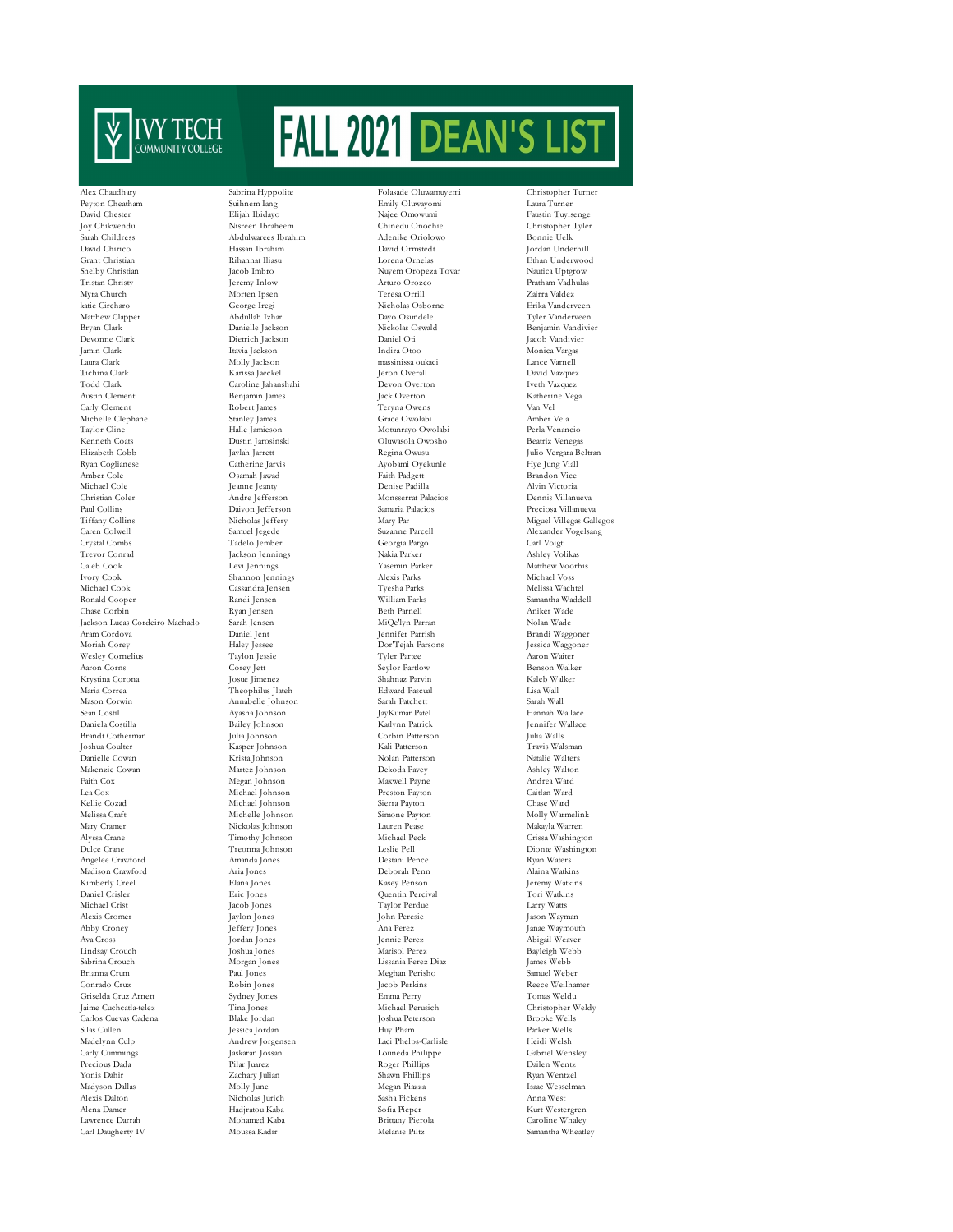

Breanna Davis Amy Kaiser Nicole Pirrello Aidan White Christopher Davis Samuel Kamar Kaylee Pittser David White Damon Davis Alexus Kamau Patiphan Plae Ngam Dustin White Darletta Deatley Elias Kassa Jason Platipodis Monique White Erica DeBruyne (Abimbola Kasumu Brian Pleasant Brian Pleasant Samuel Abimbola Kasumu Brian Pleasant (Samuel Samuel Samuel Samuel Samuel Samuel Samuel Samuel Samuel Samuel Samuel Samuel Samuel Samuel Samuel Samuel Samuel Sa Winingnon Degla Amanda DeGroot Arwinder Kaur Lauren Pollard Riley Whittle Kelly Delk Harsimranjit Kaur Crystal Polston Logan Whitworth Oumou Dembele Kirandeep Kaur Mercedes Poole Erin Wiedling Kiya Demps Manprit Kaur Gavin Posey Kylee Wierks Stacy Dendy Simranjit Kaur Faith Postma Steven Wiese Donovan Denny Katelyn Keane Makayla Powell Justin Wildey Jeasline Deras Jared Kearns Mitchell Powell Alyce Williams Nakeya Derringer Sean Keefe Samantha Powers Hannah Williams Michael DeVries Amber Keel Scott Powers Jennifer Williams Marcelle Chimene Dhomny Pounguey Cory Keen Timothy Powers Jordan Williams Rokia Diabate Preston Keen Janette Powless (Kristen Williams / ABDOURAHMANE KEITA Amy Pratt (Kristen Williams / Tracy Williams / ABDOURAHMANE KEITA Amy Pratt (Kristen Williams / Tracy Williams / Tracy Williams / ABDOURAHMA Evan Dick Erica Kelker Joseph Presley DaNasha Willis Christopher Dickerson Leigh-Ann Kellams Adam Price John Willis Drew Dickerson Sarah Dicks Chyna Kelley Braun Price Gabriel Wilson Myrna Diego Debra Kelley Brendon Price Kassandra Wilson Kayla Dishner Jonathan Kemp Kristina Price Phoebe Wilson Aaron Dixon Lydia Kemp Jeremy Prine Samantha Wilson Wiljones Djoutsop A Sara Keys Haley Pritchett Yasmin Wilson Regina Dodds Kanwal Kheiri Kyle Profitt Shallyn Wilt Danette Dolan Prince Khonte Toii Pryor Ryan Wiltse Matthew Doll Shervin Kiani Brian Puente Jawon Winbush Destiny Dominguez Rachael Kiarie Logan Puetz Tishawna Winston Nicolle Donahue Kaleb Kile Ashlie Pulley Riley Wire Cole Donaldson Adam Kincaid Lindsey Purvlicis Elizabeth Wisdom Matthew Donaldson Yolanda Kinchelow Chrislee Pyles Angie Wise Skye Donaldson Alicia Kinder Aaron Pyritz Jennifer Witt Jesse Donica Romuald Kinfack Daguim Candice Qualls Sydney Witt Jevon Douglass Travis King Dietra Ragsdal<br>Massaouda Douma David Kinnard Kabiru Rahman Amy Doyle Donald Kinton Ambriel Raine Amy Doyle Donald Kinton Ambriel Raine JoDee Woodruff Jametrius Drain Chloe Kirby Kyle Raisor Anthony Woods Jonathon Drumwright Robin Kirby Quynhmy Raley Justin Woods Nicholas DuChane John Mark Kissiedu Joseline Ramirez (Joseline Ramirez Zachary Gabe Kistler Maria Ramirez Zachary Woods (Joseline Ramirez Zachary Gabe Kistler Maria Ramirez Zachary Maria Ramirez Zachary Gabe Kistler (Josel Giana Duckworth Gabe Kistler Maria Ramirez Alexander Workman Donald DuKate Penelope Kleinschmidt Jocelyn Ramirez Paredes Yenifer Wozniak Abigail Dunham Ronald Knerr Jaiden Ramsey Ethan Wright Daniel Dunn Maxx Ramsey Hailee Knight Maxx Ramsey Maxx Ramsey Jeremy Knight Maxx Ramsey (1989) Tyler Durbin Paige Knoblock Dreama Randolph Jasmine Wu Courtney Dykes Emerson Knoebel Kurtis Rangel Julianna Wuethrich Jalen Dyson Whitney Knutsen Brianna Ravell Latashia Wyatt Alexandra Dzula Reed Koehlinger Carla Redden Troy Wymer Gregory Dzula Alaina Kolb Amanda Rediske Peiyao Xiao Cory Eaton Garmai Koryan-Sorsor Brandy Reeves Haleh Yaghoubi Danielle Eaton Ellye Kovner Emita Regis Lanre Yakubu Konner Eaton Matthew Kroeker Hay Reh NELIE JOELLE YAMDJEU KALEUK Aniseh Ebbini Michael Krol-Cain Andrew Rehfeldt Wilmer Yanez Megan Eckerman David Kuhn Sandy Reinhardt Nan Yao Justin Edens Leah Kuo David Reinkemeyer Timothy Yarrell Adam Edgington Cassi Kurbursky Christopher Renollet Andrew Yaryan Rachel Edmonds Claire Lacy Denyse Reynolds Linda Yemeli Djouda Jourdan Edmonson Lauren Laffoon Nicolas Rhorer Hayden Yeoman Shelby Edsall Tyler Laine Alexia Cristina Ribeiro Costa Brandon Young Brandi Edwards David Lakes Dane Rice Clifton Young Rachel Edwards Justin Lakes Hanna Rice Jessa Young Hnin Hnin Ei Ngajo Lama Ariana Richardson Joel Young Angelina Eidenback Jesse Lamar Brandi Richardson Jordan Young Benette Ekoko Douala Noha El Masri Rachel Landu Jniyah Richardson Sephura Young Shalandra Elam Cameron Lang Suzanne Richardson Chenglong Yuan Huthaifa ELbabli Lisa Lankford Taegan Richardson Yanping Yuan Olivia Eli Makayla Larson Haddon Rider William Zahn

Santiago Davila Michael Kaim Robert Pinegar Kayleigh Wheeler Tressie Kaufman – Jade Plummer – Cecelia Whitfield Anureet Kaur – Milison Polk – Dustin Whitham ABDOUR AHMANE KEITA Genavieve Kenney Isaiah Dominguez Ayihonsi KIKISSAGBE kung puii Brynn Wire Riley King Javorious Raggs Jennifer Wittkamp<br>
Travis King Dietra Ragsdale Inda-Marie Wole<br/>i $\,$  David Kinnard Kabiru Rahman Jack Wolschlager David Kinnard Michaela Kirages<br>Chloe Kirby 1 - Amber Dukes Ian Klowetter Alexandra Ramos - Emily Wright<br>2 - Alexandra Ramos - Emily Wright<br>2 - Ronald Knerr - Jaiden Ramsey - Ethan Wright Tyler United States Randle (Charles Randle Callilah Wrightsman Callilah Wrightsman Callilah Wrightsman Callilah Wrightsman (Callilah Wrightsman Charles Randle Charles Randle Charles Randle Charles Randle Charles Randle Cha Christopher Koczan Kevin Kronewitter Erin Reine<br>David Kuhn Sandy Reinhardt Melanie Lachowicz Carson Retter<br>Claire Lacy Denvse Revnolds

Naten Ponder Shannon Whitworth<br>Mercedes Poole (Erin Wiedling Austin Rednour

Jeffrey White<br>Monique White<br>Samuel White Linda-Marie Wolendowski<br>Jack Wolschlager Kimberly Zachelmeyer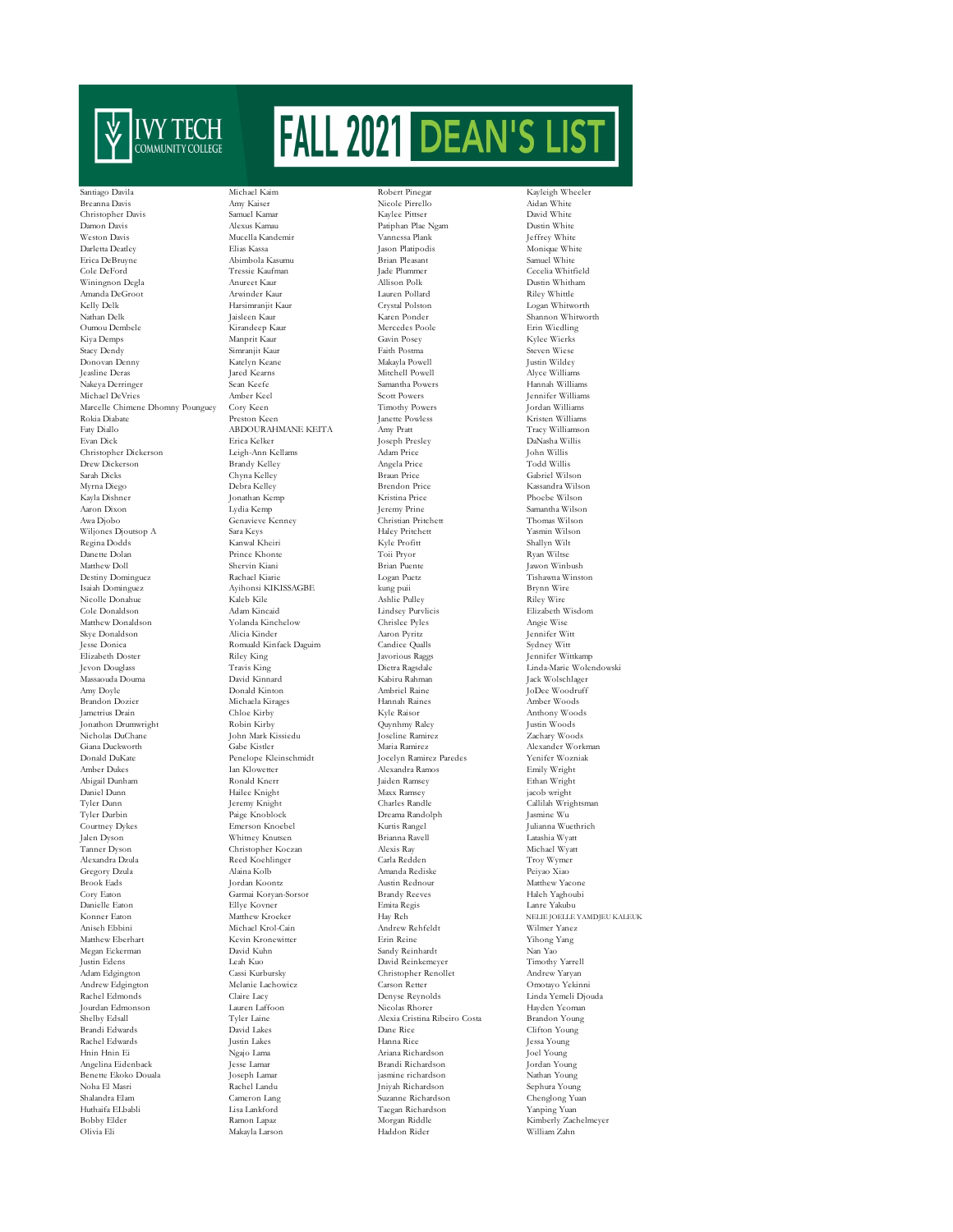

## Mohammed ELKACIR Ashley Laswell Jessica Rider Mariam Zakaria

Joshua Ellis Alexandria Latch Samuel Rigsbee Bola Zaky Lynn Ellis Brooklyn Latessa Charles Riley Jonathan Zapata Funez Ezzeldin Elmassry Grace Lawrence Rusty Riley Elisabeth Zbojniewicz Khadijat Emakirun Bryant Le Ada Rivas Garcia Manjai Zelee Alexander Emerton Leon Engle Nghia Le Patience Rizzo Ruting Zhou Taylor Eshbaugh Tyler Ledbetter Fishan Robbins Misty Zimmermann<br>
Taylor Eshbaugh Tyler Ledbetter Ethan Robbins Misty Zimmermann<br>
Misty Zimmermann<br>
Misty Zimmermann<br>
Misty Zimmermann Andreina Espinosa de los Monteros Alyssa Lee Jacob Robbins Thin Zin Brandon Etchison Emily Evans

Jonathan Elles Nawng Lat Alex Riester Geeta Zakash Ian Elmore Kristen Lawrence Joshua Rines Selam Zelalem

## KOKOMO

Oluwabukola Akerele<br>Rachael Allen Rachael Allen Thomas Duncan Anna Kamp Cameron Rice Steven Allen Michael Richards (Steven Allen Michael Richards Austen Anderson Cameron Early (Schwards Austen Angela Durben Michael Richards (Steven Angela Durben Michael Richards Austen Anderson Cameron Early (Steven Angela Jonathan Anderson Jody Andrews Brittney Eckart Sophia Kidd Koven Riddle Lisa Armfield Nicole Edwards Chris King Jesse Roberts Kalynn Baber Tiffanny El-Denny Logan Koepkey Kaleb Robertson Bradley Baker Carly Ellis Ashlie Ladd Anthony Rocchio Cindy Ballou Elizabeth Ennis Macey Lam Trista Rose Nathan Banush Isaac Evans Jessica Laws Caleb Rosenberger Shae Barker Joshua Evans Samantha Lawson Marissa Rowe Cassandra Bartels Greggory Farrell Franki Lynn Ledesma Aylin Ruiz Rachel Bates Jon Ferguson John I Donna Lee-Adams Eleanor Rush<br>Chase Beck Chance Fisher John LeVeque Allison Salkie Chase Beck Chance Fisher John LeVeque Allison Salkie Allison Salkie Chance Fisher John LeVeque Allison Salkie Amy Behny Molly Fivecoate Kylee Lindsey Janette Sanchez William Belcher Treavor Floor Amanda Lines Michael Sandy Sydney Berry Shanda Fowler Emily Little April Savoie Brittney Biggs Tonya Frakes Bryan Long Will Sayers Nathaniel Blackamore Ronan Blickenstaff Christopher Freeman Zane Lucy Theresa Sheley Kayla Boggs Austin Frey Abigayle Lutz Cristeen Shepard David Boles و Jenna Fridholm و Kristin Maldonado المستخدمة المستخدمة المستخدمة المستخدمة المستخدمة المستخدمة ا<br>Iace Fritsch و Courtney Marden K'Mia Bontrager Jace Fritsch Courtney Marden Matthew Sherrick Jared Boone Savannah Fritz Jeffery Marden Shianne Short-Bowden Madison Booth Sarah Garber Angel Marquez Cody Shrader William Bornhorst Stephanie Garland Melody Martin Alethea Shumaker Rebecca Braun Trevion Geyton Nicholas Mayfield Dawn Smalley Kalyn Breitweiser Shannon Gillum Lukas Maynard Vanessa Smith Angel Brown Haleigh Ginder Marilyn McArdle Zachary Smith John Bunker Leah Graber Marcus McGee Bailey Snow Jeffrey Burk Amy Greathouse Dylan McGinnis Dawson Sparks Shane Burkett Kymberly Gregory Ashly McGowan Dallas Stevens Brandon Burkhart Douglas Greninger Dennis McNally Tristan Sulfridge Clinton Byers Cierra Grubbs Kevin Melgar David Sunday Ethan Byrum Anna Guyer Hunter Miller Keith Suter Joseph Cadwell Breklynne Guyer Isabella Miller Amanda Sutherlin Cecilia Calderon Montana Haines Eric Mills Jennifer Tauber Kurk Camden Dustin Hamilton James Miracle Andrea Taylor Roberta Cattin Shelby Hammack Rebecca Mitchell Bobby Taylor Karah Chase Paige Hancock Robert Morecraft Morgan Taylor Andres Chavez Shea Hankins Rose Moreland Shawn Taylor Taylor Cline-Wallen Antonio Haro Gaeta James Moxley Kevin Thang Jacob Clingaman Leighannna Hatton Kellen Mullins Michael Thomas Bridget Cole Madison Haupert Eli Murphy Stephanie Thompson Hayleigh Cole Leslie Havens Samantha Murphy Kaitlyn Toler Amanda Collins Yailyn Haworth Jamie Musgrave Lyndsy Varnado Brandy Conner Rio Hernandez Besica Nester Nghi Vo<br>Brandy Conner Rio Hernandez Heris (Pariro Ngorosha Chad Vroos Katherine Copeland Shea Hileman Steve Nichols<br>Courtney Corne Steve Nichols (Support Nichols Nichols Nichols Nichols Nichols Courtney Corne Airyc Hill William Nichols Ashleigh Wainwright Ransom Cornwall Mallory Hoover Braxton Nickels Daryl Walker Steven Cottingham Ryan Horner Rhalanda Nunn Ethan Brasil (Shalanda Nunn Ethan Mannah Howell Ryle Nutter Rhalanda Nu Jeremy Crousore Joshua Howell Aaron Offenberger Sarah Waymire Casey Croussore Tate Hubbert Vonda Oldaker Logan Welker Jordan Culver Layne Huffman Alexander Oliver Heather Wellons Kayla Dailey David Hunt Christopher Overby Shanna White Katherine Dammeyer Tiffani Hunt Ethan Page Benjamin Whited Kimberlie Daniel

Terrian Adams Kaitlin Doyle Adam Jordan Raymond Ramos Austen Anderson Cameron Early James Kelley Nabria Richardson Amylia Binkerd Ashley Franciscy Celena Lopez Gavin Schmidt Sheila Martin Bottger Sheila Martin Singleton<br>Nicholas Mavfield Sheila Dawn Smalley  $\begin{tabular}{ll} \bf Kate Mosholder & \tt Megan Tenwinkel \\ \bf James Mockey & \tt Kevin Thang \\ \end{tabular}$ Joseph Collins Jace Hellyer Erica Neeley Clarissa Vasquez Joel Contreras Kobe Hicks Tariro Ngorosha Chad Vrooman

Taylor Robison Stephen Warren Morgan White

.<br>Roxanne Zbikowski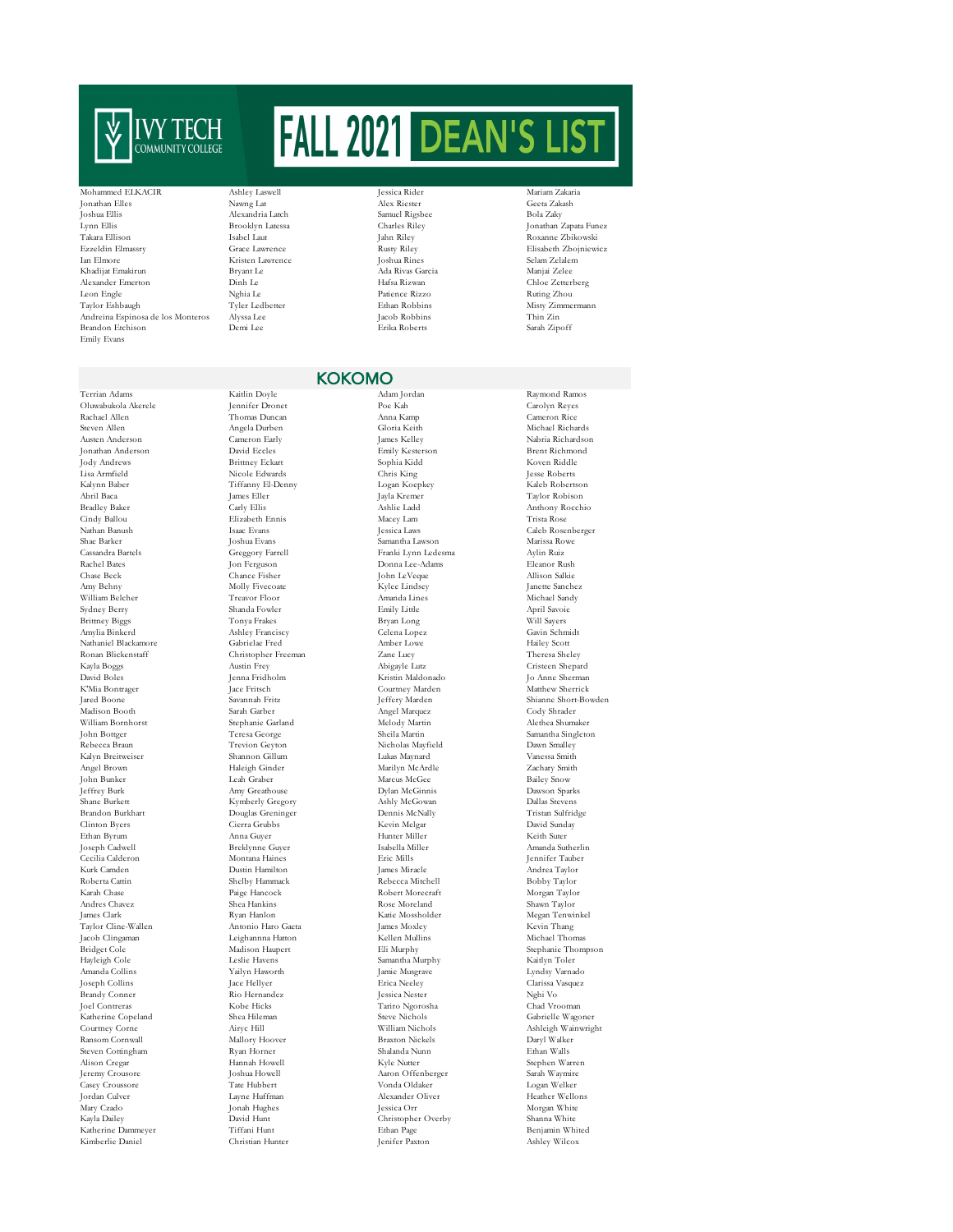

Tunisia Douglas Kirstin Jones

Sandra Agyemang Oluwatobi Ajuwon Frances Dorenzo Kecia Lane Christian Rodriguez Diego Alanis Regalado Madison Dossett Joshua Lanier Adam Romain Derek Alaniz Zoey Downey Neil Lawless Karen Roman Ramirez Baraka AlHadhrami Bracee Dudley Hannah Leach Noah Rood Sarah All Jessica Duell Broc Leap Ernie Rosa Ben Allbaugh Lisa Duncan Bohuie Lee Lucas Rose Charles Alsip Christopher Dupont Catlynn Lee Michael Rosebraugh Lizbeth Anastacio Lashawn Dupree Taler Leonard Koby Roudebush Amanda Anderson Erin Dymek Allison Lesher Katelyn Rowe Rachael Anderson Larissa Eberhardt Deanna Lesher William Royce Ana Andrade Castaneda Joshua Eckelman Clment Alexander Lind Jessica Ruiz Cortez Chasity Anzaldua Elijah Eddy Jessica Lindsay Laura Ryker Heather Arthur Sarah Edie Ryan Linn Rodrigo Samano Jamie Asher Karl Elliker Michael Little Ranim Samareh Olivia Atkinson Nathan Emmert Kaitlynn Lloyd April Sanchez Angela Atwell Ashley Evans Samuel Logan Melanie Sapper Wendy Augenstein Michelle Ewing Maricela Lopez Jenna Sarkey Israel Avila Sarah Ewoldt Sarah Ewoldt Yuliana Lopez Soma Sato<br>Israel Avila Sarah Ewoldt Sarah Ewoldt Yuliana Lopez<br>Mohamed Awadelseed Teler Falls (Viver Lopez-Mavorga Leah Schick Andrew Baitz Kexin Fan Melanie Lorenzo Gabriella Schmidt Drake Baker Austin Farnsworth Austen Lowder Kate Schooler John Baker Kelly Farren Holly Lowe Harold Schultz Randall Baker Michael Farrow Alita Lowery Nolan Schultz Maria Baldivieso de Mercado Sarah Fassnacht Tammy Luker Jeremy Schwabe Brandon Baldry Connor Felkey Pamela Macias Valencia Sidney Schwartz<br>Chase Bales Mercedez Fidler Clinton Mackey Schwartz (Sidney Schwartz)<br>Chase Bales Mercedez Fidler Clinton Mackey Karis Scott Dana Barnes Holly Filbrun Punnaka Madawala Sarah Senesac Keith Barnes Madyson Finney Oscar Magallanes Ethan Shannon Stephanie Barnett – Matasha Fitzgerald – Reed Maibach – Vicki Shaw<br>Stephanie Barnett – Natasha Fitzgerald – Reed Maibach – Vicki Shaw<br>Kevin Barrera – Kaitlyn Fleck – Amanda Maitlen – Qiuyu Shi Kevin Barrera Kaitlyn Fleck Amanda Maitlen Qiuyu Shi Rebecca Beall Patricia Flores Melissa Mann Christian Shockley Brittany Beaver Tyren Ford Sierra Marine Joseph Shockley Lauren Beck Lauren Franscoviak Chase Marinko (Chase Marinko Alexandre Reagan Fritchley Cori Marinko Claire Bedel Lorenzo Fuentes Taylor Marks Lorelei Siddall Rubens Behanzin Charles Galyen Carlee Marlatt Humza Siddiqui Jordan Benjamin Meng Gao Laura Martin Gabriel Sigman Luis Berber Gema Garcia Brianna Martinez Kayla Silver Hunter Bick Sebastian Garcia David Martinez Lucia Simes Brenda Biery Jesus Garibay Jesus Garibay Jesus Garibay Jacqueline Martinez Macy Simmons<br>
Jacqueline Martinez Macy Simmons<br>
Nathaniel Biery Simmons (Perfrey Simmons) Samuel Biggs Collin Gartland Makayla Martinez Anton Sims Cord Billings Angel Gass-Munoz Gloria Martinez-Nunez Kane Sims McKinlie Birge Zhangci Ge Evan Marty Madeline Sims Clayton Bisher Kylee Giemzik Kaelyn Marty Sarah Sinzheimer Makenzie Blahnik Justin Gipson Savannah Mason Dakota Skees Rose Blake Joel Givan Jacob Mathews David Smith Kyle Bleed Rebecca Glauner Jessica Mattox Dylan Smith<br>Cheryl Borst Jade Gordy Brent Maxwell Nathaniel Sn Eneryl Borst Maxwell (1995) (State Gordy Brent Maxwell Nathaniel Smith Nathaniel Smith (1996) (State Brent Maxwell Nathaniel Smith (1996) (State Brent Maxwell Nathaniel Smith (1996) (State Brent Maxwell Nathaniel Smith (19 Faith Borst Khristian Graber Kahley Mayotte Haley Snell Elizabeth Boston Scott Grady Megan McBreairty Tracy Sorrell Noah Boswell Tommy Graham Shannon McCabe Kailey Spivey Ashley Boyd Regan Green Rhonda McClendon Roger Spurgeon Bradley Boyd Destiney Grider Tricia McCormick John Stack Will Bradley Jordan Grigsby Emma McCoy Stefanie Stair Ashanti Bravo Flores Jonathan Gudeman Kayla McDaniel Tammy Stark Kyle Brewer Janet Guerrero -Hernandez Emily McGirt Ella Stevens Erika Briggs Andres Gutierrez Glen McGowen Isabelle Stevens Kurtis Broadstreet Justin Hainje Lois McKenzie Devan Stewart Taylor Bromme Emily Hall Briana McKnight Natalia Stilwell Brooke Brooks Kirby Hall Colten Meeks Justin Stokes

Breana Darlin Tiffani Husband Antonio Pena Isaiah Wiley Mary Daulton Eddie Jackson Alexandra Perkins John Willett Chandra Davis Shelby Jackson Brianna Perrine Mercedes Williams Brittin Davison Keaton James Alex Plude Christine Wilson Garrett Jameson Katherine Diamond Cresta Johnson Jordan Rader XUEQIN YIN Darlene Dorsey Elizabeth Johnson Kathryn Rafferty Wesley Yoars Kasandra Dorsey Nolan Johnson Jason Ramer Jennifer Young

Daniel Adams Steven Dieterle Phoenix La Lopa Clayton Robards Nicolaus Eckelman Clement Ke Li<br>Ioshua Eckelman Clment Alexander Lind Mercedez Fidler Connor Flook Jacob Maitlen Alisha Shidler<br>Patricia Flores Melissa Mann Christian Shockley Jacob Bell Waritsara Gamble Tracey Marshall Sarah Sieferman Kayla Brant Abigail Grover Samuel McCoy Ricky Stapp Keegan Halter

## **LAFAYETTE**

Edmond Layton Oliver Lopez-Mayorga Colby McDowell Angela McKinney

Whitney Short<br>Lorelei Siddall Jeffrey Simpson

Keyerstyn Young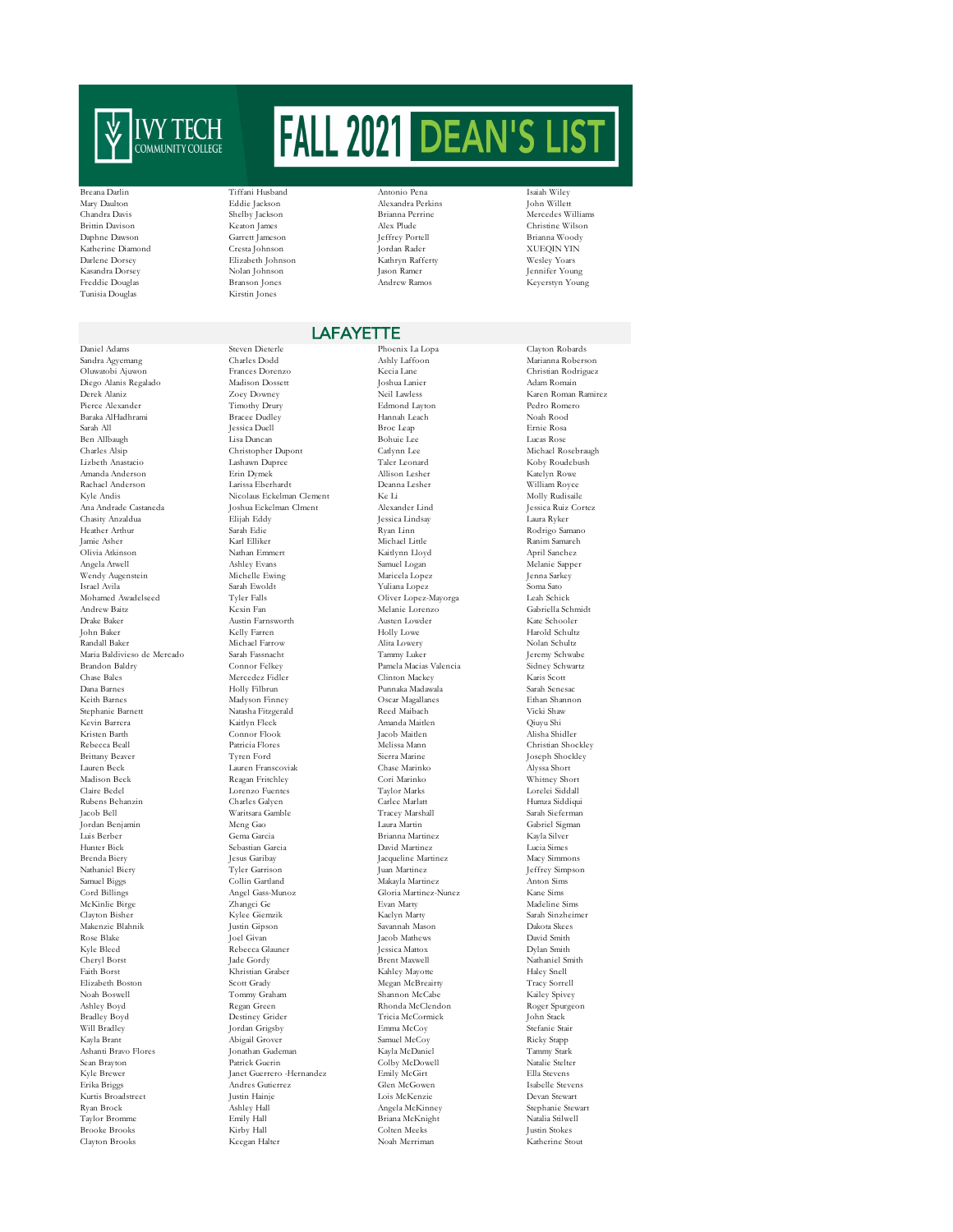

Emily Christenberry Henry Clark Margaret Hoover Nicholas Nightengale<br>Markenzie Cline Shane Hord Kevin Nolan Hannah Conklin Jenna Dave Zachary Keesling Samantha Raderstorf Kelsey Wireman .<br>Celina Del Real Robles Alexis Denham

Easton Hinkle Peyton Johnson Adam Keating Meagan Davis Jeremy Kelnhofer Crystal Rednour Kirsten Wooden

Andrew Brown Claire Hamby Jason Mershon Hunter Stover Bailey Brown Michael Hamed Madelynn Mershon Kaylee Strauch Jared Brown Areeya Hanley Megan Messer Brandon Stroble Kristin Brown Chase Hannusch Brian Meyers Adam Stump Lainey Brown Allen Hardebeck Emma Michal Roberto Sumoza Leevi Bruens Madelyn Harnish Aubrey Millburg Sherri Swank Treston Brumley Leonardo Haro Dustin Miller Blake Sweat Lorne Brush Thomas Harrison Joseph Miller Camryn Swinford Darius Buchanan Tillie Harsha Kennedy Miller Garrett Ta Eduardo Bueno Lillianne Hartman Nicole Miller Cassaundra Tackett Jordan Bullard Emily Hayes Sheila Miller Vincent Taibi Jordan Bullerdick Felicia Head Taylor Miller Mariah Tanner Caitlin Bunch Michelle Headlee William Miller Johari Tello Haley Bunnell Brett Heininger Cassandra Mitchell Kala-Lynn Terry Micaela Buschman Joshua Hembrough Caleb Mohler Matthew Thieme Patrick Bustamante Kaylee Henninger Lauren Moody Kayla Thomas David Caddy D'Neisha Henry Kylie Moore Miranda Thompson Melinda Caldwell Joshua Herbert Lauren Moore Rowan Thompson Jacob Cardwell Carmelina Hernandez Sherelle Moore David Thornsbrough Clarissa Carlisle Ivan Hernandez Ashton Morris Chelsea Tillman Matthew Carlisle Mike Hernandez-Armenta Gwen Morris Allyson Time<br>Cherokee Carlton Kaitlynn Hess Finily Mosier Kane Todd Cherokee Carlton Kaitlynn Hess Emily Mosier Kane Todd Bailey Carr Titus Hess Courtney Moss Angela Torres Kelsi Carter Rose Hewitt Emily Mosson Solita Torres Rojas Patrick Mowery Steven Casada Melissa Hiesmayr David Muck Marissa Townsend Marissa Caylor Austin Hileman Eduardo Munoz Matthew Tree Alexis Chadwick Jessica Hill Lane Murray Aimee Troxel Brian Chamberlain Sara Hill Sara Hill Douglas Myers Charles Tucker<br>Carl Chandra Carl Chamberlain Easton Hinkle Negan Nagel Burke Tuggle Emily Chapman Samuel Hodges Diana Navarrete Salazar Tylyn Tull Dolly Charles Emily Hoffman Manuel Navarro Kline Turner Eun Joo Cabriela Navarro Cervantes Erikka Turpin (Gabriela Navarro Cervantes Erikka Turpin II)<br>Erika Hollandbeck – Esha Nelson (Gabriela Darian II) Emily Cicchelli Abigail Hooley Anne Claire Nguyen Jessica Van Arsdale Joel Clampitt Abigail Hoover Hao Nguyen Hao Nguyen Taylor Varn<br>1991 - Hao Nguyen Hao Nguyen Taylor Varnador (Taylor Varnador)<br>1991 - Nicholas Nightengale Xavier Vela Mackenzie Cline Shane Hord Shane Hord Kevin Nolan Benjamin Velter<br>Savannah Cline Hoster Hoster Cassidy O'Connor Timothy Waven Patrick Cobb Jamie Hoversland Samantha Odle Shelby Waggoner<br>Alexis Collins Madison Howard Moyinoluwa Ogundipe Kendra Wagner Alexis Collins Madison Howard Moyinoluwa Ogundipe Kendra Wagner<br>Caleb Collins Tracev Huckins David Oh Theron Walsh Caleb Collins Tracey Huckins David Oh Theron Walsh Amanda Combs Katelyn Hudson Jon Oldham Taylor Walts Colby Combs Paula Hudson Karina Orias Jinyuan Wan Daniel Condreay Cheyenne Huff Samantha Ourai James Ward Bryanna Conner Samantha Hughes Jacob Patenaude Tobon Watson Jamison Conner Holly Hunter Denise Pedroza Joseph Weaver Amber Cooksey Tiara Hurdle Marvin Perez Alexander Weber Peter Cooksey Nicole Hurst Cody Perkins Allena Weida Michaela Cooper Katelynn Hutsell Amanda Peters Crystal Weigle Julisa Corado Angel Ibarra Isabell Peters Blake Weiss Japheth Corbin Adekemi Idowu Dylan Petro Dustin Welker Mia Corbin Joshua Jackson Crystal Phillips Jessica Werner Inmart Correa Gonzalez Zane Jarratt Joshua Phillips John Werner Sara Covarrubias Levi Johns Brandt Pierce Ethan Wertz Kaycee Cox Alyssa Johnson Kenlie Ping Samantha Wetli Carly Crain Carly Crain Emma Johnson Josy Pinnick James Whitlock Debt (2016)<br>Caleb Crawl Peyton Johnson Isabelle Pivonka Rory Whitted<br>Rory Whited Grace Criswell Christian Jones Amber Plumb Dylan Wicker Alexa Cruz Mejia Tabitha Jones Caleb Polston Jade Wilcoxen Marcos Pozos Jeanine Wilkes Jacob Kaminski (Gregory Puetz (Gregory Puetz)<br>Tacob Kaminski (Gregory Puetz (Gregory Puetz) Anthony Cundiff Jacob Kaminski Gregory Puetz Cherise Williams Amber Curwick William Kane Chengtao Qian Jessica Williamson Jasmine Czalbowski Jessica Karafin (Julian Virran Qiu Patrick Williams)<br>1996 - Jasmine Czalbowski Jessica Karafin (Julian Patrick Williams)<br>1996 - Trenton Keafer (Gabriel Quaglio Nikolas Wilson) Erica Daniels Trenton Keafer Gabriel Quaglio Nikolas Wilson Stacie Daugherty Frehiwot Kebede Clivia Rabideau Olivia Rabideau George Winter<br>1991 - Tenna Dave Cachary Keesling Samantha Raderstorf Kelsey Wireman Elliot Davies Courtney Keith Haley Rater Addison Wolendowski Brooke Rearden Jesse Davis Jackson Kelly Karla Recinos Salinas Jose Wong Monica Davis Emily Kennedy Cameron Reed Natalie Workman Tracy Davis Alan Kietzman Thomas Regich Caleb Wortman Erica Dean Morgan Killian Carly Resler NayaHana Yates Drew Deckard Heather Kincade Vanessa Retherford Natalie Yelton Jaime Del Real Wendy King Matthew Reynolds Kimberly Yoder Blair DeLong Samantha Klein Kassidy Richardson Cindy Yuan Philip Demoret Bryce Kline Thomas Riddle Astrit Zamarripa<br>Rebekah DeMoss – Kristen Knable – Misty Riley – Misty Riley – Jennifer Zarco Reisten Knable Misty Riley (Misty Riley Jennifer Zarco Duarte Sydni Koch (Misty Tyteanna Riley (Misty Holly Ziegler Tanya Denk Jacob Kojder Andrea Rios-Rodriguez Olivia Zink

Timothy Wagenbach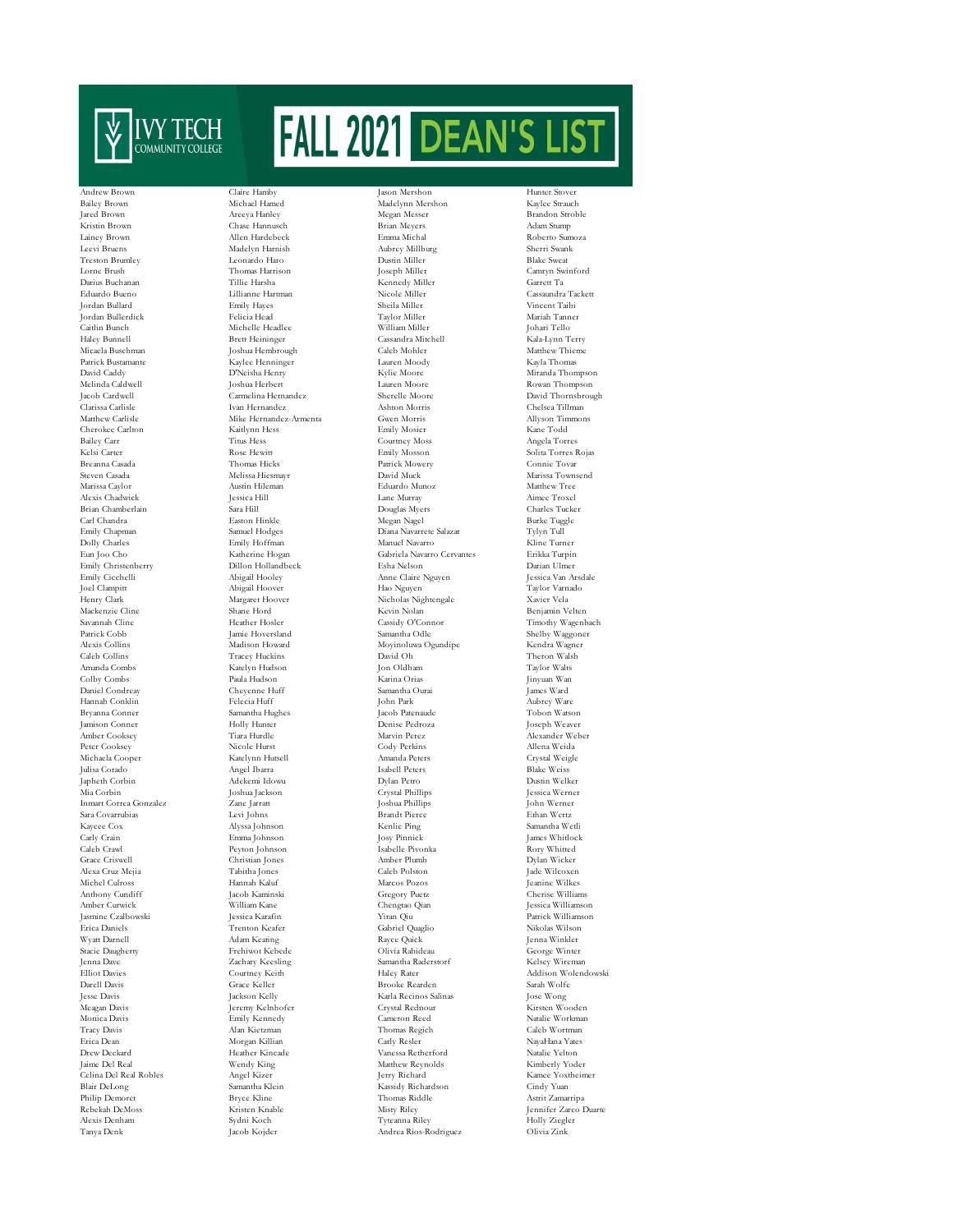

Connor DeVault Sara Korosa Scott Ripberger Beninwinde Zoroma Sarah Dickerson Rachel Kramer Natasha Risley Gabriel Zull Tanner Diedam Parker Krueger Roxanna Roach

## LAKE COUNTY (GARY/E CHIC/CROWN)

Isrrael Aguilar Alarcon Oscar Escamilla Charles akinola Uvanet Esparza Brittany Borgetti Mary Cunningham

Victoria Acevedo Lisa Edwin-Moore Nathan Latulip Mariya Pratt Malik Adewale Melissa Elbaor Bianca Lee Thomas Prodanic MUSIBAU ADEWALE Raqueia Elbert Trystan Lenover Jace Quezada (1999)<br>Trilayo Adewale James Erickson (1999) (2009) (2009) (2009) (2009) (2009) (2019) (2019) (2019) (2019) (2019) (2019)<br>Christian Radencich Titilayo Ademai - James Erickson Kimberly Lerma-Zuniga - Christian Radencich<br>Christian Radenciches - Christian Radenciches - Matthew Ramos Drucilla Akinrinade Gage Espinosa Robert Liles Cathryn Reasor Shantell Alexander Jacqueline Farris Antonio Lopez Alexandra Repizo Nicholas Alvarado Tyler Feagin Johnathan Lopez Joseph Righter Jacqueline Andrade Latanza Ferguson Lilie Lopez Ashley Rios Caroline Armstrong Kathleen Ferlus Kelsey Love Kyle Ritenour Jaeana Ashford Gage Fleming Jacob Lovin Jose Rivera Rachel Asplund Theodore Floros Jesus Lozano Caleb Roberts Ammar Azzam Heather Floutsis Bonita Lucas Arthur Robertson Taylor Backe Morgan Forbes Ana Luna Kiara Robinson Autum Bainbridge Jacob Fronek Lizbeth Macias Gabriella Rodriguez<br>Autum Bainbridge Jacob Fronek Lizbeth Macias Gabriella Rodriguez<br>Bruce Baisden – Julia Galto – Maci Mackiewicz – Nathan Rodriguez Bruce Baisden Julia Galto Maci Mackiewicz Nathan Rodriguez Jillian Barajas Heather Gamble Nigel Magee Sara Rodriguez Ameer Barksdale Amanda Gamino-Rodriguez Breanna Malone Ivan Romero Emilee Barnett Maricela Garay Gloria Manns Russell Rommelfanger Destany Garcia Arisella Bass Michelle Garcia Abigail Martin Shamika Ross Tracey Bassett-Davis Janetta Gardner Jared Martin Bruno Ruiz Jaden Bateman Beth Garrison Carolina Martinez Courtney Runk Christy Bautista Ethan Gauler Courtney Martinez Vanessa Sadural Christina Belloso Natalie Gehrig Nicholas Martinez Hedaya Saleh Colman Berg (2007)<br>Colman Berg (2007)<br>Corresponding Michael Mayer (2007)<br>Corresponding Michael Mayer (2007)<br>Patrice Selmon Corresponding Michael Mayer (2007)<br>Patrice Selmon Corresponding Michael Mayer (2007) Corey Berry Aaron George Hannah McColly Patrice Selmon Alyse Bilka Luke Gipson Rebecka McCoy Nathan Shaw John Bittner Kristina Girma-Walls Joshua McDaniel Faith Shelton Halle Bloom Jessica Gomes de Moura Almeida Armani McKee Margaret Simkin Matthew Blower Christian Gomez Joshua McMillen Krystal Sims Michael Gomez Matthew McPartlan Andriana Skurtes<br>Peter Gonzales Sherry Meadows Amanda Slavich Ann Brajcki Alina Gonzalez Maria Medina Abigail Sluis Noah Brassea Vanessa Gonzalez Dominique Merrell Alicia Sluis Chante Goodman Ashley Breger Mackenzie Goodman Ariana Meza Ke'Ayra Smith Melisa Briseno Nevaeh Govert Kirstin Micco Kimberly Smith Sandra Britton Otis Grandberry Matthew Mickelson Laura Smith Tristan Broberg Riana Green Phillip Miehle Cole Snuffer Donita Brown Neil Gresser Michelle Miller Sabina Solarczyk Isaiah Brown Kera Griswold Grant Minich Ryan Sorak  $\begin{tabular}{ll} ChanteleXeres Gubatanga & \text{garry mitchell} & \text{Spencer Sc} \\ \text{Hunter Gulias & \text{Whitney Mobley} & \text{Tori Spear} \end{tabular}$ Timoya Bryant Hunter Gulias Whittney Mobley Tori Spear Katelyn Budz Chelsey Gutierrez Leslie Montoya Ryan Stanford Rita Bunten Marcus Gutierrez Marcus Gutierrez Linda Moore Russell Stassin Russell Stassin Colleen Haage Navier Acore Mia Steen Marcus Colleen Haage Navier Moore Mia Steen Marcus Colleen Haage Navier Moore Mia Steen Marcus Najee Caldwell Colleen Haage Xavier Moore Mia Steen Melanie Calvillo Dian Haluska Elliot Moreno Jason Steinberg Nytalia Cantu James Ham Jesus Moreno Corri Stephenson Gina Cardinale Kalie Hansen Luis Moreno Randy Stewart Alina Carli Carmelita Harris Sylvia Morgan Tyler Stone Sarai Carrillo Tawnis Harris Alexander Morrow Aaliyah Stribling Julie Castillo Cade Harsh Brittany Mosca Kellie Styka Licardia Chandler Rachel Hart Cristopher Mryszuk Levi Sulentic Autumn Chandos Ashley Harvey Makayla Mueller Dimche Taneski Melynda Hashu Giovanni Cipres Anne Hatch Davianna Munoz Tasheonna Taylor Ignacio Cipres Justin Heise K'Mari Murphy Jessica Templeton Faith Civils Samantha Heise Deborah Musa Anastasia Tepavcevich Channing Clark Luke Helmken Amy Myers Angela Terry Jasmine Clark Alondra Hernandez Natalia Nacovski Jennifer Thomas Volker Cloud Araceli Hernandez Veronica Napoli Mirabella Trujillo Lesa Colon Felicia Hernandez Jasmine Navarez<br>1982 - Jacques Darbara Nelson<br>1983 - Barbara Nelson Louis Combs Jisela Herrera Barbara Nelson Joshua Urban Jennifer Constant Tyra Hobbs Thien Nguyen Gabrielle Uzubell Sandra Cook Mackenzie Hoffman Tram Nguyen Erica Valadez Hope Cooper Melanie Hoffman Sean Norris David Vargas Lorena Cortes Britteny Holmes Robert Nossem III Julio Vargas Serina Cox Danny Hooks Sanmi Obe Alyssa Vela Ashley Creighton Sheri Hooks Henry Obed Tara Villa Adam Cress Derek Horner Alex Ogrentz Lizbeth Villasenor Amy Cuevas Shanee' Howleit Ivan Oporto Asha Walker Kevin Cunningham Shannon Jacobs UGOCHUKWU ORI Rachell Wallace

Kexin Li<br>Robert Liles and Morgan Ramsey Robert Elles (Cathryn Reason Steve Miguel<br>Michelle Miller Carmelita Nourse-Garland Josephine Ophoff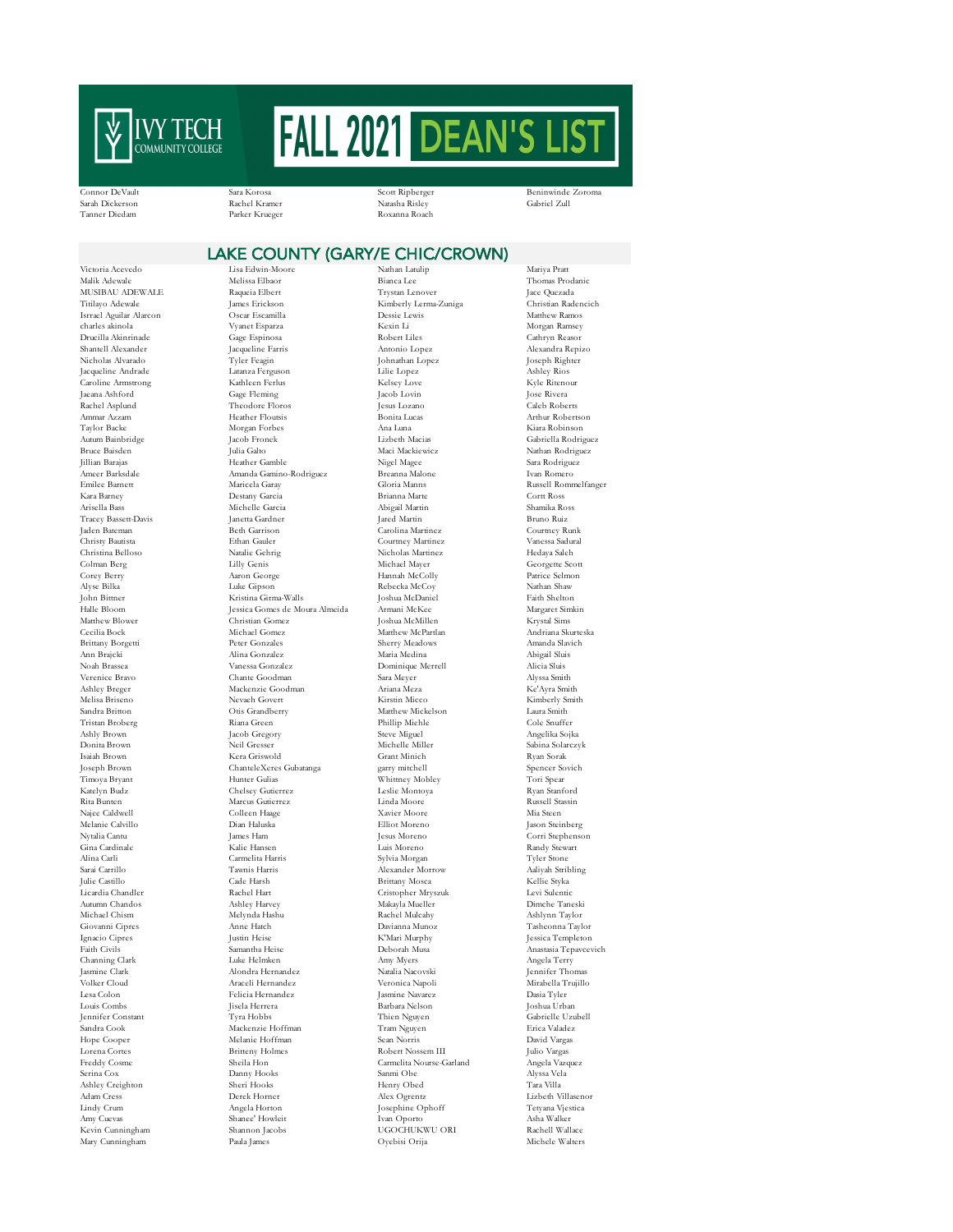

Bridgette Del Real Joseph Dickerson Xochilt Echavarria Meagan Edwards

Krystina Bruce Brandy Hildebrand Mirriah Perry Mirriah Perry Raja (1999)<br>Alyssa Bruegge – Kayla Hillan – Clarice Peters Jackson Crane

Jacob Kutanovski Sabrina Powell<br>1991 - Sabrina Powell Nelanie Latiak<br>1992 - Vetsua Pozo

Valerie Da Silva Jesly Jaramillo Alyssa Ortiz Dantaye Warr Damian Daily Valarie Jennett Anissa Ortiz Dana Washington Shania Davila Amudat Jimoh Arcelia Ortiz Krystal Washington Linda De Angelo CorShaunta Johnson Kayla Ortiz Jacob Watkin Xochitl Deleon Alicia Jones Brandon Osterman Peter WEBB Laney Detert Asia Jones Cassandra Palmerin Sanaaiya West Melissa Di Capua Daniel Jones Saham Paniagua Assica Wheelers (September 2013)<br>1989 - Joseph Dickerson (Saham Paniagua Deepika Panta James White Melissa Deepika Panta James (Shite Melissa D Nicole Dietze Steven Jones Stanley Papastefan Dannette Whiting Brian Dilosa Travis Jones Jose Paradise Aneia Williams Slobodan Dimitrijevic Jad Kadah Lauren Parker Jaz'Bryelle Williams Brianna Dix Jillian Kaminski Angela Pastrana Terra-Vonne Williams<br>Scarlet Dix Angela Karwaczka David Penfold – Kavlie Williamson Scarlet Dix Angela Karwaczka David Penfold Kaylie Williamson Nerissa Dixon Matthew Kaurich Aisha Pennington Deliah Winters<br>1989 - Matthew Kaurich Aisha Pennington Deliah Winters<br>2011 - Damjana Dobras - Taryn Keels - Michelle Peralta Damjana Dobras Taryn Keels Michelle Peralta Brenton Withrow Natalie Doell Duncan Kenyon David Perez Peter Wong Taylor Donald Safa Khaleel Contessa Perry Alisha Woodard Madalyn Doot Ali Khilkhal Paul Pickering Darren Woods Leann Dorabialski Savannah Kitchens Zoe Pickett Shamika Wright Eric Drwal Sarah Kite Kimberly Pinto-Avalos Melody Wroblewski Ryan Dunn Hannah Knoblich Kelsey Ponce Nalayah Young Candace DuRocher Brittany Kohler Aubrey Popelas Adam Younkin Amanda Edge Michael Kulik Nicoll Powell Michael Zamora

## **LAWRENCEBURG**

Zachery Alexander Emerson D'Agostino Zachary Kuehling Renee Schneider Brett Anderson Tressa Day Samantha Lakins Samantha Scott Blake Apted Grace Dickerson Raymond Lecher Blake Sizemore Kendra Ashby Jennifer Dieckmann Chelsea Lovins Tameeka Sizemore Gary Ashton Dillon Drees Sadee Luensman Anna Skirvin Brittany Babbitt Joshua Eckstein Jasmine Lutz Maizee Slayback<br>Alexis Bagby Alexa Eichenlaub Alexia Makrancy Tommy Slone Terri Baker Amanda Eldridge Hayley Martin Faith Smith Kayla Ballard Skylar Engle Kyla Mattingly Frances Sr<br>America Skylar Kyla Mattingly Kanadams (Tori Solar Tori Solar Mattingly McAdams) Hailey McAdams Alexis Banta Simon Estanislao Kara McAdams Michael Spears Daniel Barkdoll Katelyn Faulkner Nicole McClary Amber Steele Jennifer Bastian Jennifer Flury Alexie McCreary Leah Steiner Katelyn McCreary Mollie Baxter Hayley Friedhoff Rodney McGarrah Samuel Strom Maggie Bearden Joseph Gangloff Erin McKinney Robert Suding Amanda Beisel Jonas Geiser Evan McMillin Abigail Taylor<br>Travis Bender Sean Gifford Britt McWilliams Brody Taylor Travis Bender Sean Gifford Britt McWilliams Brody Taylor Garrett Bennett Kylee Goodpaster Rebecca Merida Casey Tibbetts Nicole Berry Jeremy Gorrell Vincent Mock Ava Tischbein Olivia Beverly Mark Haas Emily Montgomery Brian Torbeck Shelley Bischoff Robert Hall Kathy Morris Abby Tricase Carla Blair Christen Hanson Andrew Muenchen Adrian Trinidad Alejandra Blanco Dyllan Harlow Claire Nagel Britany Venis Charli Bolton Lisa Hartman Emil Naydenov Kirsten Voegele Rosa Brehm Felicity Hendren Zowee Ott Jessica Wainscott Morgan Britton Kayla Hess Wyatt Otte Gary Wallace Alyssa Bruegge Kayla Hillan Clarice Peters Amber Watkins Justin Bruner Amanda House Cole Petro Caitlyn Watson Michael Bunten Angela Hudepohl Alyssia Phillips Ethan Webb Teryn Burton Victoria Hudson Kylie Phillips William Wells Amber Carroll Sarah Hussung Lily Ramsey Lisa Werner Craig Carson Neal Inskeep Jessica Rees Justin Wheeler Cassidy Carter Audra Iselt April Richardson Kittura Wickersham Allyson Catching Gavin Ivey Melissa Richardson Matthew Wilkening Jordan Caudill Matthew Johnston Molly Robison Sarah Williams Chaddrick Chenault Alexandra Kammer Heather Ronnebaum Jucinda Willoughby Brooke Clark Shania Kimla Cochran Shania Kimla Cheyenne Rowland Kyle Willoughby<br>Amanda Cochran Kenneth Kincart I issa Rullman Ciara Wismann Amanda Cochran Kenneth Kincart Lissa Rullman Ciara Wismann Shelby Cole Brett Kincer Michelle Rupe Phillip Witteride Megan Russell Rebecca Collins Dawn Kinnett Emily Satchwill Aimee Wyatt Emily Combs Audra Kistler Anna Schmidl Justin Zapencki Gracey Cox Henry Kraus Jacob Schneider Hannah Zoz

LaToyia Young

Kalie Allen Garrett Darwish Dustin Lakins Zachary Schoenberger<br> 1991 - Tressa Day Samantha Lakins Samantha Lakins Samantha Scott Jessica Anderson Kyla Dell Harlie Land Madilyn Simmermeyer Tommy Slone Candace Barnes Brandon Flaum Nicole McCool Christopher Stegemiller Christina Vorbroker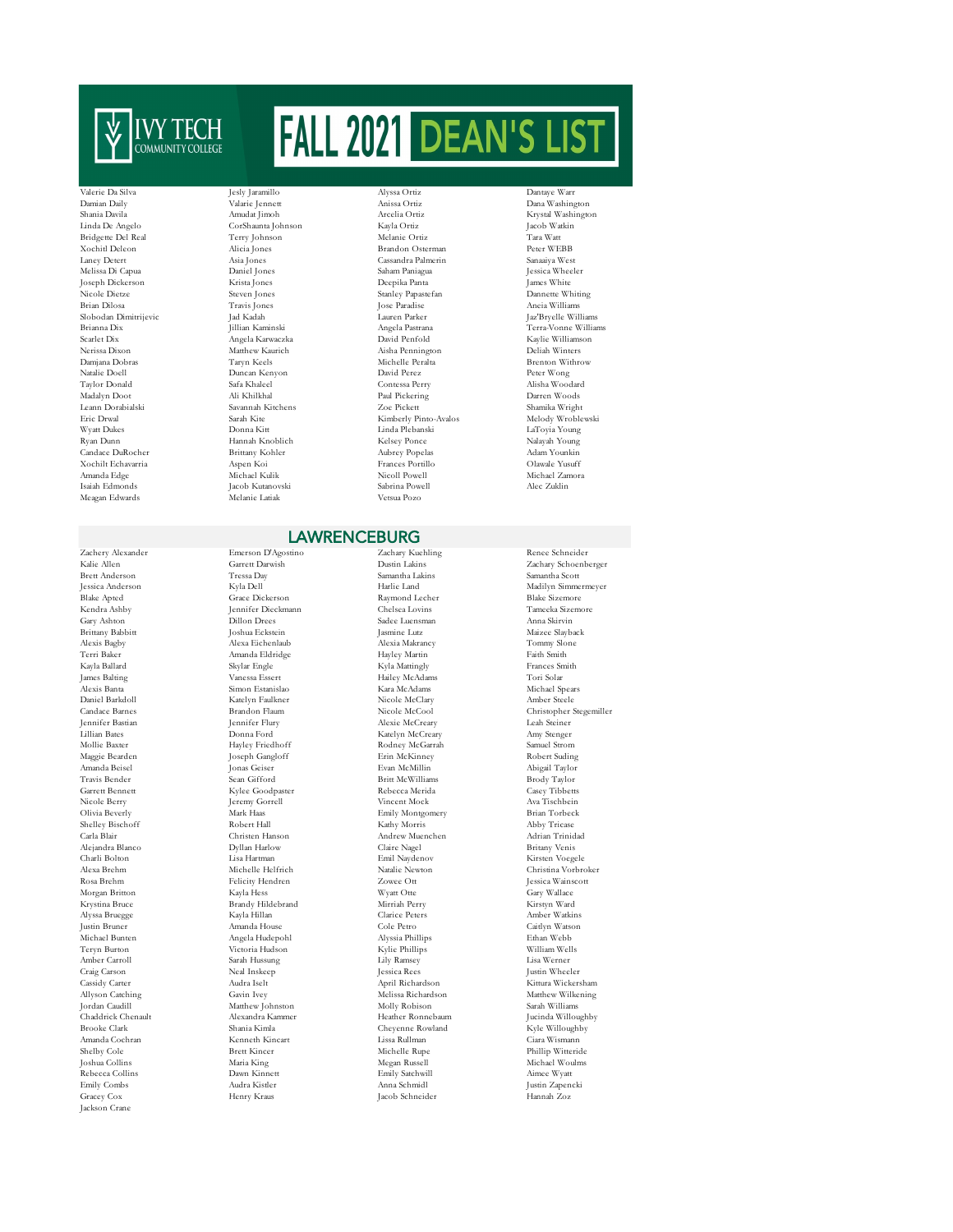

Jayme Cox Alicia Johnson Alanna Myers Jacob Twigg Joshua Dickensheet Marissa Jones Collin Penrod Grace Weesner

## Mark Bender Tyler Keeler Cassidee Perry Shaela Strayer Elia Caudillo Gabriella Lengel-Hernandez Lillianne Plummer Evan Ulery Cheyenne Crider Whitney Mayhill Amy Reyes Allaina Van Ness Lyndsey Fidler Brittni McPhearson Makenna Ritter Hanna Weldo<br>1996 - Brittni McPhearson Makenna Ritter Hanna Weldo<br>1996 - Brandi Schlabach Brandi Schlabach Evan Werner Nathan Gundrum Rebecca Moxley Erika Serna Kaci Whann Samuel Gunther Timothy Nikitaras Caitlin Shidler Shayna Wilson LOGANSPORT

Kayla Fitzgerald

Hallee Hamilton

Sharon Huttsell

Stephanie Ketcham

.<br>Susan Lothridge

Catherine Hanley David Noel Warren Shively Yijun Zhang Cheyenne Holguin Tishadequea Ogle Aubrey Smith Tanner TRUE Brianna Hubenthal Jared Osborne Vikie Sorrell

# Brandi Schlabach

## **MADISON**

Donald Adams Dustin Edwards William Marvell Kevin Scharlau Brandi Anderson James Ellegood Brittney McClintock Jessica Sellers Shawn Auxier Angel Fornash Anastasia McDaniel Kyle Shepperson Courtney Ayler Brianna Foster Emily McQueary Katie Shimfessel Sarah Backus Bridgot Galbreath Leana Miller Samantha Smith Jeremey Bailey Lindsay Gibson Kelsy Mills Destiny Snell Lindsey Baker Elizabeth Gray Josiah Miracle Katie Sowers Devin Banks Zaria Hamilton-Gomez Caileigh Morgan Angela Spry Savanna Beach Kaylee Hammond Derek Mull Madison Squires Gaberille Bear Macayla Hatchel Judd Nickell Jessica Steinbach Jessica Beavers Bradley Hendrix Abigail O'Brath Martina Stokes Ethan Besse John Higgins Blake Owens Steven Stokes Russell Bilz Jessica Higgs Michael Park Robert Suggett Joseph Binford William Holland Melody Patterson Ashley Thomas Gracie Block Lexi Honeycutt Brittany Perkins Sarah Thorne Kendra Braley Alyssa Hornsby Chelsey Peters William Tingle Katy Brinson Matthew Hudson Samantha Pierce Tyson Torrance Kierston Bruce Halee Hughes Christine Pritchard Jeremy Tunny Cynthia Bush Morgan Huttsell Riley Pyles Kevin Turner Jenna Callis Connor Jacobs Sarah Rivera Heather Vogel Amber Campbell Sadie Joseph Madisyn Robbins Jordyn Watson Mariah Campbell Tammy Kelley Taylor Robbins Laura Watson Amber Crank Lillian Leach Tasha Rose Kayla Webster John Cull Keagan Lebre Cheyenne Royce Trenton Weir Kamryn Dicks Joshua Limbach-Feaster Jason Sandlin Courtney Wills Bailey Dyer Troy Marion Violett Saylor William Wray

Kristen Sizemore

## MARION (GRANT COUNTY)

Shelby Grumpp Anthony Kim

Amy Adams Brandon Evans Breann Kratzer Bibiana Puckett Ronald Adcock Lake Faulkner Alicia Labus Erin Purdy Monica Alexander Braylen Fleck Madison Landrum Tiffany Rausch Keauna Allen Roger Gallaway Jessica Law Tiffany Rebholz Mary Bailey Kara Garrett Brianna LeMaster Jennifer Ressett Dwight Leverett Morgan Bartrum Mark Geisel Bailey Life Drew Robertson Jesse Beal Ashley Goddard Braeden Loftin Kennedy Ross Ben Bishop Krystal Goodpaster Jhovana Lopez-Gomez Elizabeth Royal Matthew Boothby Naomi Haynes Julie Lusher Eric Selsemeyer Jessica Bramblett Ramiro Hernandez Jackson Manwell Isaac Shelby Koren Brown Lierra Hillman Olivia Martin Alex Sloan Mya Brown Stashia Hollars Kolby Mauck Kameron Smith Sarah Brown Kennedy Honeycutt Angela McDaniel Suzanne Smolek Sean Carl Mikayla Huff Kristin Miles Whitney Stipp Katharine Chochos Mason Huffman Josiah Mitchell Taylor Suman Jared Clark Misty Hydell Chelsea Mitchener Victoria Thor Ashley Clem Jared Jamison Kasey Morrell Jacob Trader Nakesha Cook Spencer Jarrell Amanda Murphy Amanda Turne<br>
1988 - Amanda Murphy Amanda Turne<br>
1990 - Alexandr Alanna Myers (Jacob Twigg) Alexis Crader Kevin Johnson Rose Nevil Bethany Vanerman Cathy Cruz Sara Johnson Dylan Ott Cierra Vasquez Meranda Cruz Stephanie Johnson Lonnie Peek Bethany Warren )<br>Nancy Donathan Chloe Jump Ashley Pherson Treyvon Wiggins<br>Sara Drown Clint Woods (Clint Woods) Jessica Ervin Kelsey King Ashlyn Pollard Angie Young Ashley Evans Amanda Kirby Heather Prescott John Young

Victoria Thompson

## MICHIGAN CITY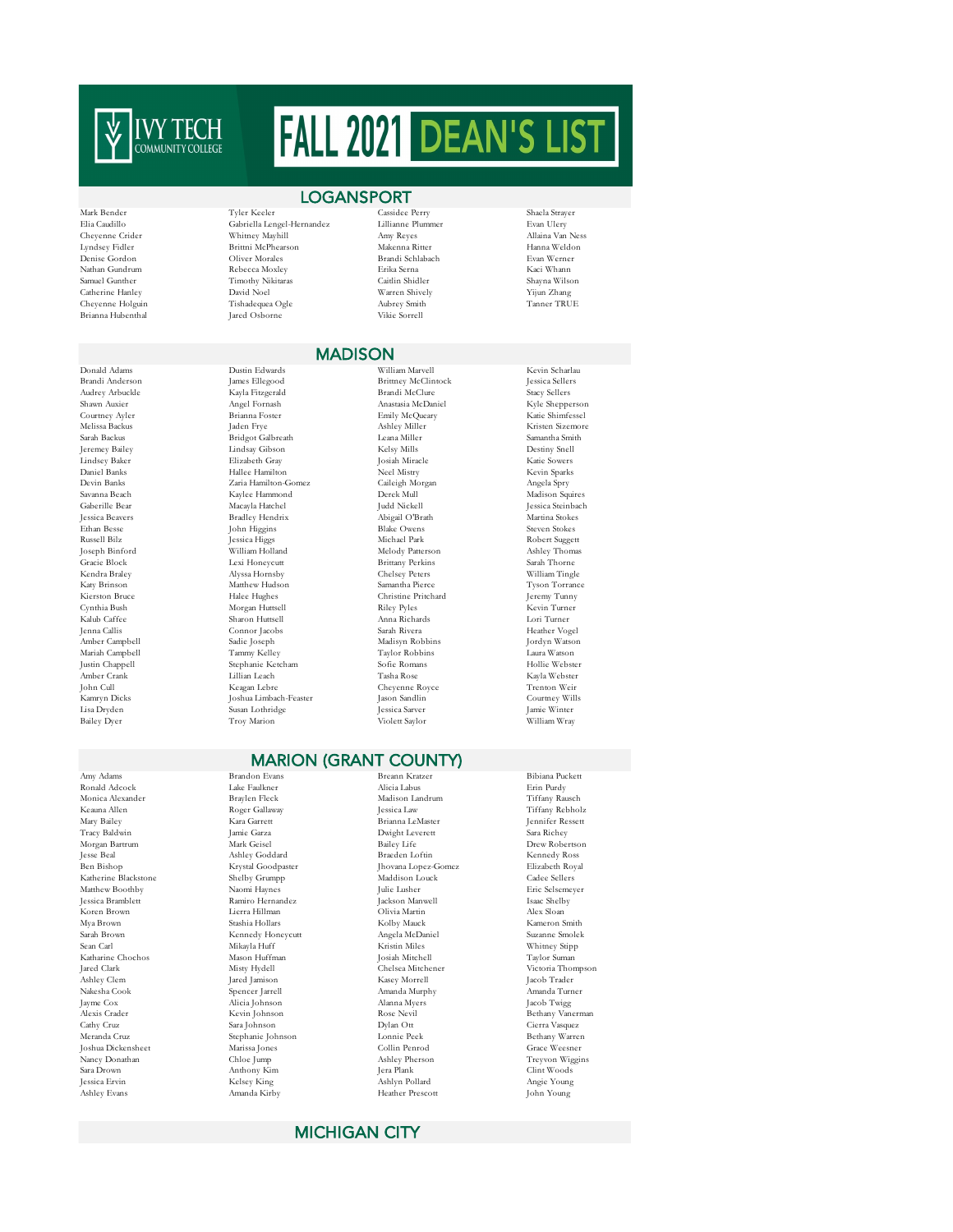

Colin Flanigan

Renzie Abram Steve Dudley Jeanette Koger Rae Rogers Dawn Adams Elias Dufresne Kelsie Kollars Devin Root Ashley Allen Kendra Duncan Serena Lane Isaac Roswell Brett Allison Cene Dyson Jennifer Lee Karlee Rumfelt Julie Anderson Charolette Eakins Kyley Lees Calista Schriver Ashton Armstrong Eve Emery Grace Lindsey Payton Seaman Sarah Arnold Chasie Estep Alexis Litton Shaena Shaner Maria Arteta Breanna Evans Jennie Longsworth Shane Shortall Raven Aynes Nakisha Fields Aidan Loveless Aubrey Sierks Kristen Badders Alexis Finnegan Reece Lynn Lynzi Siglin Sarah Bailey Tamara Fitzpatrick Rylee Mace Graham Silverthorn Shawna Bailey Jarred Flood Chelsey Madara Aaron Skeel Leah Baker Tori Folkner Alysa Madren Alex Smith Taylor Baker Lyndsey Forster Sophia Manor Allisyn Smith Ashley Banegas Nunez Breanna Foster Austin Mansfield Benjamin Smith<br>Cori Barker Riley Foster Derek Marcum Blizabeth Smith Cori Barker Riley Foster Derek Marcum Elizabeth Smith Shantyle Barnes Elizabeth Franklin Monica Markley Garrett Smith Rain Bartlett Patricia Freeman Aaliyah Marshall Kevin Smith Phoebe Batt Collin Frontz Nick Martin Kyle Smith Philip Baughey Lincoln Glass Mary Mason Rylee Smith Jalyn Baxter Austin Glenn Bryce Matney Nicki South Spencer Bays Jessica Goff Austin May Kurtis Spann Bladen Beal Kristin Goldberg Hannah McCoin Shelby Spencer Kyle Becker Robert Grady Alexandra McCord Schannen Spiller Brent Benematti Tori Grady Kari McCreery Cassie Stevens Haley Blanton Emily Gregory Brittaney Mccullough Dylan Stevenson Alexus Bonwell Michelle Griffith Lauren Mcdonald Shannon Stevenson Taylor Bounin Katie Guenther Sarah McGraw Cassie Stewart Stuart Brand Cory Gunter Kelly Mcguckin Calli Stigleman Sidni Breese Taylor Gwinn Breanna McIntosh Alyssa Stoner<br>Brian Brewer Sarah Hahn Caitlin McIntore Hannah Stonerock Brian Brewer Sarah Hahn Caitlin McIntyre Hannah Stonerock Brian Brock Shadle Hale Whitney Mckissack Martina Stoops Liberty Brown Chloe Hall Noah Merida Madelyn Stratton Storie Brown Christina Hallgarth Haley Miller Hannah Strong Megan Bryson Kimera Hamilton Joseph Mills Jordan Sturgeon Nichole Buchanan Mary Harter Robert Mills Paul Sullivan Kierstin Burden Erika Hartley Marci Minks Mallory Summers Scott Burk Amelia Hartman Izabella Mitchell (Rachel Tague<br>Scott Burk Amelia Hartman Izabella Mitchell Rachel Tague<br>Valerie Burkman Izvlor (Criston Haskins Mary Molnar Valerie Burkman Criston Haskins Mary Molnar Brian Taylor Jiao Butcher Joshua Hatton Nicole Montgomery Donald Taylor Hannah Butler Austin Haynes Quinton Moore William Taylor Logan Byrd MaKaelin Helms Randy Moore Tiffany Teal Amanda Carr Alejandra Hernandez Cruz Zachery Moore Alisa Tennant John Carr jacob hiatt Tyla Morgan Jessica Tevalan Amber Carter John Hicks Allison Morrison Carter Tharp Samantha Carter Manni Hicks (Kami Hicks Alexis Morrow Griffin Thomas (Griffin Thomas (Kayla Hicks (Kayla Hicks (Kayla Hicks (Kayla Hicks (Kayla Hicks (Kayla Hicks (Kayla Hicks (Kayla Hicks (Kayla Hicks (Kayla Hicks (Kayla Cesar Castor Kayla Hicks Jamie Moynihan Lillian Tingler Aliya Cave David Hildreth Milana Mrkall Andrea Tondu Cierra Cecil Jalin Hill Victoria Murphy James Truelove Gay Chambless Jessica Hill Rebecca Musal Amanda Turvey Feng-Miao Chen Sarah Hill Sarah Myers Courtney Vance Aaron Clark William Hofer Alexa Nadaline Sarah Vance Zebediah Clark Sierra Holmes Zachary Neal Ximena Velazquez Trey Clevenger Carrie Hopper Olivia Neustifter Danette Von Gunten Maria Clough Paige Horine Nicholas Nguyen Jessica Walden Mollie Cole Deanna Horn Diana Nickol William Wallace Elaine Compliment Kaitlin Conaway Irvin Hudson Caitlyn Nunn Nettie Watkins Kaitlin Conner Mark Watson<br>
Katherine Hurst Ansonia O'Neil Mark Watson<br>
Chelsea Constant Mason Huser Iulia Oliver Macey Weitzel Chelsea Constant Mason Huser Julia Oliver Macey Weitzel

Lydia Altherr Brianna Glossenger David Moshenek Emanuel Santos Sara Banghart Ashli Hale Ricardo Mota Timothy Saylor Kevin Barber Juliana Hancock Danielle Nannenga Amy Schulz Abby Battleday Jennifer Hilberg Shelby Nichols Dafne Segura Jessica Brunson Jaleel Houston Hallee Petri Crystal Sobus Brenna Carnes Kelly Jones Reneta Pippens Zoe Spencer Stefani Clouzet Margaret Jostes Moore Tyler Rice Simona Stantcheva<br>
Stefani Clouzet Simona Stantcheva<br>
Stantoni Stone Kaitlyn Kiley Liberty Riley Brittoni Stone Aldijana De La Torre Melissa Kist Ismenia Rivera Isabella Troxell Emily Dinsmore Emily Mitzel Amanda Rojics Jessica Zarobinski Joseph Filipiak Hollie Moffitt Stephen Rudnick Ava Zientarski

# Stephanie Osborn

**MUNCIE**<br>Jeanette Koger

# Brittoni Stone

 $\begin{array}{ll} \text{Joseph Ellis} & \text{Carolyne Lehman} \\ \text{Eve Emery} & \text{Grace Lindsey} \\ \text{Chasie Estep} & \text{Alexis Litton} \end{array}$ External Among Linsey Farr Jackyn Love Taylor Shroyer<br>Andrew Anden Loveless Aubrey Sterks Madalynn Clock Jasmine Horine Nhung Nguyen Paige Horine Nicholas Nguyen Christina Wade Morgan Collins Ashley Howard April Nixon Brittani Ward

ELIZABETH ROSE Brandtley Spicer Abbagayle Stewart Suzanne Teghtmeyer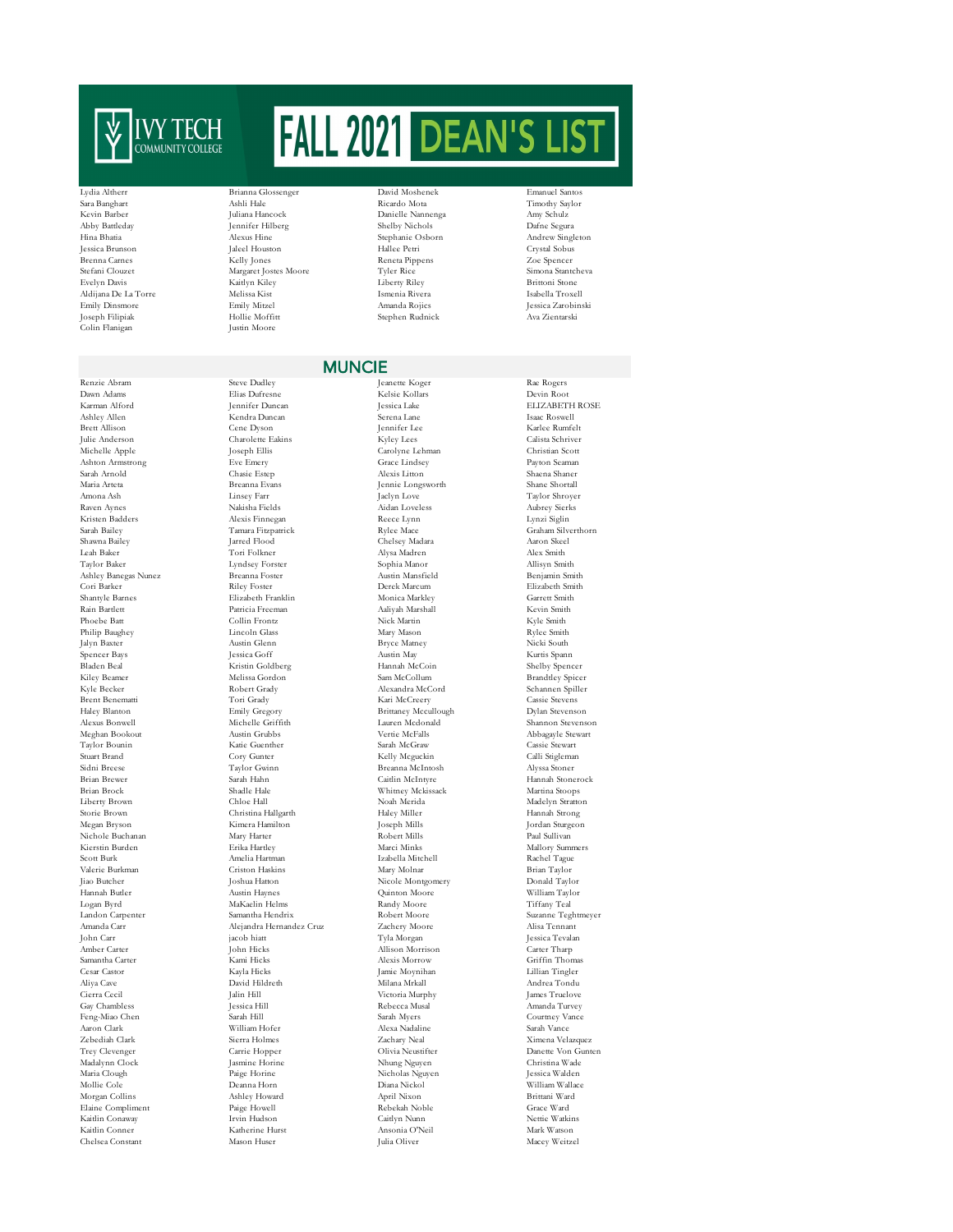

Christina Creviston Cameron Cummins Alex Davis Dana Jones Anna Quigley Andalin Davis Pennifer Jones Anna Quigley Madalin Davis Jason Donati Noah Knag Kristy Robbins

Dawn Gatliff Kurt Vader

Savanna Blackwell Tony Boyatt II Amy Clarkston

# Ashley Cook Rebecca Ipock Lawrence Onyesonwu Morgan Wells

Travis Abercrombie Mara Francis Erin Loyd Erika Santiago-Julian Joshua Austin Whitlee Garrison Michaela Marburger Jordan Scruggs Jacob Bane Joseph Geres Levi Marlatt Grace Shafer Dezerae Banks Casey Gipson Allen Paul Martin Erin Shaw Rebecca Barrett Lindsay Glover Colton Massey Lawrence Shaw Kelbee Bates Brandi Goad Nadia Mayberry Madison Short Chloe Beaty Dezirae Goodwin Sean McCoy Allison Singleton Briena Bedel Erika Gorton James Mccurdy Taylor Smith Crystal Bell Mec Snedigare Crystal Bell (Candice McDaniel Alexis Bercaw - Candice McDaniel Alexis Bercaw - Brandon Grubb - Rebecca Mcintosh - Jamie Sparks Alexis Bercaw Brandon Grubb Rebecca Mcintosh Jamie Sparks Marissa Berry Hanna Guilfoyle Jennifer McNabb Jessica Sparks Caitlin Bills Desirea Gulde Emily Messer Robert Sparks Ashley Blackwell Zaine Gutierrez-Valenzuela Tyler Minier Courtney Stansberry Destinee Blanton Glen Harpring Jeriah Moore Cody Steele Aaron Boggs Kendall Harris Michael Morse Marissa Steele William Booher Lance Harris Jeremiah Morton Katelyn Sterling Dillon Brockman Deana Hatfield Kaitlyn Mullins Cassandra Stinson Chasidy Brooker Elizabeth Hernandez Dillon Murphy Jacob Stinson Sara Bulmer Jaiden Hernandez Jeffrey Murphy Emma Strate Jason Carlin Jessica Hisel-Horstman Mark Mustard Petra Sunguti  $\begin{array}{lllllllllllllll} \text{Jason Carlin} & & & & \text{Jessica Hisel-Horstrann} & & & \text{Mark Mustard} & & & \text{Petra Sunguti} \\ \text{Mandy Carmichael} & & & \text{Nathlee Hobbs} & & & \text{Joshua Myers} & & & \text{Kai Thorohurg} & & \\ \text{Joshua Cartee} & & & \text{Trffany Holbrook} & & & \text{Abigail Nicholas} & & \text{Brittany Tonkli} & & \\ \end{array}$ Joshua Cartee Tiffany Holbrook Abigail Nicholson Brittany Tonkli Joshua Collier Jennifer Horning Kayla Noah Alexis Trobridge Shanalin Connery Lacey Hosenfeld-Dreiling Mary OConnor Rebecca Tuggle Twyla Cope Haylee Huffman Dakota Overbay Paul Vaught Michelle Dafler Audra Hunter Yahaira Pantoja Gregory Wade Tia Daugherty Amelia Jakubec John Pequignot Chandler Walker Brittany Davidson Kayleigh Jenkins Jenna Perry Holly Wallace Zarek Derr Britney Johnson Alexandra Piercey Judith Waller  $\begin{array}{lll}\n\textbf{Dustin Detroit} & \textbf{Corey Johnson} & \textbf{Terpy Person} \\
\textbf{Dustin Dice} & \textbf{Lawha Judd} & \textbf{Laurie Pitcher}\n\end{array}$ Gwendolyn Durham Kimberly King Karen Querin Jarrod Washington Heather Eales Stella Kirkendall Mattea Quisenberry Tiaja Washington Samuel Ekwealor Erin Kovach Courtney Railsback Brian Whalen Jazzlynn Lamb Joni Reed Brady Whitehead Dylan Elza Liliane Lane Sarah Rees Kristin Williams Sharella Espinal Gary Lawrence Ciara Reisert Spencer Wilson **RICHMOND** 

Grady Cox Jordan Irelan Jack Osborne Charles Wendel Kearsten Cox Nicholas Ireland Kamryn Owens Corrie West Loryn Craig Katelynn James James Patton Marcella West Samantha Crisp Sylaris Jenkins Whitney Perry William White Hayden Criss Jasmyne Jernagin Elizabeth Peterson Sandra Whitton Dawnya Critton Bailey Jester Joseph Pier Dalton Whitworth Joseph Current Devon Johnson Celeste Prairie-DeVoss Sara Wilkinson  $\begin{array}{lll} \text{Kaitlyn Johnson} & \text{Clayton Puctzer} & \text{Winter Willauer} \\ \text{Anthony Jones} & \text{Kaylea Qualls} & \text{Matthev Willhoite} \end{array}$ Darren Daubenspeck Anthony Jones Kaylea Qualls Matthew Willho<br>2 Audriana Jones Kaleigh Quate Kelsey Winters Kimberly Davies Audriana Jones Kaleigh Quate Kelsey Winters Madalin Davis and Davis Jennifer Jones Mauriah Racer Carly Wittmayer<br>
Mathia Racer Carly Wittmayer Carly Mitmayer<br>
Mathia Davis Miranda Jones Reilly Ramsey Samuel Woodso Nat-Kisha Davis Miranda Jones Reilly Ramsey Samuel Woodson Monte Detro Abigail Jordan Diana Rangel Sydney Wooldridge Kara Devine Brylee Kanouse Shea Rayburn Ashleigh Woolums Colson Dick Holly Kappes Laura Reno Ruby-Kathleen Wright David Dickerson Kiona Kellams Nolan Ritchie Sarah Wright Denise Dollens Tiara Keys Matt Rittmann Kylea Wyatt Hailey Robbins

## NEW CASTLE

**PERU** 

Rachel Amos Parker Engle Mary Nicholson-Tait Heather Tait Hannah Baker Nathan Geise Amber Pedigo Jack Wallace Jennifer Bergen Ashlee Grocox Lily Rutherford Megan Walls Nikki Daffron David Gwinn Misty Smith Olivia Weaver

Jenna Acton Molly Dishman Jadelynn Hernandez Amanda Stamper Nathan Anderson Sierra Gard Derek Orr Alyvia Thompson Cassandra DiBisceglie Benjamin Head Tabitha Souders Peyton Willoughby

> Stephen Schubert Charles Burress Jeffers Harley Sullivan<br>Charles Musabyimana Harley Sullivan<br>Toshua Myers Harl Hornburg Teagan Warner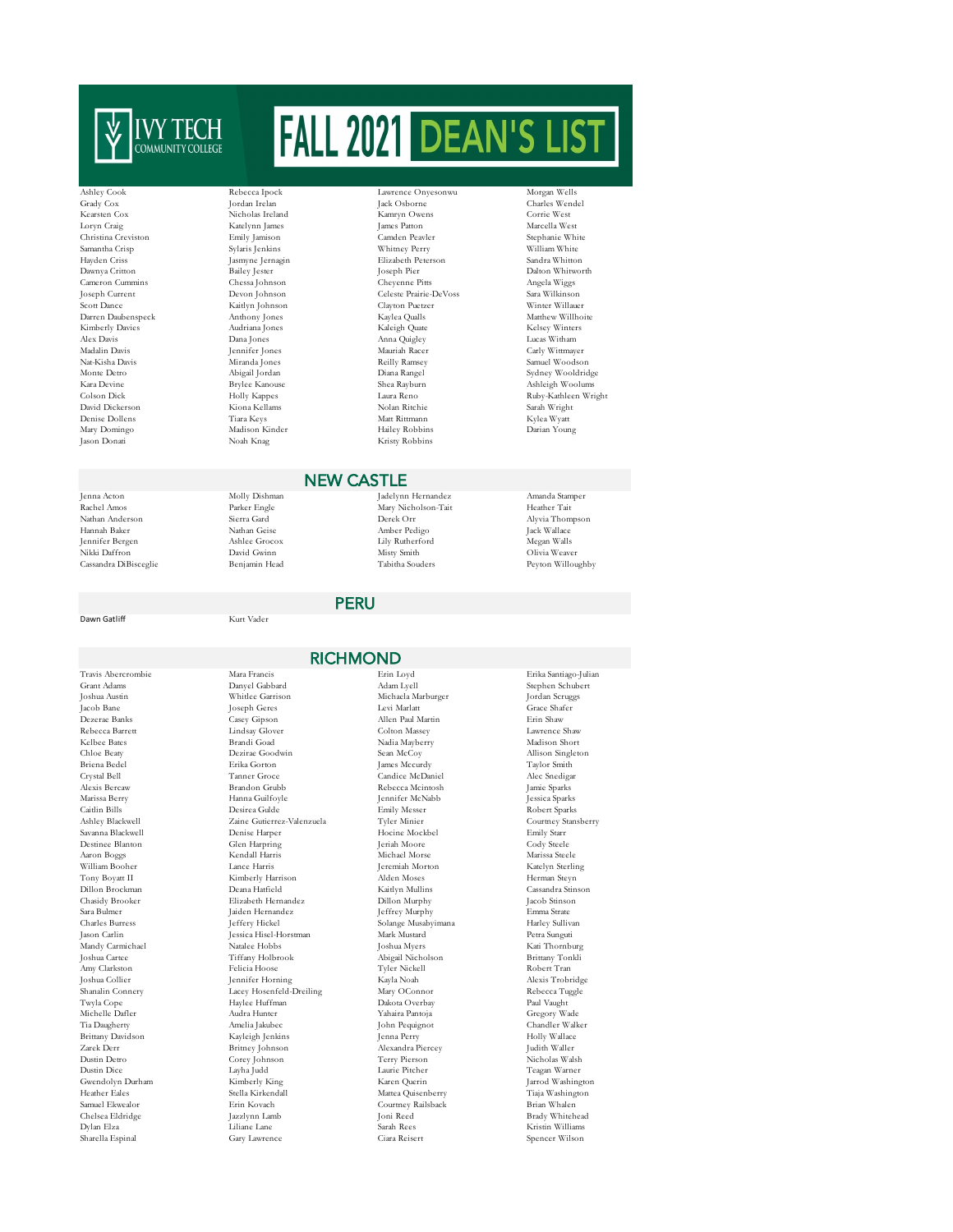

Margaret Abernathy Amber Farley Monica Kruer Melissa Sallee Blaine Adkins Lacey Farnsley Synthia Kykhounkham Stephanie Sampson Jason Alberring Joshua Ferrell Isaac Lang Isai Sanchez Kayla Allinger Shannon Fields James Lang Joshua Sandefur Griffin Anderson Susannah Figueroa MaCauley Legg Lexi Sanders Jared Arand Alexandra Fischer Kendal Lehmenkuler Eric Sartor Jenna Armstrong Lisa Fish Devon Lehmkuhler Christopher Saxon Emilee Atkins Cody Foerster Bradley Lewis Logan Schmoetzer William Baird Karie Foerster Brendan Lewis Chris Schoettmer Dalton Baker Benjamin Forbes Demiyah Lewis Jennifer Schrader Martin Baker Devin Foreman Gage Lewis Ashlee Schroeder Michelle Baker Kalissa Fosskuhl Kloe Lewis Jessica Scott Jessica Balmer Jessica Frank Sarah Lilly Mahaily Scott Jonathan Balmer Ryan Franke Megan Linder Matthew Scott Daniel Barclay Trisha Franks Elizabeth Little Sydnie Sharp Nativida Barlow Richard Frey Jeremiah Livers Breanna Shaw Joseph Barnes Kaelin Fried Jennifer Long Lauren Shelby Olivia Barrett Daniel Friedrich Joel Love Linnie Shelton Kyla Basham Kendal Fruits Jessica Loy Noah Shircliff James Bassarear Amanda Frye Julie Lucas Chad Shireman JOSEPH BAUER Clancy Fulkerson Cleneth Lumenario Kayla Short Sara Beaird Emily Fulkerson Olivia Main Sierra Simler Catherine Beechie Amber Garriott Carrie Mann Shawneen Simmons Elio Bell Blake Garvin Sophie Marker Trever Skeeters Mark Berkey Leslie Gibson Amanda Martin Jennifer Skelding Jacqueline Biscardi Peggy Blankenburg Rebecca Glaze Travis Matteson Jacqueline Smith Makayla Blanton – Maria Maria Marthews – Maria Marthews – Larissa Smith<br>
Hailee Blessitt – Samantha Goins – Ciera May – Lindley Sneed Allison Blevins Lucia Gonzalez Kimberly May Marsha Sneed Meagan Boone Sierra Goode Misty Mayfield Ceaira Sorrell Jessica Bottorff Anthony Goslin Ethan McCartney Sayde Spence Madison Boulineau Jack Gott Christian McCarty Matthew Spengler Isaac Bowen Nicholas Graves Melissa McClure Rachel Stauter (Rachel Stauter)<br>1986 - Rachel Stauter (Rachel Stauter Rachel Stauter)<br>2007 - Rachel Stauter (Rachel Stauter Record)<br>2008 - Marielle Greer (Rachel Stauter Record) Hannah Bowling-Bruner Cynthia Grose Christian McIntosh Deborah Stemmle Amber Bowman Jennie Guerrero Robert McIntosh Joshua Stenbro Tiffany Boyle Christopher Gumm Hannah McKinley Kaleb Stephens Mimi Brand Daoudi Hakizimwami Marissa McKinney Derrick Stewart Ariel Brazell Allena Hall Mackenzie McNames Kaleigh Stewart Larry Brewer Madison Hall Madelyn McRae Madison Stewart Emma Brown Robert Hambaugh Joshua Meiman Patricia Stewart Steve Brown Alexis Hamilton Alyssa Mercier Shellie Stewart Lois Burgess Erica Hampton Jayce Metz and School (1995) and Stotridge in the Stotridge of the Mandelon School (1996) and Stotridge in the Stotridge of the Mandelon Stotridge of the Mandelon Stotridge of the Mandelon Stotri Spencer Byrd Jacey Harding Shelbie Mitchell Sondra Stricker Railey Cain Myles Hardy Natasha Mohney Charles Strickland James Caldwell Miranda Harper Carlos Molina Anna Striegel Caleb Campbell Ezra Harrison Elizabeth Moore Emma Strotman William Cantelli Katelynn Harrison Taylor Morgan Ashton Stroud Adam Carter Courtney Hart Jacoby Morris Oscar Stumler Dylan Carter Michael Haynes Lori Mueller Isaiah Stutzman Chelsey Caswell Tashonna Hennig Deborah Mullins Zachary Sullivan Michael Cavins Mary Hicks Mubenga Mulumba Irish Sumner Austin Chadwell Isabella Hinton Jayson Murphy Hanna Swanson Kyle Chapman Bradley Hobbs Brett Musch (Berth Musch Kaitlyn Taggart<br> Bryson Hoessle (Carla Nalley Stephen Tharp Neil Chapman Bryson Hoessle Carla Nalley Stephen Tharp Thomas Clark Vikki Hoke Michael Neace Raymond Thomas Africa Claros Villalon Rachel Holcomb Lacey Nelson Abbigail Thompson Keila Cleveland Lillian Hollins Rionna Nevins Allison Thompson Crystal Coddington Ciarra Cole Jennifer Hoover Ulises Nieto Hernandez Angela Trendel Esther Collins Kori Horn Bradley Nolan Ilse Trierweiler Joseph Collins Brittany Hornickel Lauren Norris Aubree Troutman Daniel Contreras Erin Hubbart Jeric Nunez Madeleine Tulacz Cortney Cook Kennedie Hudson Abigail Oliver Brittney Twigg

Rodney Foreman Lindsey Limburg Corey Foster Damon Lingg<br>Ethan Fowler Hunter Lovett Hunter Lovett

Matthew Flispar

Samantha Goins

Alexander Franklin-Collier

Charles Ferguson Mitchel Legg Jennifer Richards Rodney Winkle Sandra Fields Michael Lephew Douglas Richardson Christina Winters Brad Fisher Angela Lewis Amanda Rockhill Jeannine Winters Lee Fleenor Carrett Lewis Christopher Roosa Josh Woodward (1980)<br>Rodney Foreman Mindsey Limburg (1980)<br>Nanessa Rummel Jauren Worth External Corey Foung Matthew Sams Thomas Young Turns Young Hunter Lovett Brian Sandlin<br>
Rely Zeiser Brian Sandlin

SELLERSBURG

Shawn Akemon Sakyia Farris Laiken Lancaster Amanda Sanchez Corrina Gilbert Samantha Martin Rebecca Smeltz<br>Brandon Gill Tyler Mason Republic Smith  $\begin{aligned} &\text{In a Goodman} \qquad \qquad \text{Jose Mbayi} \qquad \qquad \text{Mackenzie Spalding} \\ &\text{Iethan McGartney} \qquad \qquad \text{Sayde Spence} \end{aligned}$ gabriel bowling Marielle Greer Elizabeth McDaniel Jamie Steele Marcedita Holloman Tuyetnhi Angel Nguyen Raini Tolen<br>Idlie Holmes Hailey Nichols Kathline Torres Melissa Noseworthy<br>Jeric Nunez

,<br>Jeffrey Stotridge Benjamin Ulrich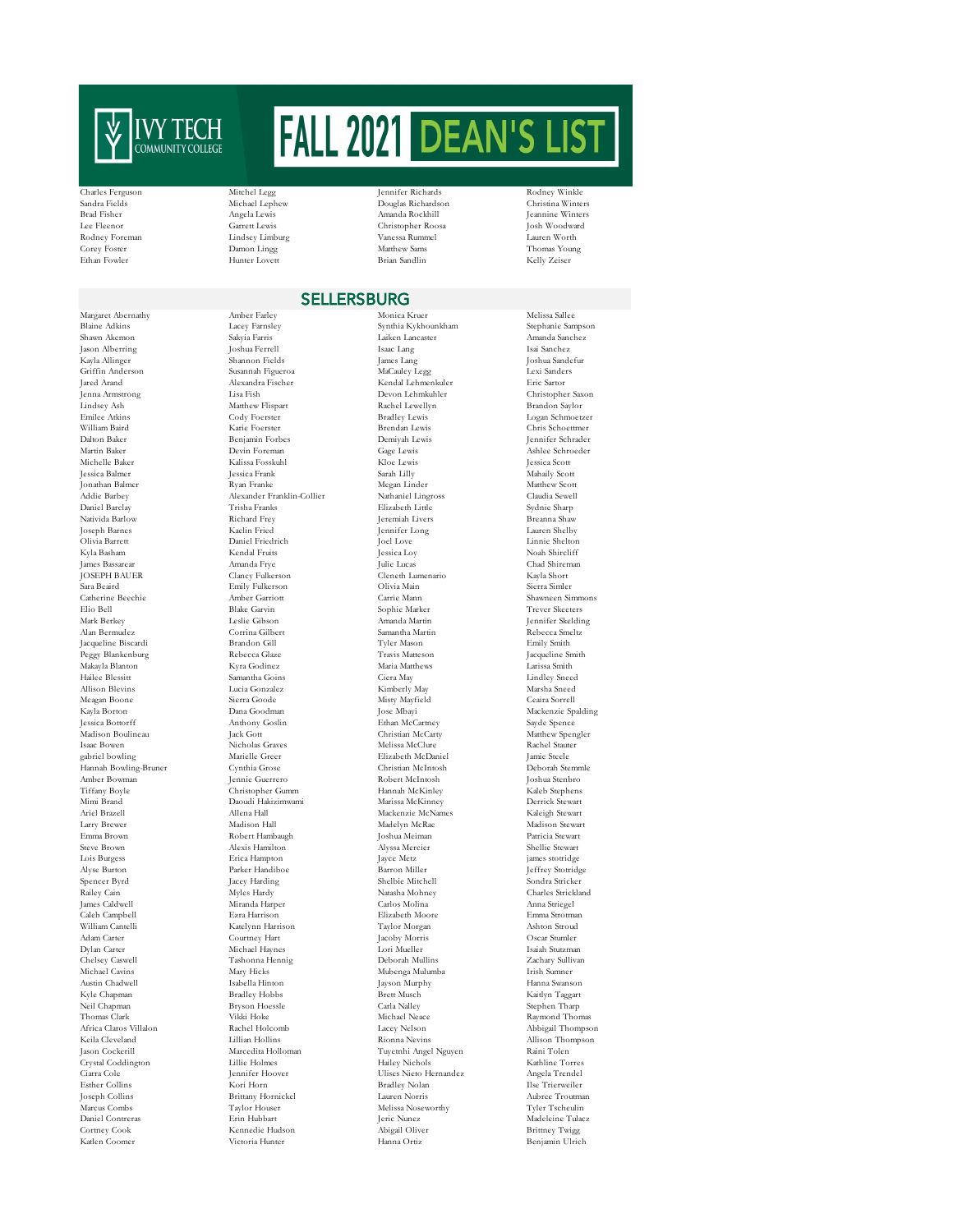

Jacqueline Edwards<br>Amanda Elliott Hillary Faith Rachael Klinstiver Kearstin Ruddick Alice Xearstin Ruddick Alice Reachael Kinstia Ryan (Krista Ryan Kelly Faith Jacob Korff Krista Ryan Kelsey Zurschmiede<br>Brock Familton Alvssa Krankvich

Nathaniel Babcock

Keagan Baughman

Stefanie Corbin Mukarrm Inam Tabitha Owens Stephanie Valdez Charlyn Corum Veronica Ingram Samantha Park Marcos Valencia Kimberly James Brittany Johannes Alyssa Krankvich

Daniel Cowles Cathern Jackson-Finley Kayla Parman Ayleana Valero Lacie Cox Aaliyah Jacobs Shelbi Patton Dayron Valle Reyes<br>Colton Crawford Kimberly James Abigail Peacock Rhonda VanMeter Chynne Critchlow Kimberly James Adam Peak Jonathan Vanover Ashley Crone Lauryn Jeffers Grant Petty Sara Vaughn Logan Crow Braden Jenkins Andrew Phillips Rachel Verkuilen Tyler Cupo Terrance Johannes Dakota Pike Danee Waide Dennis Cushing Abigail Johnson Toni Pohlman Hannah Watson Christopher Davis Alessaundra Johnson Dustin Polen Cole Weeks<br>
Elisia Davis Brianna Johnson Dustin Polen Cole Weeks<br>
Elisia Davis Brianna Johnson Lisa Ponton Emilee Well Elisia Davis Brianna Johnson Lisa Ponton Emilee Wellman Nathan Davis Ciarra Johnson Hannah Pope Jennifer Wells Victoria Davis Clarence Johnson Idannia Portugal Charlotte West Michael Denzik Dennisha Johnson Madilyn Powell Nicollette Wethington Jessica DeWeese Caitlin Johnston Matthew Powell Jessica Whitridge Yolanda Diaz Kennedy Joiner Destiny Price Lora Wiggers Nathaniel Diener Deborah Jones Nicholas Probus Klarissa Wilburn Ciera Diggs Eden Jones Jonathan Provines Louis Wiley Jessica Dixon Stephanie Jones Adrianna Ramirez Blake Wilkerson Shelby Dobson Dakota Junga Skyler Rankin Jessica Williams Rhiley Dowell Fabrice Kadima Tania Ray Kayla Williams Cecile Dreyer Zoe Kahl Joshua Reisert Lisa Williams Christopher Reising Brittany Durbin Amber Keith Zachary Reynolds Treven Wilmoth Eric Duvall Kara Kelton Meranda Richey Wesley Wilson Kaleigh Earhart Danya Kemp Isaac Riggs Karsyn Windell Audrey Easler Cynthia Kendall Whitney Riley Abigail Winegar Amanda Elliott Ronald Kietzman Brianna Roberts Andrew Winslow Audrey Elliott Emma King Edith Roberts Kyle Woods Brittney Elliott Mary Kissel Trevor Robinson Phuong Woods<br>
1990 - Trevor Robinson Phuong Woods<br>
1990 - Trevor Robinson Phuong Woods<br>
1990 - Trevor Robinson Rachel Wooley Janet Elmore Bijou Kisula Xinyi Robinson Rachel Wooley Keira Elston Hailey Klink Ishfa Rouf Bethany Workman

## SOUTH BEND/ELKHART

Zohra Achir Carl Elliott Aimee Lands Roman Rosales Roberto Aguado-Froylan Tyler Evers Tara Leatherman Tara Leatherman Tara Leatherman Tara Leatherman (Sabriel Aguilar Matthew Rowser Rowser Matthew Rowser School (State Matthew Rowser School and Leatherman Matthew Rowser Sch  $\begin{tabular}{ll} \textbf{Daniel Alvarez} & \textbf{Drev Fletcher} & \textbf{Karla Levy} \\ \textbf{Blair Anderson} & \text{Jared Flores} & \text{Angelica Lewis} \\ \end{tabular}$ .<br>Joseph Formato Haley Bannon Guadalupe Garcilazo Sarah Barkley Amy Garl

Arely Adame Jennifer Estep Torrey Lanham David Rose Hollyanna Adams Angela Eubanks Joseph Lapadat Jeffrey Rose-Fellows Devin Agee Joseph Evans Dalton Leary Devin Rounds Gabriel Aguilar Jessie Fairres Jarod Leckrone Cordelia Roybal Juliann Albright Payton Fell Caden Lee Steven Rozinski Andre Alburitel Tressa Fidler Devin Leiser Josephine Rumple Yousef Algaradi Destinee' Fields Jamie LeMasters Alex Rush Mai Alkahder Andrea Finley Josephine Leon Garcia Audra Russell Julie Alleshouse Regan Fisher Whitney Leonard Savanna Rutter Afkar ALNUAIMI Amyre Flakes September LeSure Alejandra Salazar Rafed Alsaad Jaclyn Fleming Dayna Letcher Heather Salazar Heather Salazar Dayna Letcher Heather Salazar Dayna Letcher Karla Levy Maria Salazar Blair Anderson Jared Flores Angelica Lewis Christopher Sam<br>Nyricia Anderson Joseph Formato Dennis Listenberger Angelica Anderson Angelica Angelica Angelica Angelica Angelica Lewis Cheryl Andert Christian Forsythe Markus Liubicevas Andrea Sanders Cindy Andrews Anthony Franz Daniel Longoria Baylie SanGabriel Naomi Lopez Ortiz Serwaa Antwi Zane Fuller Teresa Love Victor Santos Kela Asare Sarah Gaboury Lindsay Lowman Paola Sarmiento Taylor Christopher Lubelski (Christopher Lubelski Amelia Schade Jessica Gaffney (Christopher Lubelski America America America America America America America America America America America America America America America Hafiz Babikir Magaly Galicia Molly Luckenbach Kristi Schmidt James Bagarus Jennifer Galloway Shija Lukuba Libby Schock Leslie Baldwin Lizbeth Gaona Andrea Maier Emily Schoen Joshua Balko Carlos Garcia Carlos Maldonado Bethany Schooley Kaylynn Bancroft Crystal Garcia Tiara Malone Christina Scutchfield  $\begin{tabular}{ll} The odore Mansell & \multicolumn{2}{l}{}{Javier Serna} \\ Ivette Marin & \multicolumn{2}{l}{}{Michael Sh} \end{tabular}$ Jenna Barnett Tia Gates Ivette Marin Michelle Shelly Jaquelyn Barrera Nayden Geberin Emily Marks Madelyne Shroff Kelly Barrett Tatum Geer Wendy Martin Meredith Siade Kim Bassett Jade Gerdes Leslie Martinez Grace Sigsbee Eben Batz Amanda Gibson Marissa Martinez Susan Sikorski Trisha Bedwell Tim Gilley Paeton Mathes Nannette Simms Hadyn Behl Sabrina Gipson Haley May April Slone Keaka Belaski Parker Girard Jessica McCourt Amanda Smale Leah Bender Jason Girten Kenna McDonald Autumn Smith Lindsley Bennett Adam Givens Brooklynn McFadden Robyn Smith Madison Berkey Brenda Goebel Michael Mcginnis Mark Smithberger<br>
Mark Smithberger<br>
Mark Smithberger<br>
Mark Smithberger<br>
Mark Smithberger<br>
Mark Smithberger<br>
Mark Smithberger<br>
Mark Smithberger<br>
Mark Smithberger<br>
Mark Smithberg Erin McGuire Magrey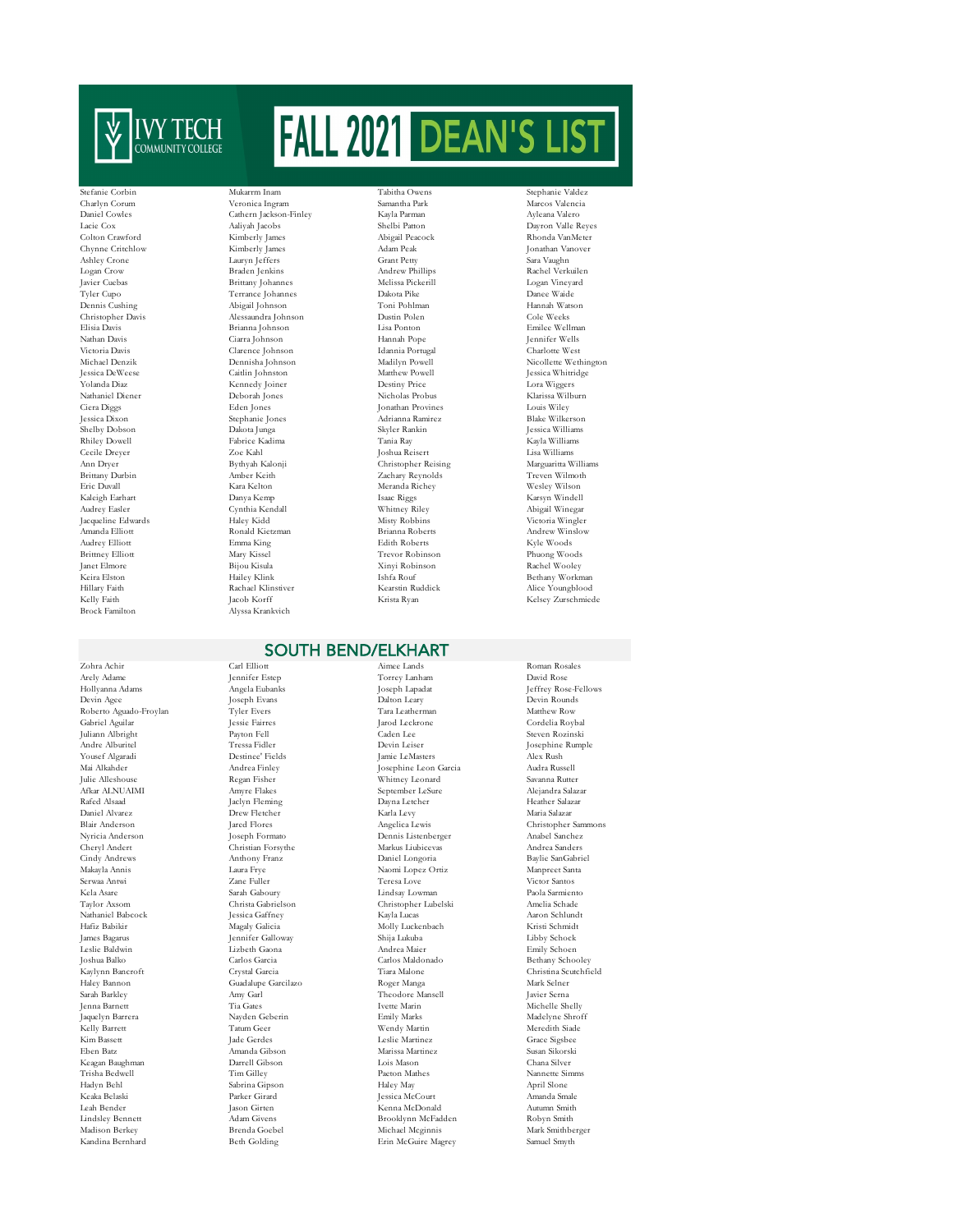

Idris Busari Kassandra Hattery<br>Kristen Butcher Mary Nahlev Haves Terence Conroy

Zachary Hagstrom-Jones Theresa Hammond Philip Budnik Bobby Hanby Jonathan Murray Wyatt Tiffany Courtney Hanson Cristina Carmona Marhay Hernandez Tasha Nicks<br>Maria Carmona Marhay Hernandez Carret Nisley<br>Carret Nisley Bella Ibarra Escobar Samuel Ishimwe Chasiti Covert Kelly Johnson Katelyn Plencner Todd Wetter Tyler Crum Tyler Crum Lilianne Jones Brittney Preston Brittney Preston Jones Brittney Preston Jones Rebeccah Price Khamron Kannapel Princess Dalieh Jennifer Kazmierzak Stacy Ramos (Stacy Ramos Laura Darnell Lola Kegley (Stacy Ramos )<br>
1999 - Lola Kegley (Stacy Rascon )<br>
2014 - Lola Kegley (Stacy Rascon )

Wayne Berry Kevin Gonzalez Joshua McKinney Anastasia Solache Katlyn Biddinger Maria Gonzalez Donald Meachum Natalie Solberg Lisa Bivens Veronica Gonzalez Luke Means Misty Sorchevich Kyla Blackburn Ma Jocelyn Gordon (Kristin Miller Jacquelyn Spears)<br>1960- William Blackburn Summer Gorske (Kristin Miller Jacob Stafford Jacob Stafford William Blackburn Summer Gorske Tucker Miller Jacob Stafford Ryan Blosser Noah Gotha Ashley Milligan Mazio Stevens  $\begin{array}{lllll} \text{Larry Grant} & \text{Audrey Minix} & \text{Magical Stickler} \\ \text{Katelyn Graybill} & \text{Olivia Minnes} & \text{Mathnew Súer} \end{array}$ Zachary Bontrager Katelyn Graybill Olivia Minnes Matthew Stier Carrie Minnick Liberty Borst Justin Greiner Sabrina Missos Brianna Stuart Ginger Bowling Tamara Griffin Rebecca Modrowski Daniel Suarez Melean Andrew Boyd Austin Groves Zhanna Moles Lauren Suddarth Alissa Boykins Mar a Guaina Nicole Molter Dallas Swathwood David Bravo Kendon Gudeman Nicholas Momotiuk Travis Taber Scot Brayton Roberto Guerrero Katherine Moor Aaron Taberski Tiffany Breden Danny Guffey Dylan Moore Darin Tate Rebecca Breining Ruvi Gutierrez Emily Moore Kierstan Taylor Arianna Brey Cedrianna Hairston Michael Mueller John Tennant Cielo Briano TeiOnna Halbert Russell Mueller Lisa Thayer Christina Brogdon Harriette Hallie Natalie Mullen Ariel Thomas Christopher Mullins Josiah Brooks Inger Hamilton Lorei Munoz Ramirez John Thompson Randi Buchanan Frances Hammar Rosemary Murigi Michael Thornton<br>1999 - Hannes Hammar Rosemary Murigi Michael Thornton<br>1999 - Pennis Muriuki Michael Thornton Alejandro Bueno Sarah Hanje Josphine Muthoni Katherine Tomlinson Olivia Bunn Abigail Hanner Shannon Myers Kelsey Tormey Courtney Burlage Kerrin Hansen April Nadolny Kaitlyn Torres Madigan Burns Heather Hapner Tanijah Nance Amy Trevino Jason Burson Christy Hargraves Delanny Navarrete-Colina Casey Triolo Bridjette Burton Michele Harman Victoria Ndovie Samantha Troup Kristen Butcher Ashley Hayes Christopher Needham Paul Troxel Claude Butnaru Dale Hazen Katherine Neeser Bethany Turney Latora Cain Elizabeth Heinke John Newman Cynthia Ujeneza Rachel Caldwell Hannah Helm Sarah Newman Diana Ullmer Erika Campbell Heather Hensley Ruth Ngatia Jeremy Ummel Tashanette Candelaria Reeves Jose Hernandez Ngoc Nguyen Anna Urban Karla Carter Myka Monica Hernando Joanna Njeri Morgan Van Overberghe - And School (Anthony Hershberger Sashia Norment Catherine Vance Catherine Vance<br>Trent Castor Anthony Hershberger Sashia Norment Catherine Vance<br>Naomi Castro Christopher Heston Serena Novick Erika Vanlanding Naomi Castro Christopher Heston Serena Novick Erika Vanlandin<br>1991 - Mercedes Cazares Claey Heston Leslie Nungaray-Mondragon Jennifer Vargas Mercedes Calacter Caracter Caracter Leslie Nungaray-Mondragon Jennifer Vargas<br>Mathron O'Callaghan Jennis Amanda Villagrana Matthew Cealka Brian Hibshman Kathryn O'Callaghan Amanda Villagrana Mechelle Celie Autumn Higbee Alexander Oatman Kayla Virgil Shawna Cencelewski Coty Hines Brittany Ojeda Grace Vitale Alfredo Cervantes Krysten Hinkle Sarah Oliphant Allison Vollmer Brock Chaney Laura Hochstetler Ana Otero-Torres Rebecca Waddilove Sara Chaney Elizabeth Hoffer Gabriela Pacheco Calvin Wade Doralys Chavez Bouchard Pahairis Honer Maria Pacheco Cameron Wade Samantha Checkley Billy Hopkins Ulisses Padilla Rodriguez Amy Wagner Daniel Guillermo Parra Vela Hyeyeon Cho Anja Houin Artiben Patel Marc Wajsgras Nicholas Christensen Heidi Howard Jose Pedraza Nicole Walker Courtney Ciupinski Cody Hunter Cody Hunter Cheyenne Pelis Cole Walter Dylan Clark Cole Walter<br>Cheyenne Pelis Cole Walters (Cheyenne Pelis Daniel Perez Bailey Ware Kelsey Clark Collin Ingwalson Dominic Perez Sarah Warner Shaun Clarke Richard Irakoze Sydney Perez-Miller Meghan Watson Sara Clinton Samuel Ishimwe Shanae Perkins May Watts Gabriel Cobb Fredrick Jackson Brenna Perry Adam Weaver Janelle Coffel Lucas Jauregui Dibouinson Pierre Louis Vagery Nadezhda Weaver )<br>Brandon Collins Sandra Jemison Amanda Pietsch Tracy Weave<br>Colton Columbia Leslie Jimenez Kaelyn Pinch Tori Wegner Colton Columbia Leslie Jimenez Kaelyn Pinch Tori Wegner Martha Contreras Ian Johnson Joseph Pippin Marcintine Wells Britney Copp Juliana Johnson Olivia Platner Nathan West Chasiti Covert Nathan West Chasiti Covert Nathan West Chasiti Covert Nathan West Nathan West Nathan West Nathan West Nathan West Nathan West Nathan West Nathan Media Camron Crennell Brandon Jones Daniel Potashov Ashley White Anna Crist Juleika Jones Jennifer Presler Brendan White Holly Crume Tamira Jones Rebeccah Price Thomas White Lizeth Cruz Jorge Juarez Adrien Prochno Lucas Wickey Raquel Cruz Katherine Jung-Zimmerman Tina Proctor Jeff Williams Alexis Cummings Stephanie Kanaley Justice Pummill Jonelle Williams Sri Cutajar Lawren Kariuki Udayasree Ramidi Lauren Williams Skylor Daisy Anthony Kauffman Reynaldo Ramirez NahShon Williams Chelsea Davidson Wesley Keyser Sadaf Rasheed Daniel Winter

Miriam Valdes Huerta Monica Wheeler Laura Darnell Lola Kegley Oscar Rascon David Wilson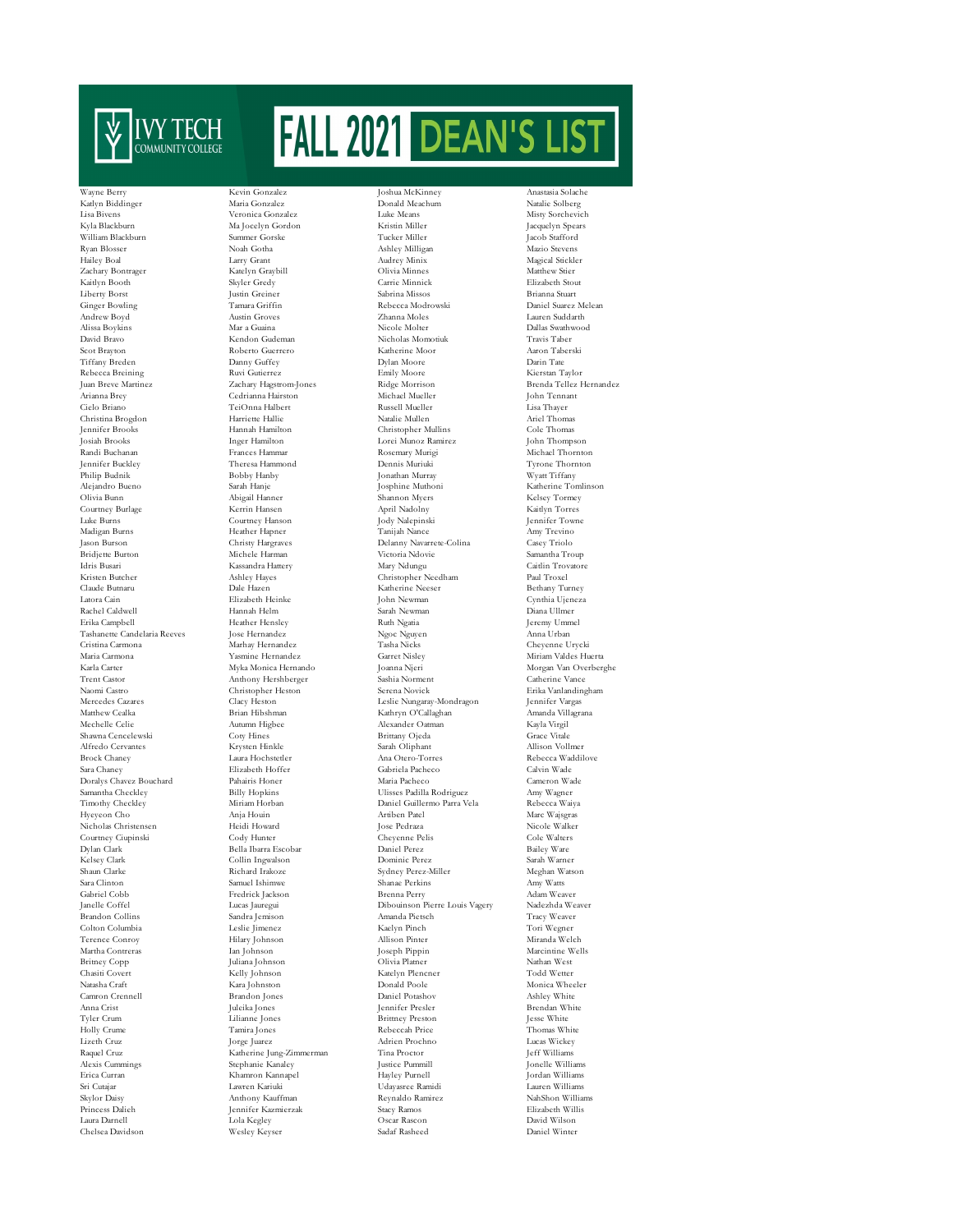

Johnathen Dowell Sky Kruger<br>Allison Drummond Stephenie Kuhl Nicole Ellet

Ali Alnakhlawi Jeremy Batchelor Morgan Branaman Cassidy Clements

Alise Davis Leanna Kidun Jordan Reaves Jacob Wirt Amy Davis Bryant King Zachary Reaves Ashley Wisnieski Orlando De La Mota Heather King Shae Rebholz Jerico Wiswell Michelle De La Torre Sandra King Selena Reeves Breanna Wolford (Selena Reeves Breanna Wolford Reader Selena Reeves Breanna Wolford (Selena Reeves Breanna Wolford Rafael Resendiz (Selena Reeves Reader Selena Reeves Reader S Katherine Kintzele Teresa DeBoe Madison Kinzer Joshua Rheinheimer Adrianne Woodley Willie Deloney Kenneth Knigga Madison Rhodes Breanna Wright Sydney DeMeyer Joline Kochopolous Ian Richards Melinda Wright (Nielinda Wright Melinda Wright Melinda Wright (Nielinda Wright Melinda Wright Melinda Wright (Nielinda Wright Melinda Wright Melinda Melinda Melinda Melinda Me Brock Kocielko Carolyn Detweiler Taylor Konrath Gage Riddle Dorcas Yamoah Jessica Diaz Ethan Koselak Ronald Riegle Layla Yang Alyssa Dines Elizaveta Kovriguina Anthony Rincon Jeremy Yeager Liberty Dohner Marcus Krakowski Riley Ringer Allie Yoder Allison Drummond Stephenie Kuhl Stephanie Rodriguez Jayden Young Tabetha Durand Rachel Kulish Alicia Rogers Elizabeth Zimmer

 $\begin{tabular}{ll} Laura Kroetz & Danielle Robinson & Kyle Yoder \\ Sky Kruger & & Nancelle Robinson & & Brittany York \end{tabular}$ Bruce Ehardt Natalie Kyle Hope Rogers Logan Zurek

## TERRE HAUTE

Christopher Bartley Nichole Garver Denise Mandabach Tanya Sharp Noah Bennett Isaiah Gleason Kara McCameron Kallye Gleason Kolton McCombs Ross Good Joseph McDonough<br>Taiden Goodrich Slaven McGill Jeremy Brown Stephanie Gutzweiler Kalli Miller Shyanne Spangler Anthony Butler Kaitlin Harris Elizabeth Moody Shelly Butts Brooke Hartman Alexis Moore Miranda Heyrend

Cody Adams John Engel Sloan Laurie Trinity Rogers Teresa English Jerad Lawson Jamie Rolison Jamie Rolison<br>Devin Epple Jessica Lawson Jessica Root Sarah Ali Devin Epple Jessica Lawson Jessica Root Christian Alivio Jaaronick Estrella Sherri Lebeda Parris Rubinacci Franco Alongi Alexis Facto Morgan Leek Brittney Rutan Luke Ames Rylie Falls Hailee Lewis Brian Samm Chelseay Anderson Patricia Farnsworth Hannah Lewis Paul Sammann Christina Anderson Joel Ferguson Madalyn Lindsey Krystin Sanders Rebekah Anderson Gregory Fightmaster Michelle Littlejohn Michayla Sanders Hunter Armstrong Angela Fischer Annalise Littleton Philisha Sanders Katelyn Arthur Elizabeth Franklin Kelsey Livvix Trinity Sankey Samantha Axe Kaleigh Fulford Natalie Long Maximillian Schoffstall Matt Baker Aaron Fulkerson Danielle Lowe Lacey Scholz Raymond Baker Morgan Fulmer Jennifer Lusby Elaine Schultz Andrew Ballard Christopher Gadberry Colton Lynch Russell Scott Joshua Barnhart Makayla Gammie Tara Maher Samantha Sekerak Brian Barrett Aaron Gant Mary Mahurin Cassandra Sexton Aaron Batchelor Jade Gaskins Cole Market Jennifer Shepard Kyle Bays Anando Ghosh Yahaira Martinez Joanna Sherman Chelsi Beck Megan Gibson Michael Maxwell Alek Shidler Tara Bell Dawn Gillie Angela May Gracie Shook (State Shook Angela May Gracie Shook (State Shook Angela May Gracie Shook (State Shook Angela May Gracie Shook (State Shook (State Shook (State Shook (State Shook (State Shook Cassandra Bennett Mandy Girdler Madelynne Maynard Megan Shrader Camron Bice Kallye Gleason Kolton McCombs Whitney Siner Alexa Blackwell Christopher Godfrey Emily Mccubbins Lacey Sisson Natasha Boles Nicole Godley Morgan McCumber Alexzandrea Sladek Kylie Bonham Jaiden Goodrich Clayton McGill Robert Smiley Erika Bonilla Jamie Grassick Kathryn McGill Charle Smith Teasia Bonner Chase Green Victoria McKenna Harry Smith Matthew Booth Jessica Green Codey McManus Maranda Smith Maranda Smith Jessica Green Codey McManus Maranda Smith<br>Anna Bortka (Trisha Greenwell – Fmily McChulkin-Briggs – Mikayla Smith Anna Bortka Trisha Greenwell Emily McQuilkin-Briggs Mikayla Smith Mitchell Bowles Riley Gregory Grace Meyer Sandra Smith Jonathan Bradford Erika Grimes Daniel Middleton Sarah Smith Jacob Bray Asia Guo Cierra Miller Veronica Snyder Kyle Broadrick Brandi Gurchiek Hailie Miller Jade Spangler  $\begin{minipage}{0.9\linewidth} \textbf{April Millis} & \textbf{Mayzie Spragg} \end{minipage}$ Brianna Buckallew Evan Hakman April Millis Kenda Stansil Charlie Bunch Abigayle Hall Darla Minartz Eric Stattner John Burk Jericka Hall Ashlyn Mitchell Erica Stearley Kaitlin Burns Marina Hamke Whitney Modesitt Taylor Steinmetz Rebecca Burris Maebry Harden Elizabeth Monroe Emily Stephens Micha Busenbark Ashley Harmon Cheryl Montgomery April Stevens Shelly Butts Brooke Hartman Alexis Moore Max Strate Nina Cagle Abdulla Hashi Avery Moore Siara Stuckey Ashley Campbell Tyler Hastings Candace Moore Savannah Sturgeon<br>Avery Campbell Lovie Hawkins Tierra Mosier I Lauren Svika Avery Campbell Lovie Hawkins Tierra Mosier Lauren Svika Sydney Capiro Malarie Hayden Lacey Mott Elizabeth Swalls Mary Carlton Braylie Head Emily Mountford Martha Swan Xandria Carter Kylie Heaton Sarah Mudd Tamara Swancey William Chavira Hailey Henke Faith Musgrave Mariah Szekely Nicole Childress Angela Herrick Keyara Myers Danyeil Tabor<br>Isabelle Chilton Miranda Hevrend Sarah Nation Samuel Taken Taylor Christy Trysten Hightower Winfred Ndungu Brooke Talwar David Clark Courtney Hill Avery Nelson Tasha Terrell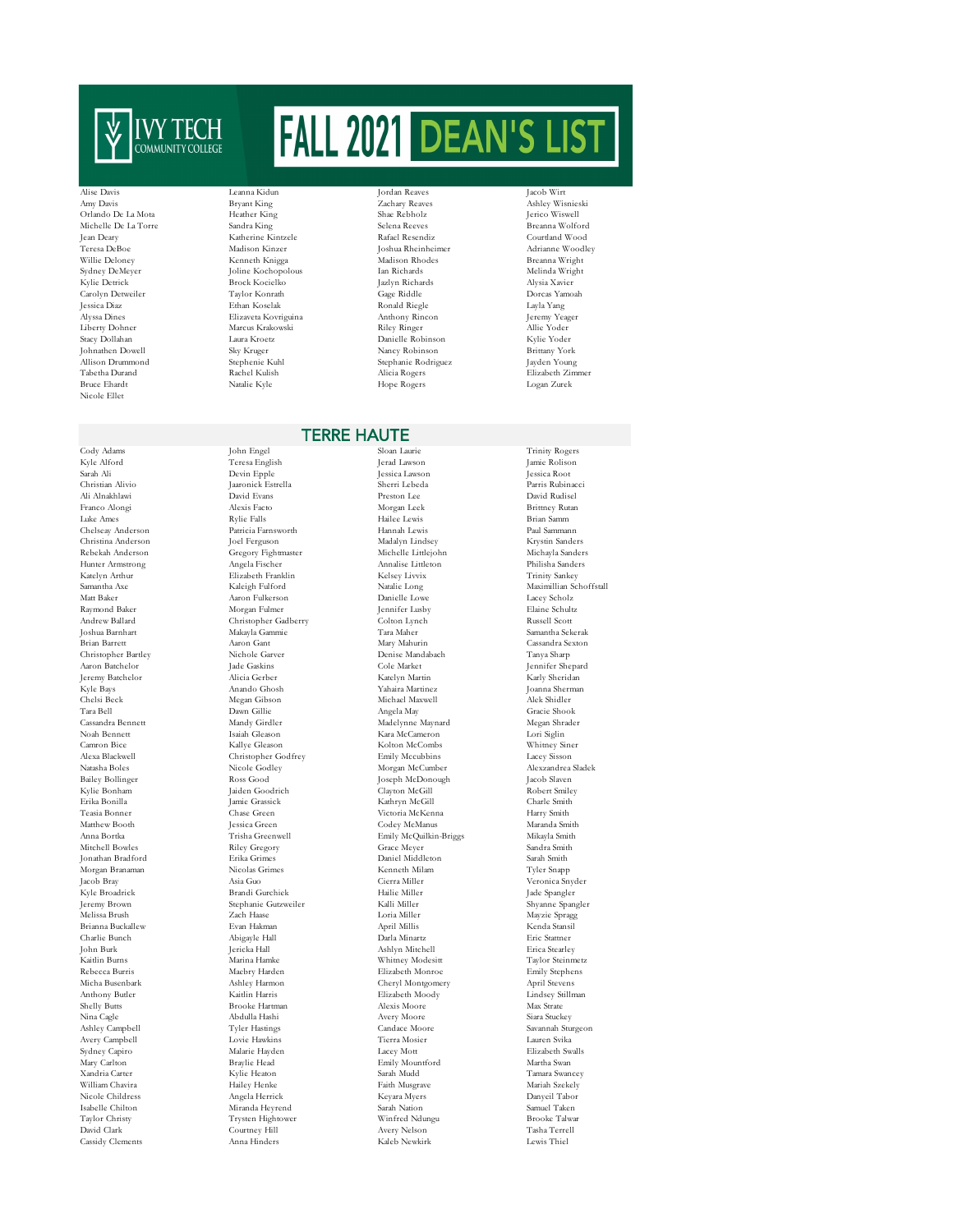

Lindsay Coley Rachel Hively Brandee Ng Hannah Tolbert Glendon Compton Aleavia Hodson Brandy Nicholas Cyrus Tribby Madison Conklin Lexie Holder Zachary Niehoff Katie Turner Torie Cooksey Alison Holen Adriana O'Neal Zachary Uselman Sarah Cox Taylor Holland Katie O'Neill Zoie Vandevender Alyssa Crandell Emma Homans Eric Ocasio Marley Vehslage Chloe Crandell Madison Hooker William Oellig Katelyn Vincent Sheila Croley Chelsea Hoopingarner Taya Oliver Hannah Wade<br>Brian Crotty Spencer Hornacky Harley Orndorff Caleb Wagner Brian Crotty Spencer Hornacky Harley Orndorff Caleb Wagner Zoe Cunningham Ashlee Horton Adam Orsburn Amanda Walker Cody Curtis Andrea Osborne - Andrea Osborne - Andrea Osborne - Andrea Osborne - Nichole Walker - Eli Hostetler - Andrea Osborne - Nichole Walker - Eli Hostetler - Andrea Osborne - Nichole Walker - Andrea Osborne - Nichole Lindsay Cutright Elyse Hovis Elyse Hovis Kristin Paauwe<br>Ashlee D'Auria Ethan Howard I ana Pasko Evgenia Daugherty Demitri Dawson Nicholas Hubert Shawn Pendergraf Destiney Weaver Christopher Dearing Jasmine Humphrey Biljah Perish Emily Debly Brock Ryan Inman Cillian Perry Emily Debly Ryan Inman Gillian Perry Quinn Westerhouse George Delatorre Melissa Jackson Damen Phillips Reine Whippo Ashlynn Denny Morgan Jackson Evan Phipps Alexiz Whitlow Martina Deverick Arica Jenkins Madelyn Pirtle Jacqueline Wilburn Levi Dewey Caitlyn Johnson Scott Plummer Megan Wiles Jacob Dickerson Garrett Johnson Swathi Ponugoti Myraze Wilkinson Riley Dieterlen Lyric Johnson Vickie Porter Kayleigh Willhite LeeAnn Downing Angela Jones Breanna Prater Shannon Williams Elizabeth Dozier Callie Jones Wyoming Pruitt Jacob Williamson Nicole Dreps-Webster Reilly Jones Chelsey Purcell Suzanne Willis Callista Droit Caitlyn Jordan Cynthia Purcell Kelly Wilson Joshua Duerlinger Tyler Joy Caleb Purdy Kylie Wilson Esther Duncan Emilee Kanizer Mary Quinn Skylar Wilson Jennifer Duncan Amaya Keesling Jared Rearden Michael Wineinger Eric Dyar Tiffany Kelly Shelly Rector Jessee Wood Seth Dyar Katie Kern Jessica Reed Redding Wood Sarah Eastin Jeeana Kerns Riley Reed Shania Wood Kaylee Eddy Lesa Key Shelby Reed Austin Woolston Rebecca Edington Bridgett Edwards Lisa Kirsch Skylar Reitsma Mary Yarbrough Madison Edwards Caleb Klapko Leylei Rendon Emily Yocom Rikki Edwards Caleb Kumpf Raven Renn Tyler Yocom Ashton Egnew Marceline Land Karsen Rider Madison York Nikki Eisenhauer Courtney Lane Cassandra Robbins Rob Young

Kenneth Amadio

Miles Coffin Ayden Hines Kathy Newman Tiylee Thomas Christopher Cole Reece Hirons Katie Newtown Alexander Thorlton Matthew Jackson Carla Jefford-Murray Brittni Doll Alliyah Jones Grace Pound Kaleb Williams Christina Lambert Victoria Elden Tori Lane Miguel Rodriguez Bailey Zigler

Deanna Nicholas Kayleigh Oberheim Mallory Rogers

Ashan Howard Lana Pasko Annastacia Waterman Haley Howard Avri Pearson Brittany Watts

## VALPARAISO

Charessa Alanis Magdalena Echevarria Mario Madrid Channa Alanis<br>1989 - Brandon Elea Ryan Maerz<br>1989 - Brandon Elea Caedmon Bailey Donna Fitzgerald Stacy Mazzola Garrett Saunders Alexie Barnas Hanna Freeland Molly McDonald Zachary Schuck

Lawrence Adair Ashley Drazan Corinne Lucas Hannah Rhoades Filaine Luedtke Shakayla Rhymes<br>Anda Dudlev Michael Luff Nichael Rhonda Ribar Ana Aguilar-Alvarez Amanda Dudley Michael Luff Rhonda Ribar Kiera Ahearn Brandon Dudley Lynn MacFeely Amelia Richey Abdullah Alabdali Madelyn Dyman Fernando Macias Villarruel Jenna Richmond Yessica Alcala Abagail Elkins Jeremy Maiden Vanessa Robbins James Alger Suzette Elwood Jacob Malenfant Lamont Roberts Alanna Alia Alison Erickson Declan Mangan Susan Roberts Andrea Anderson Debra Espinoza Adam Marse Jilliann Rockwell Travis Anderson Erik Ettel Jessica Martin Kristin Rodman David Aponte Kyle Evans John Martin III Sarah Roqueta Bridget Armond Crystal Fadden Jetta Martinez Ixmucane Rosa Stephanie Arteaga Ezzlee Faitz Michael Martinez Zachary Salakar Lily Arzola Heather Farina Aliah Mason Jaqulyn Salazar Sydney Asher Kimberly Fech Stephanie Matthys Drake Samano Kirstie Ashton Matthews (Kristine Feczko Stephanie Mattson Samantha Samuels (Samantha Samuels Mattson Samantha Samuels (Samantha Samuels Mattson Stephanie Mattson Stephanie Mattson Samantha Samuels (Samantha Samuels Mattso Madison Avery Laura Filas Brenda Maul-Gilliam Veronica Sanchez Brandon Ayala Abigail Filbert Kara Maxey Sean Sanders Maryam Ayyad Mayra Fimbres Herrera Quade Maximoff Eric Santillan Shiloh Banning Courtney Fox Shane McCormick Jared Schaefer Brianne Bardeson Timothy Fredenrich Gina McCready Aubrey Schnick Arielle Barrios Kelly Fugate Eliza McGehee Mark Seabolt Owen Barsic Christine Galindo Cecilia McGinley Michael Sebella Rosemary Bartochowski Ayla Garcia Khenlee McHargue Amber Sharpe

Amber Rippy Hillary Schackmuth Hayley Schwanke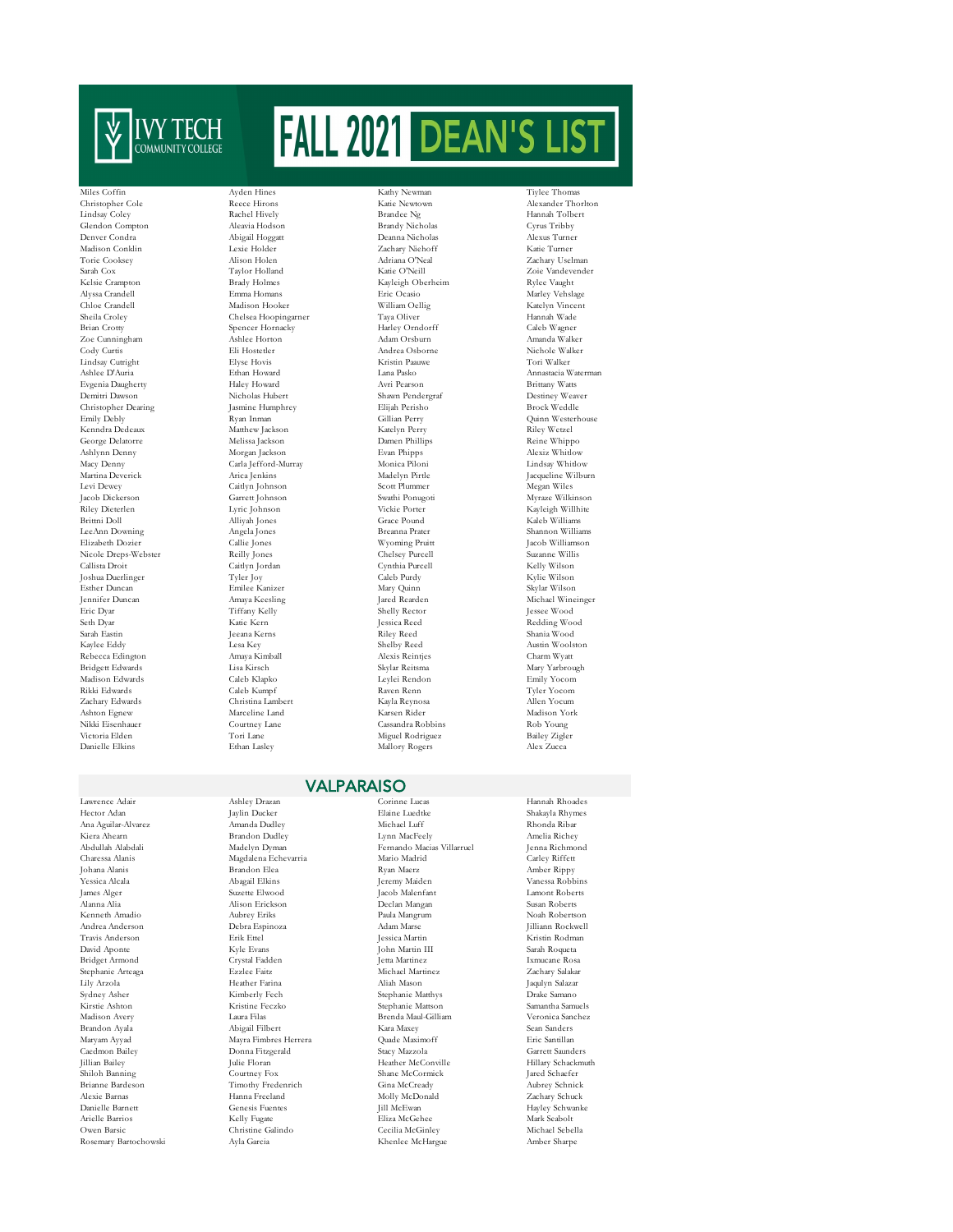

Michael Bridges Jeramie Colby Aleisha Higginson (Aleisha Higginson Rhonda Collier (Aleisha Higginson Molt Lawrence De Rozairo Casey Donovan Jarred Lopez Ashlund Rehn Makayla Wysocki

Jeremiah Bear Samantha Garlach Cortni Mckinney Alexander Shaver Jessica Beaudion Kathrine Geffert Jeremiah Mckinney Annastasia Sherer Greta Beck Aaron Germain James McLeod Nathan Shilt Nyah Bentley Derek Gilday Pamela McNamara Kylee Shimer Alexandra Goodman Kaitlyn Blackmon Nathan Goodwin Ashley Melcher Mary Sieckman Marcos Blount Sarah Gose Jeremiah Melendez Trey Simmons Jordan Boggs Laura Grayam Krista Melvin Tonya Simon Braxton Bolka Jessica Green Andrew Mendoza Candace Sims John Bonczek Kristen Green Christopher Mialkowski Bobbie Smith Alycia Borchert Cleopatra Griffin Matthew Michel Jamie Smith Justin Borck Kaitlyn Griffin Jeffery Michiaels Jordan Smith Toni Bordelon Shylove Griffin Joseph Mietzner Joseph Mietzner Ronald Smith<br>Rehekah Boswell Shelby Grober Aleksandra Miladinovic Matthew Smiths Rebekah Boswell Shelby Grober (Shelby Grober Aleksandra Miladinovic Matthew Smitka)<br>Filen Bowman (Shelby Groen (Shelby Groen (Shelby Matthew Smitka)<br>Republika (Shelby Grober (Shelby Groen (Shelby Matthew Smitka) Ellen Bowman Joseph Groen Jacob Miller Elora Sommers Shane Box Crystal Grote Jennifer Miller Jada Sorrels Branden Bramson Harris Gustafson Braden Misch Mia Sosa Evan Bright Job Gutierrez Emily Mlechick Jake Spencer Andrea Brown Adrian Guzman Daniel Mohamed Zachary Spiehler Joshua Brown Christy Hall Raya Mohseni Theresa Springer Jordan Brys Katherine Hall Jared Molenda Clinton Stacy Alexandria Burns Colten Stacy<br>
Alexandria Burns Robert Hall<br>
Argen Rayna Montano Colten Stacy<br>
2011 - The Rayna Montano Colten Stacy<br>
2011 - The Rayna Montano Colten Stacy<br>
2011 - The Rayna Montano Colten Stacy<br>
2012 - Col Kevin Byrnes Miriam Hamstra Lucas Moore Indya Steele McKenzie Cabe Naomi Hamstra Jessica Moree Trevor Stephan Brian Cabral Alexis Hansen Ronald Morey Andrew Stevenson  $\begin{array}{llll} \textbf{Des}{\textcolor{red}{\textbf{Re}}{\textcolor{red}{\textbf{Decca}\textbf{Morr}}\textcolor{red}{\textbf{N}}}} & \textbf{Mathew} {\textcolor{red}{\textbf{Stwar}}} \\ \textbf{Samuel Hardison} & \textbf{Mallory Morrison} & \textbf{Beh Stills} \end{array}$ Delwyn Campbell Samuel Hardison Mallory Morrison Beth Stills Shawn Campion Harlene Haro Kayla Moser Morgan Stofko Maggie Carpenter Cari Hart Iris Moton (Iris Moton Madelyn Strothoff Mathew Case Rylee Hart Claire Mueller Robert Summa Matthew Case Rylee Hart Claire Mueller Robert Summa Cody Chambers Collin Hartlerode Lelani Muller Kimberly Sutton Zachary Chandos Kevin Henderson Celine Murphy Chuck Swanson Stephanie Christian Stephanie Henderson Budile Muyenza Christine Swartzer<br>1999 - Emily Cioni Amanda Henke Museum Amanda Henke Swartzer<br>1999 - Joshua Myers Paula Sweitzer Emily Cioni Amanda Henke Joshua Myers Paula Sweitzer Glen Clark Tais Henriques James Nadratowski Hailey Swinford Mason Clark Pedro Hernandez Nathan Nalley Lukas Swistek Deven Clayton Jessica Hertl Layla Nasser Stephanie Szabo Hannah Cloud Julian Hidalgo Robert Neiswinger Patrick Szpak Malinda Coker Matthew Higbie Katelyn Newcomb Cameron Tabor Rhonda Collier Sharon Holt Joshua Noble Jocelynn Thieling Jennifer Collins Colton Holzhauer Kyle Noland Erica Tiemens Savanah Collins Sara Hosch Virginia Novak Kaylie Torbeson Dakota Comstock Yao Huang Joel O'Shea Nia Trevino Dawn Condiff Andrew Hughes Laura Odle Alex Trinidad Anastasia Condry Cameron Hughes Kemi Oduneye Alan Tuitman Erin Conlin Alicia Hull Celena Oliver Brittney Uzelac Grace Cooper Melanie Isakson Opeoluwa Omikunle Emily Valestin Victoria Cooper Jennifer Isom Maureen Ortiz Caleb VanderMeer Thomas Cooperider Ryan Iwinski Jacqueline Osborne James Vaughn Matthew Corbett Thomas Jackson Jackson Jackson Jackson Jackson Jackson Jackson Deborne Shana Vega<br>Prock Cothran Shana Vega Shana Vega Alexander Osenkarski Nathaly Velazquez Yessica Jimenez Cabrera<br>Conner Johnson Georgia Crawford Conner Johnson Maggie Osterhout Vanessa Velez Christian Criswell Heidi Johnson Jacob Oswald Vanessa Verta Benjamin Crozier Nicholes Johnson Brianna Owen Brittney Vickery Brooke Juday Kathryn Crum Fiorella Julkes Alex Panozzo Kara Von Tobel Raven Cunningham Kevin Juris Steven Paprocki Juanita Walker Jonathan Daly Kenneth Kajer Megan Parker Penny Walters Tara Dancer Amber Kansfield Robert Patterson Jr. Bradley Warner Christopher Daniel Adam Kendall James Patton Brandon Warren Victor Davila Ashton Kennedy Hannah Payton Timothy Warrick Jillian Davison Kevin Kiel Miguel Pedroza Alexandra West Patricia Dawkins Andrew Kish Julia Pena Jeffrey Wheeler Nakenzee Kleist Makenzee Kleist Allison Penfold Lauren White Cabrielle Kniola Bonnie Phelps Zachariah Whitfield Samantha DeBias Alyssa Koczur Phillip Phillipov Madyson Wigley Hope Deem Steven Kokos Eric Pickford Blake Wiley Mallory DeFrancis Timothy Komoscar Domenik Pierce Austin Williams Rachel DeLaurentis Ronald Kooima Rianna Priest Carter Williams Alicia Derr Paulina Kozaczka Angelica Primiani Deion Williams Alyssa DeStefano Amanda Kuzmin Spencer Pruitt Venise Wilson Jarrayd DeVeaux Kelvin LaBreck Austin Quinn Jessica Winebrenner Karen Diaz Sarah Leeper Shena Nicole Radam Christine Witt Chloe Dixon Samuel Lindquist Kyle Rainey Kathleen Woodbury Patrick Dixon Dominique Lipson Kristina Razo-Castillo Tess Worley Tasha Dixon Gregory Liss AnnaCalesta Redweik Aloni Wynn

Sydney Stablein Nathan Stayrook Christopher Wall Jasie Wellman Morgan Wineinger